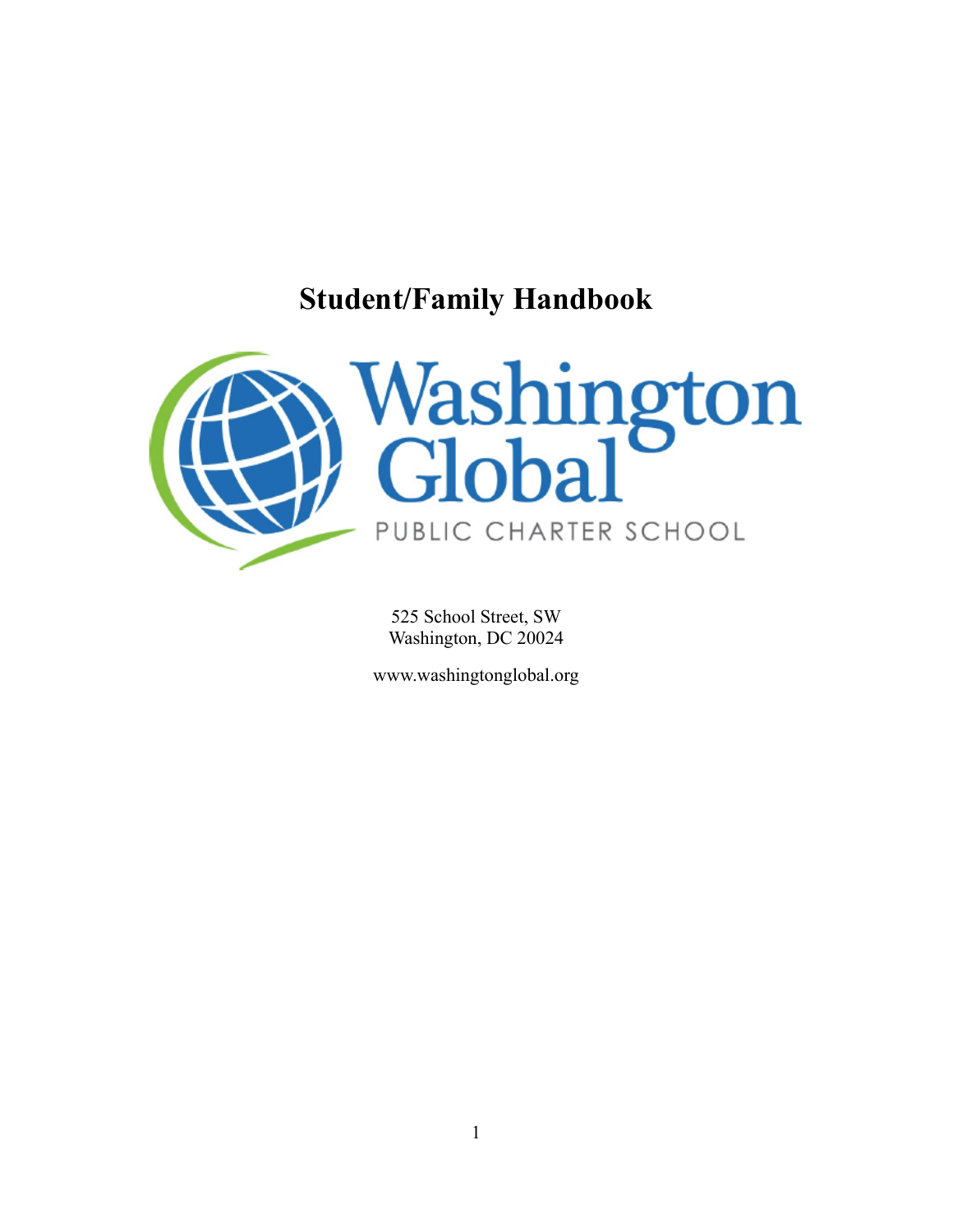## **Welcome to Washington Global PCS**

Welcome to Washington Global PCS. We are very excited to have an active community of students, families, and staff involved in the school. We know that this year might be different than in past years, but we are very optimistic that our students will continue to receive a top-tier Washington Global education!

## *Washington Global Public Charter School (Washington Global) is a community school open to all middle school students in Washington, DC that utilizes a rigorous, internationally-based academic and cultural curriculum, which integrates project-based learning, service-learning, technology, and language acquisition to develop enterprising and competitive global citizens.*

To meet the needs of our students and raise their academic achievement, we intend to:

- Inspire academic success by providing an authentic college preparatory, international curriculum;
- Nurture student creativity, curiosity, and efficacy by promoting self-directed education through project-based learning;
- Offer individually paced academic instruction and activities within small learning labs;
- Develop students'  $21^{st}$  century learning through authentic problem-solving opportunities, foreign language instruction, and STEM instruction;;
- Offer authentic real-world learning through service-learning opportunities;
- Provide students with a connection to their surrounding community through the school's community school model; and
- Preserve and cultivate the innate capacity of students so they can reach their full potential as contributing global citizens ready for high school, college, and careers.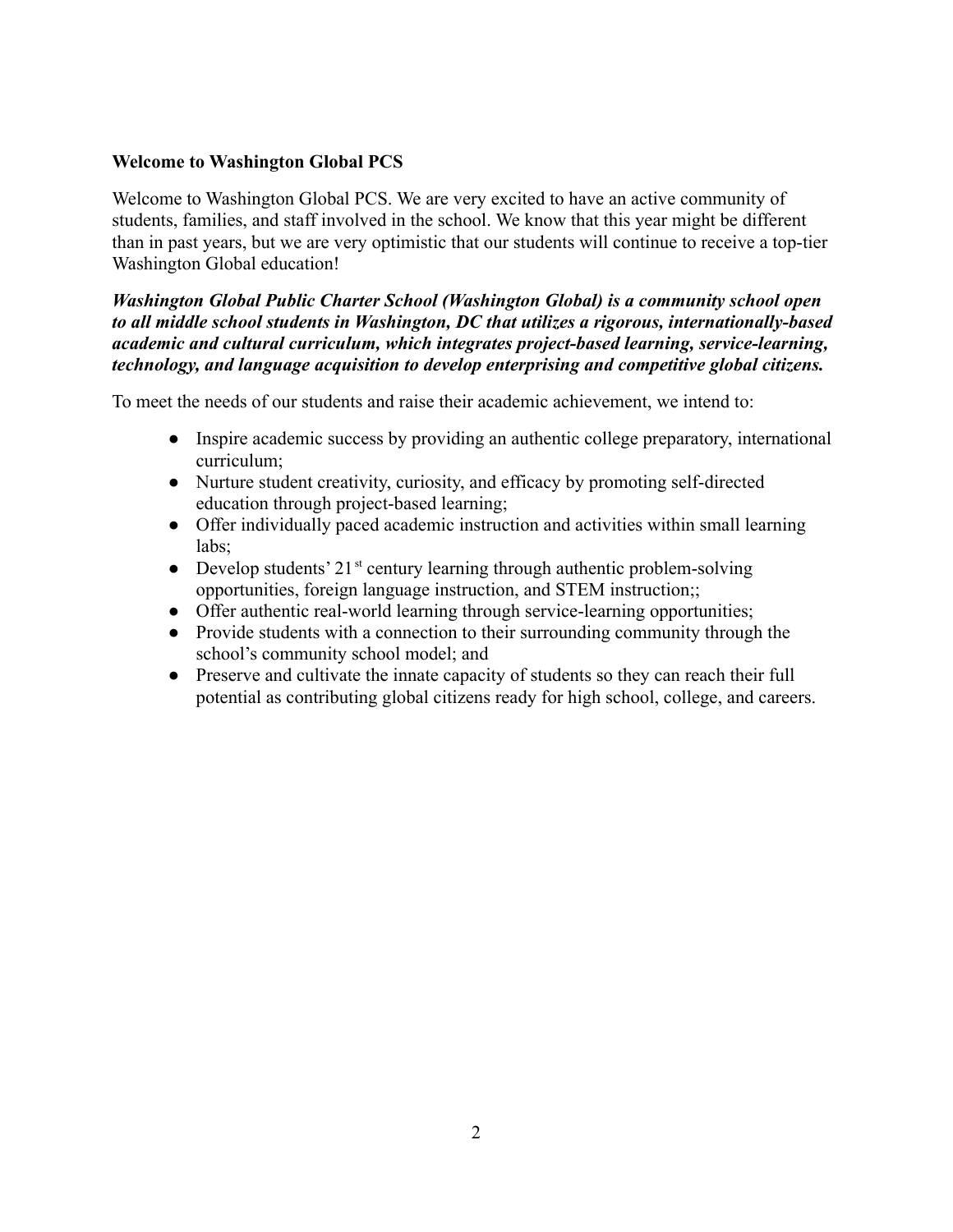# **TABLE OF CONTENTS**

| Welcome to Washington Global PCS   | 2              |
|------------------------------------|----------------|
| <b>About Washington Global PCS</b> | $\overline{4}$ |
| Nondiscrimination Policy           | 4              |
| Accountability                     | 5              |
| <b>School Hours</b>                | 6              |
| Staff Members 2020-2021            | 6              |
| Washington Global PCS Calendar     | 8              |
| Daily Bell Schedule                | 9              |
| Admissions                         | 10             |
| Virtual Learning                   | 10             |
| <b>Student Supplies</b>            | 10             |
| <b>Attendance Policy</b>           | 11             |
| Before and After Care              | 13             |
| School Closures and Delays         | 15             |
| Cell Phone Policy                  | 16             |
| Safety and Health Procedures       | 17             |
| School Lunch Program               | 28             |
| Medication                         | 29             |
| Illness                            | 30             |
| <b>First Aid</b>                   | 31             |
| Insurance                          | 32             |
| <b>Mandated Reporting</b>          | 32             |
| <b>Clothing Guidelines</b>         | 32             |
| <b>Parent Communication</b>        | 35             |
| <b>Parent Notifications</b>        | 35             |
| Academic Curriculum                | 36             |

| Every Student Succeeds Act (No Child<br>Left Behind) | 40 |
|------------------------------------------------------|----|
|                                                      |    |
| <b>Common Core Standards</b>                         | 40 |
| <b>Student Promotion Policy</b>                      | 40 |
| <b>Student Services</b>                              | 43 |
| <b>Special Education</b>                             | 44 |
| School Culture and Student Discipline                | 46 |
| <b>Locker Search Guidelines</b>                      | 61 |
| <b>Bullying Policy</b>                               | 62 |
| Parental Grievance Policy                            | 62 |
| Process for Board Review of Parental                 |    |
| Grievances                                           | 63 |
| Parent Involvement                                   | 64 |
| <b>Family Teacher Association</b>                    | 64 |
| <b>Family Education</b>                              | 65 |
| Service to the School                                | 65 |
| Notification of Rights Under FERPA                   | 65 |
| Notification of Rights Under PPRA                    | 66 |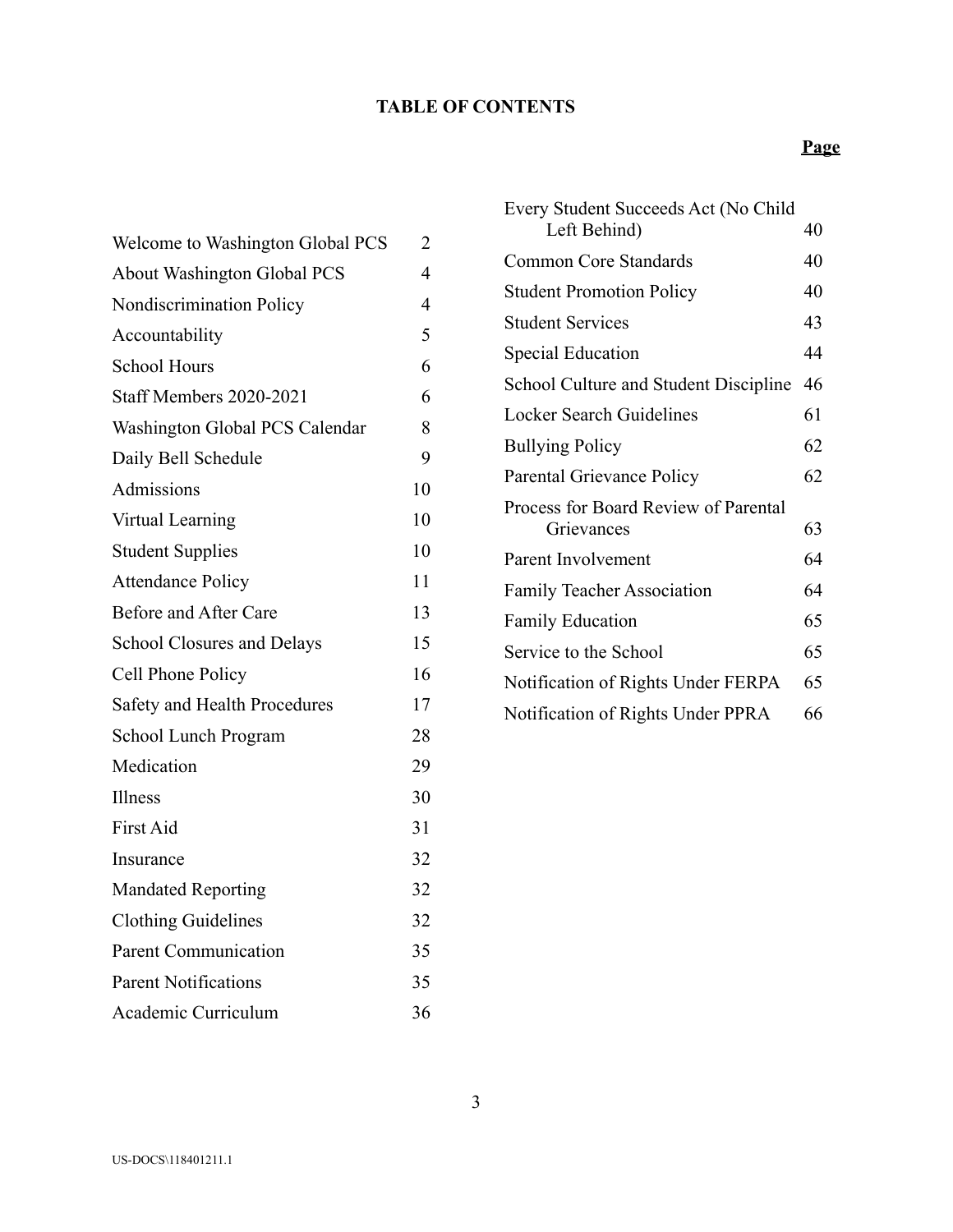#### <span id="page-3-0"></span>**About Washington Global PCS**

Washington Global Public Charter School is a tuition-free middle school open to all students in Washington, DC. We offer a robust international and research-based academic program to develop globally competitive students who are ready for college and careers. Our program includes project-based learning, small learning communities, technology instruction, arts, and foreign language classes in Spanish and Korean. We strive for all of our students to be healthy and active through our nutrition, physical education, and athletic programs. We also serve as a community school that promotes local engagement and service-learning for our students.

One of the school's cornerstone programs is the International Middle Years Curriculum (IMYC) that is used in middle schools throughout the world. The IMYC offers interactive, stimulating, real-world, project-based learning delivered through thematic units such as resilience, entrepreneurship, and creativity. These themes are woven into the students' English Language Arts (ELA), Math, Science, and Social Students courses, where they are working towards mastering the Common Core State Standards (CCSS). The IMYC also provides the framework for these themes to support Information and Communications Technology (ICT) and Physical Education curricula.

Washington Global is a charter school founded in Washington, DC in 2014 by DC educators and District of Columbia community members. Washington Global's founders wanted to bring a world-class education, typically only found at elite private schools, to an area of Washington, DC that needed more high-quality middle schools. Our founders, executive team, and staff have years of experience in urban schools, particularly in Washington, DC.

The school has a cutting-edge technology program, which will enable students to engage in innovative learning in-person and virtually. Washington Global is also committed to serving our students beyond the school day. We currently offer free after care and virtual clubs.

We are committed to serving the entire school community and fostering active parent engagement.

We offer a variety of parent and family programs.

Location

525 School Street, SW

Washington, DC 20024

Phone: 202-796-2415

Email: [Info@washingtonglobal.org](mailto:Info@washingtonglobal.org)

#### **Nondiscrimination Policy**

In accordance with Title VI of the Civil Rights Act of 1964, Title IX of the Education Amendments of 1972, Section 504 of the Rehabilitation Act of 1973, the Age Discrimination Act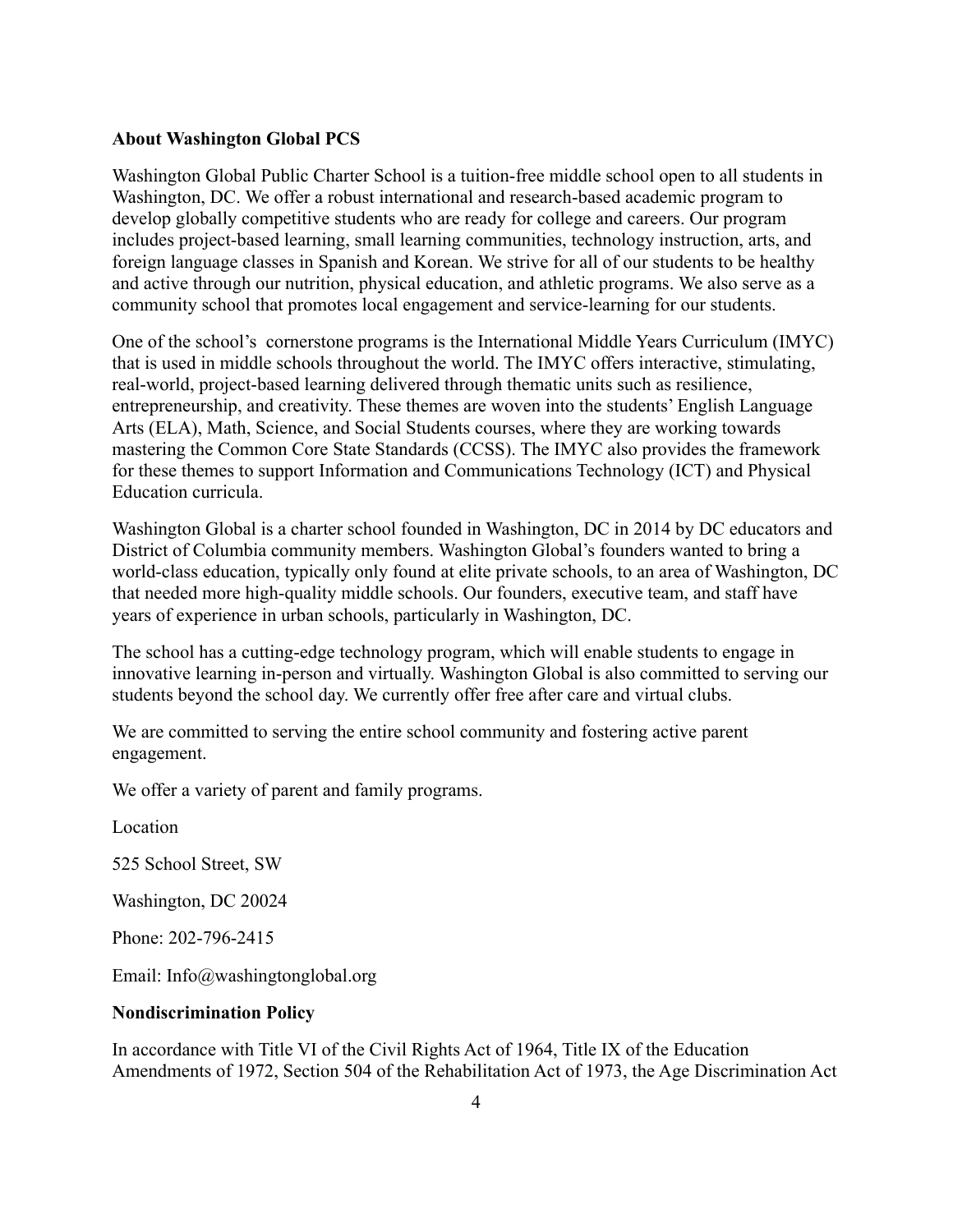of 1975, Title II of the Americans with Disabilities Act of 1990 and the DC Human Rights Act of 1977, as amended, District of Columbia Official Code Section 2-1401.01 et seq. (Act), Washington Global PCS does not discriminate (including employment therein and admission thereto) on the basis of actual or perceived race, color, religion, national origin, sex, age, marital status, personal appearance, sexual orientation, gender identity or expression, family status, family responsibilities, matriculation, political affiliation, genetic information, disability, source of income, status as a victim of an interfamily offense, or place of residence or business. Sexual harassment is a form of sex discrimination, which is prohibited by the Act. In addition, harassment based on any of the above-protected categories is prohibited. Discrimination in violation of the aforementioned laws will not be tolerated. Violators will be subject to disciplinary action.

#### <span id="page-4-0"></span>**Accountability**

Washington Global PCS is an independent non-profit 501(c)3 that offers a robust international and research-based academic program to develop globally competitive students who are ready for college and careers. The school's program includes project-based learning, small learning communities, technology instruction, arts, and foreign language classes in Spanish and Korean. The school strives for all of our students to be healthy and active through our nutrition, physical education, and athletic programs. Washington Global also serves as a community school that promotes local engagement and service-learning for our students.

Washington Global PCS is authorized by the DC Public Charter School Board (PCSB), the sole authorizer within the charter sector of Washington DC.

Washington Global PCS is required to submit documents and make periodic reports (governance, finance, operations, etc.) to the PCSB. Under the School Reform Act (SRA), the PCSB is responsible for reviewing the fiscal management of charter schools. Accordingly, Washington Global PCS must submit an annual independent audit to the PCSB, which in turn assesses the financial well-being of the school. The SRA also prescribes a review of charter schools at least once every five years to determine whether they should continue to stay open. Another component of Accountability is submission of quarterly reports and annual reports, which include governance curriculum, instruction, school climate, and assessment. The majority of these reports along with a host of others regarding service to students with special needs, English language learners, teacher quality, attendance, facility, truancy, and expulsion rates, among others, are completed and submitted to the PCSB, OSSE, and funders, including the local and federal governments. Washington Global PCS must adhere to local and federal laws and comply with all of the terms and provisions of its charter agreement.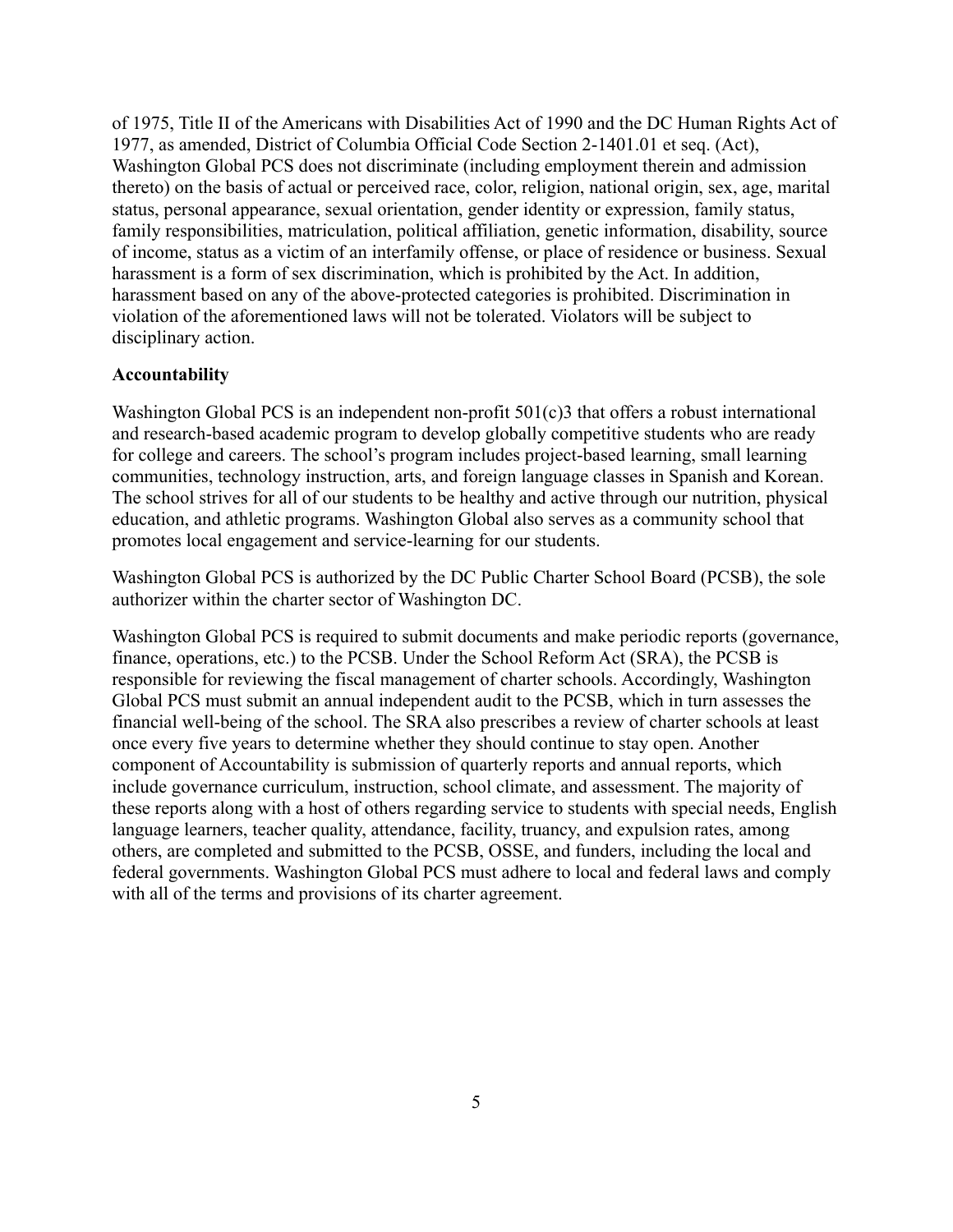#### **School Hours**

|           | <b>6th Grade</b>        |  | <b>7th Grade</b>           |  | 8th Grade     |
|-----------|-------------------------|--|----------------------------|--|---------------|
| Monday    | $7:45$ am-3:45pm Monday |  | $8:05$ am-3:50pm Monday    |  | 8:25am-3:55pm |
| Tuesday   | 7:45am-3:45pm Tuesday   |  | $8:05$ am-3:50pm Tuesday   |  | 8:25am-3:55pm |
| Wednesday | 7:45am-2:15pm Wednesday |  | $8:05$ am-2:20pm Wednesday |  | 8:25am-2:25pm |
| Thursday  | 7:45am-3:45pm Thursday  |  | $8:05$ am-3:50pm Thursday  |  | 8:25am-3:55pm |
| Friday    | 7:45am-3:45pm   Friday  |  | $8:05$ am-3:50pm Friday    |  | 8:25am-3:55pm |

The office will be open for phone calls from 8:00am-4:00pm daily.

#### <span id="page-5-0"></span>**Staff Members 2021-2022**

#### *School Leadership*

Elizabeth Torres, Ed.D. Co-Founder, CEO [eltorres@washingtonglobal.org](mailto:eltorres@washingtonglobal.org)

Howard Mebane Principal [hmebane@washingtonglobal.org](mailto:hmebane@washingtonglobal.org)

Suzanne Brooks Director of Special Programs [sbrooks@washingtonglobal.org](mailto:sbrooks@washingtonglobal.org)

#### *Instructional Leadership*

Omolara Magassouba Director of Intervention [omagassouba@washingtonglobal.org](mailto:omagassouba@washingtonglobal.org)

Modestine Davis Lead Instructional Coach [mdavis@washingtonglobal.org](mailto:mdavis@washingtonglobal.org)

Christian Polizzi Academic Coordinator [cpolizzi@washingtonglobal.org](mailto:cpolizzi@washingtonglobal.org)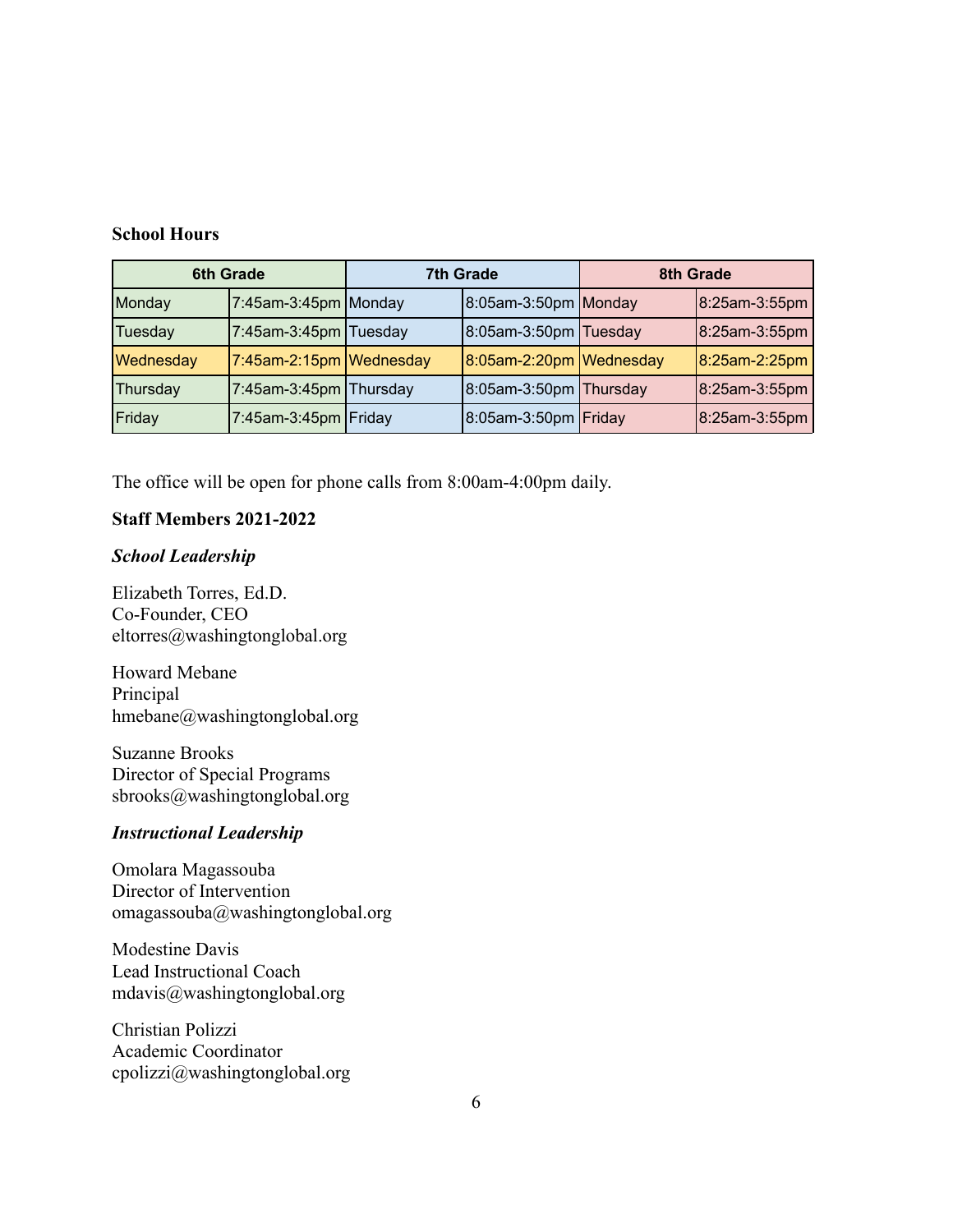Tolisha Hopkins Director of Distance Learning/Instructional Coach [thopkins@washingtonglobal.org](mailto:thopkins@washingtonglobal.org)

#### *Business and Operations Management/Technology Team*

Diana Gabriel Director of Operations [dgabriel@washingtonglobal.org](mailto:dgabriel@washingtonglobal.org)

Lynell Gray Business and Facilities Manager [lgray@washingtonglobal.org](mailto:lgray@washingtonglobal.org)

Joseph Hammett Special Projects Assistant jhammet[t@washingtonglobal.org](mailto:jhammett@washingtonglobal.org)

Tia Beaubrun Operations Assistant/Dedicated Aide [tbeaubrun@washingtonglobal.org](mailto:tbeaubrun@washingtonglobal.org)

## *Student Support*

Malene Kambon Dean of Students [mkambon@washingtonglobal.org](mailto:mkambon@washingtonglobal.org)

Fred Loran School Culture Coordinator [floran@washingtonglobal.org](mailto:floran@washingtonglobal.org)

#### *Instructional Staff*

| English Language Arts     | Andrea White    | Shannon Palka       | Ariana Gorham  |               |
|---------------------------|-----------------|---------------------|----------------|---------------|
| <b>Mathematics</b>        |                 | <b>Andrew Smith</b> | Kennieth Smith | Fatima Sadiq  |
| Science                   | Meaghan Thomas  | Briana Ani          |                |               |
| Social Studies            | Paul Thistle    | Douglas Crawford    |                |               |
| Literacy                  | Crystal Swann   | Angela Moten        | Cierra Clark   |               |
| <b>Physical Education</b> | Michael Jean    |                     |                |               |
| <b>Global Studies</b>     | Astarsia Young  |                     |                |               |
| Spanish                   | Mayra Abasto    | Lucas Pereira       |                |               |
| <b>Special Education</b>  | Victoria Makell | D'Vore              | Candice Davis  | EhLehna Allen |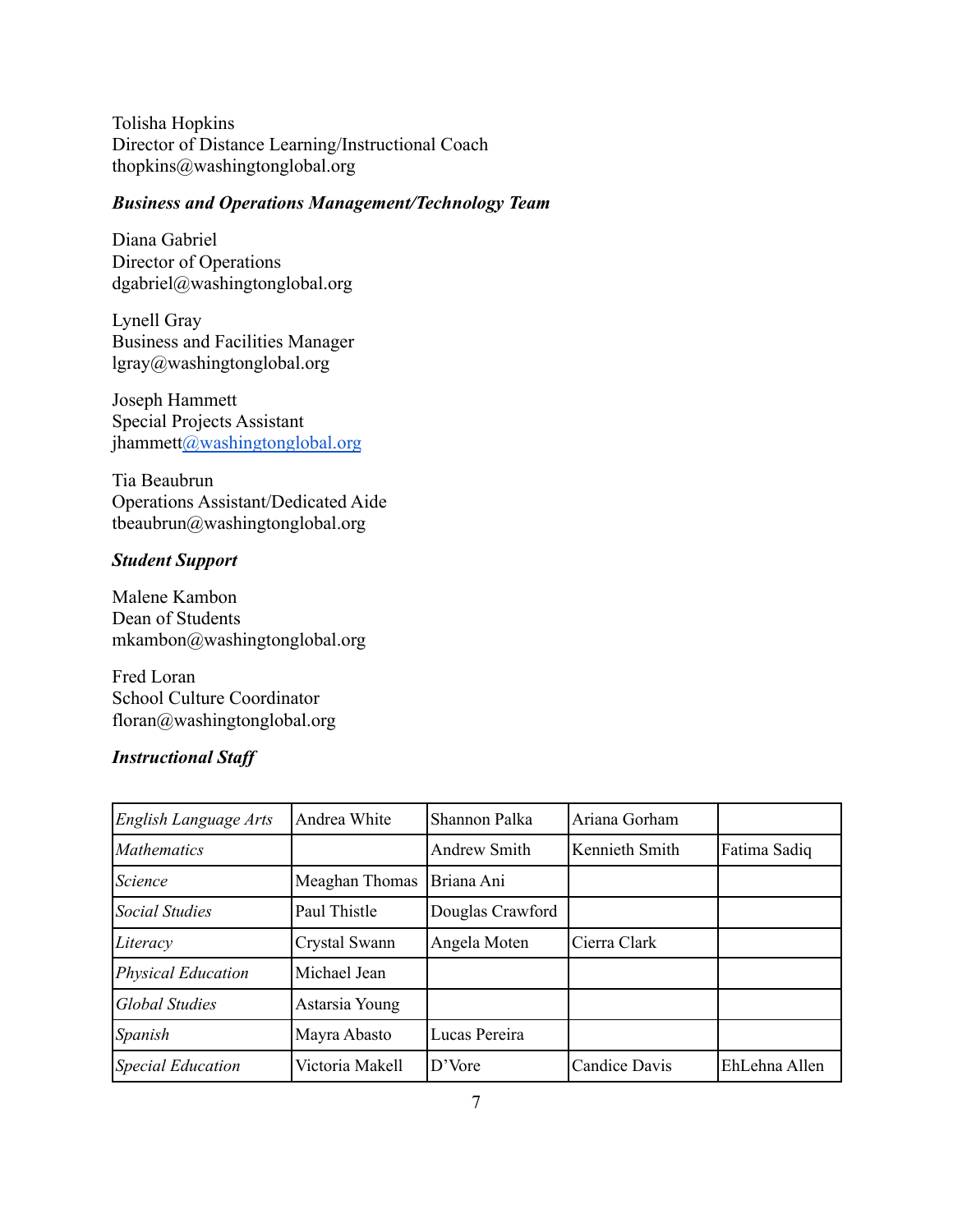|                             |                                | <b>Brittingham</b> |  |
|-----------------------------|--------------------------------|--------------------|--|
| <i>Para-Professionals</i> / |                                |                    |  |
| <i>Assistant Teachers</i>   | Shaquita Curtis Andre Priester |                    |  |

# <span id="page-7-0"></span>**Washington Global PCS Calendar**

Washington Global students will be in session beginning August 30th, 2021 and will follow the Daily Schedule. School will be in session except for the days outlined in the calendar below. Specialty events are also included below.

| September<br><b>August</b>                                              |                                                                                        | <b>November</b>                                                                                                                                                                                                                                       |  |
|-------------------------------------------------------------------------|----------------------------------------------------------------------------------------|-------------------------------------------------------------------------------------------------------------------------------------------------------------------------------------------------------------------------------------------------------|--|
| <b>Mon 6th:</b> Labor Day<br>(closed)<br><b>Mon 30th:</b> First day of  | students)                                                                              | Tues 2nd: Election<br>Day (closed)<br><b>Fri 5th:</b> End of Q1,<br>$\frac{1}{2}$ Day for students<br>Thurs 11th: Veteran's<br>Day (closed)<br><b>Wed 24th-26th:</b>                                                                                  |  |
|                                                                         |                                                                                        | <b>Thanksgiving Break</b><br>(closed)                                                                                                                                                                                                                 |  |
| <b>January</b>                                                          | February                                                                               | <b>March</b>                                                                                                                                                                                                                                          |  |
| <b>Mon 3rd: Students</b><br>return<br>Mon 17th: MLK Jr.<br>Day (closed) | Tues 22nd-23rd:<br>Mid-Winter Break<br>(closed)<br>Thurs 24th: Students<br>return from | <b>Fri 11th: Parent</b><br>Teacher conferences<br>(no students)                                                                                                                                                                                       |  |
|                                                                         |                                                                                        | July                                                                                                                                                                                                                                                  |  |
|                                                                         | Weds 26th: End of Q2<br>May                                                            | October<br>Thurs $7th: 2:00 \text{pm}$<br>student dismissal-<br>Professional<br>Fri 9th: Parent Teacher<br>Conferences (no<br>Mon 11th: Indigenous<br>Peoples' Day (closed)<br><b>Mon21st: Presidents</b><br>Day (closed)<br>mid-winter break<br>June |  |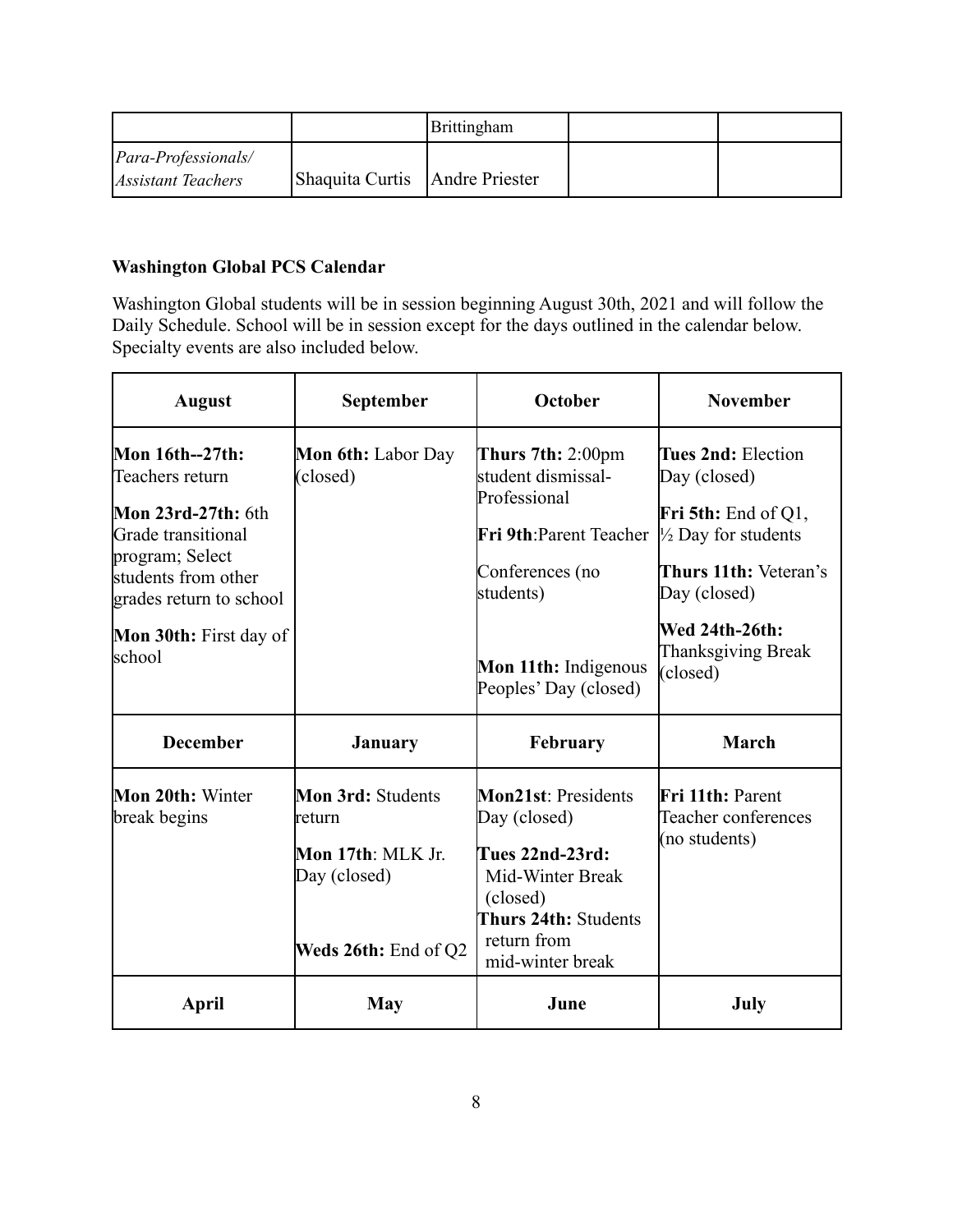| Tues 11th-15th: Spring Day (closed)           | Mon 30: Memorial | <b>Fri 17th:</b> Last day of                                                                    | <b>Extended School Year</b> |
|-----------------------------------------------|------------------|-------------------------------------------------------------------------------------------------|-----------------------------|
| Break (closed)                                |                  | school                                                                                          | <b>Sessions TBD</b>         |
| <b>Mon 18th:</b> End of $Q3$ ,<br>no students |                  | Mon 20th: Juneteenth<br>(closed)<br>Tues 21st: End of Q4,<br>No Students; Snow<br>day if needed |                             |

## <span id="page-8-0"></span>**Daily Bell Schedule**

Washington Global has classes Monday-Friday. Below you will find the bell schedule for all classes on Monday, Tuesday, Thursday, and Friday for Semester 1 and Semester 2. **Monday-Tuesday-Thursday-Friday**.

| <b>6th Grade</b> |               | <b>7th Grade</b> |               | 8th Grade       |               |
|------------------|---------------|------------------|---------------|-----------------|---------------|
| <b>Homeroom</b>  | $8:15 - 8:25$ | <b>Homeroom</b>  | $8:15 - 8:25$ | <b>Homeroom</b> | $8:35-8:45$   |
| <b>Period 1</b>  | 8:25-9:40     | <b>Period 1</b>  | 8:25-9:40     | <b>Period 1</b> | 8:45-10:00    |
| <b>Period 2</b>  | $9:45-11:00$  | <b>Period 2</b>  | $9:45-11:00$  | <b>Period 2</b> | $10:05-11:20$ |
|                  |               |                  |               | <b>Period 3</b> | 11:25-12:40   |
| <b>Period 3</b>  | 11:05-11:45   | <b>Period 3</b>  | 11:05-11:45   | <b>Period 4</b> | 12:45-2:00    |
| <b>Period 4</b>  | 11:50-1:05    | Period 4         | 11:50-1:05    |                 |               |
| <b>Period 5</b>  | $1:10 - 2:25$ | Period 5         | $1:10 - 2:25$ | <b>Period 5</b> | $2:05 - 2:45$ |
| <b>Period 6</b>  | $2:30-3:45$   | Period 6         | 2:30-3:45     | <b>Period 6</b> | $2:50-3:55$   |

Wednesday, Washington Global offers an abbreviated bell schedule. **Wednesday**

|                 | 6th Grade     |                 | 7th Grade      |                 | 8th Grade   |
|-----------------|---------------|-----------------|----------------|-----------------|-------------|
| <b>Homeroom</b> | $8:15 - 8:25$ | <b>Homeroom</b> | $8:15-8:25$    | <b>Homeroom</b> | 8:35-8:45   |
| <b>Period 1</b> | $8:25-9:25$   | <b>Period 1</b> | 8:25-9:25      | <b>Period 1</b> | $8:45-9:45$ |
| <b>Period 2</b> | $9:30-10:30$  | <b>Period 2</b> | $9:30 - 10:30$ | <b>Period 2</b> | 9:50-10:50  |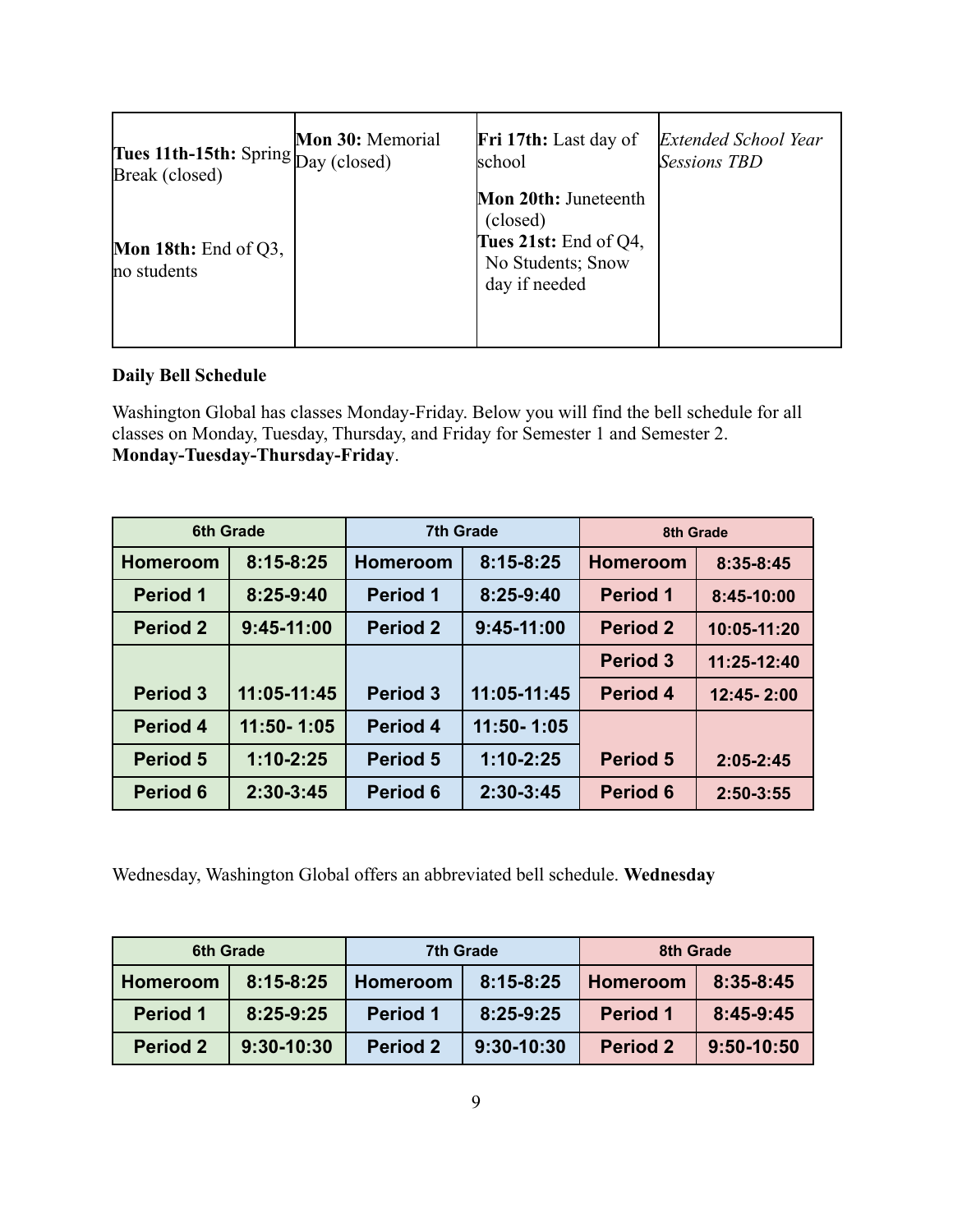|                 |               |                 |                 | <b>Period 3</b> | 10:55-11:55   |
|-----------------|---------------|-----------------|-----------------|-----------------|---------------|
| <b>Period 3</b> | 10:35-11:00   | <b>Period 3</b> | 10:35-11:00     | Period 4        | 12:00-1:00    |
| Period 4        | 11:05-12:05   | Period 4        | $11:05 - 12:05$ |                 |               |
| Period 5        | 12:10-1:10    | Period 5        | 12:10-1:10      | <b>Period 5</b> | $1:05 - 1:30$ |
| Period 6        | $1:15 - 2:15$ | Period 6        | $1:15-2:20$     | Period 6        | $1:35-2:25$   |

#### <span id="page-9-0"></span>**Admissions**

#### **Enrollment**

Washington Global PCS is open to all sixth, seventh, and eighth grade students in the District of Columbia.

#### **Lottery**

Washington Global PCS participates in the common lottery through MySchoolDC.

If a student applies to Washington Global PCS after the lottery closes, the student will be placed on the Waiting List. If there is still space available in the grade in which the student has applied, he or she will be accepted on a first-come, first-served basis. If there are no spaces available, then the student will continue to be on the waiting list for that grade until a spot opens up.

#### **Virtual Learning**

According to guidance by the Office of the State Superintendent of Education (OSSE) and the Deputy Mayor, all students in DC must attend school five days a week in person unless they turn in this medical exemption form: [CLICK HERE](https://washingtonglobal.org/wp-content/uploads/2021/07/COVID19_MedCert_FINAL_SY21-22-1-1.pdf). This form must be sent to Diana Gabriel at dgabriel@washingtonglobal.org

#### **Student Supplies**

Each student has been supplied by Washington Global PCS with the following school supplies:

- 3-ring binder
- Dividers
- Pencils
- Pens
- Loose-leaf paper
- Chromebook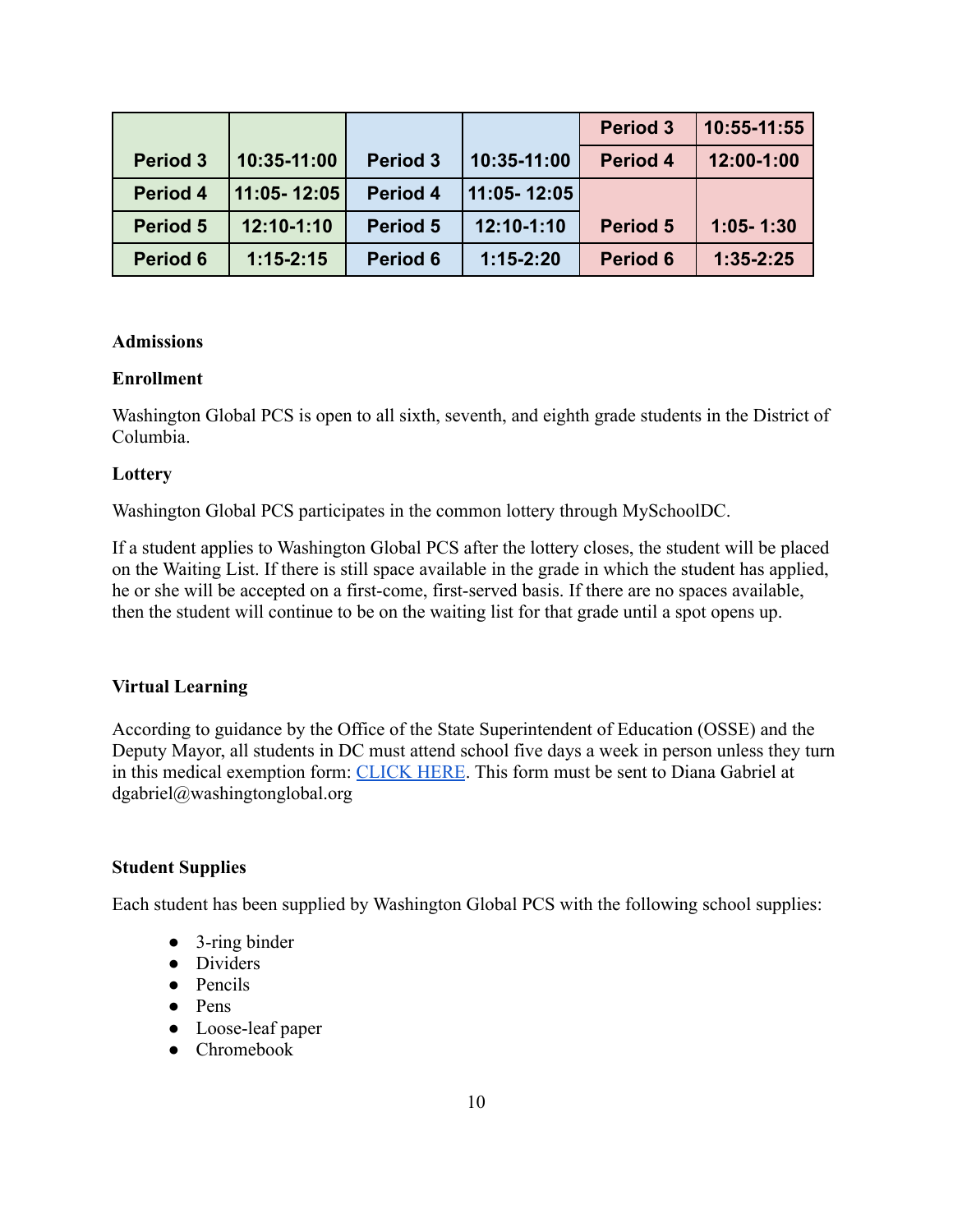Please note that some teachers may require additional supplies.

Students will have labeled school supplies that will not be shared with other students and will be kept at the school in their assigned desk. Additionally, the school has a 2:1 Chromebook program, which means that each student has a designated Chromebook at the school to use during daily instruction, and each student will have a computer at home.

# *2:1 Chromebook Program*

Washington Global is proud to offer a 2:1 Chromebook Program for students to explore learning opportunities beyond the classroom. Global's Chromebook Program is extensive and does require 100% compliance with all safety and technology requirements. In order to be eligible for your at-home chromebook during the 2021-2022 school year, returning students must have:

- Returned their computer in the same condition in which it was received. The computer should not have any dents, scratches, screen cracks, broken ports, missing keys, or any other significant damage making the computer inoperable.
- Returned the charger that was provided with the computer.
- Paid the invoice in full if you were billed for returning a broken computer.
- Refrained from accessing information on the internet that was not school related.

Any returning student that was unable to return their computer within the guidelines listed above will not be issued a computer for at-home usage this school year.

## *Students are not permitted to share supplies due to health and safety restrictions.*

## **Attendance Policy**

Washington Global's attendance policy set forth below reflects both expectations for in-person learning and virtual/remote learning.

## **Student Arrival Policy**

Students attending Global in-person must arrive during their designated arrival window. Each grade has a designated arrival time. Following this protocol significantly reduces the amount of in-person contact and must be followed. Students will not be allowed to enter the building before their arrival window. In order to participate in the before care program, students must be fully enrolled and must register for the program with the School. Space for the before care program is limited due to health and safety protocols.

Students must be dropped off on the 6th Street SW entrance (at the school/loading zone). Parents should not idle in the street and block the flow of traffic. Students can be picked up from the same location (in front of the building).

Upon arrival students will:

• Turn in his/her cellphone (will be returned at dismissal)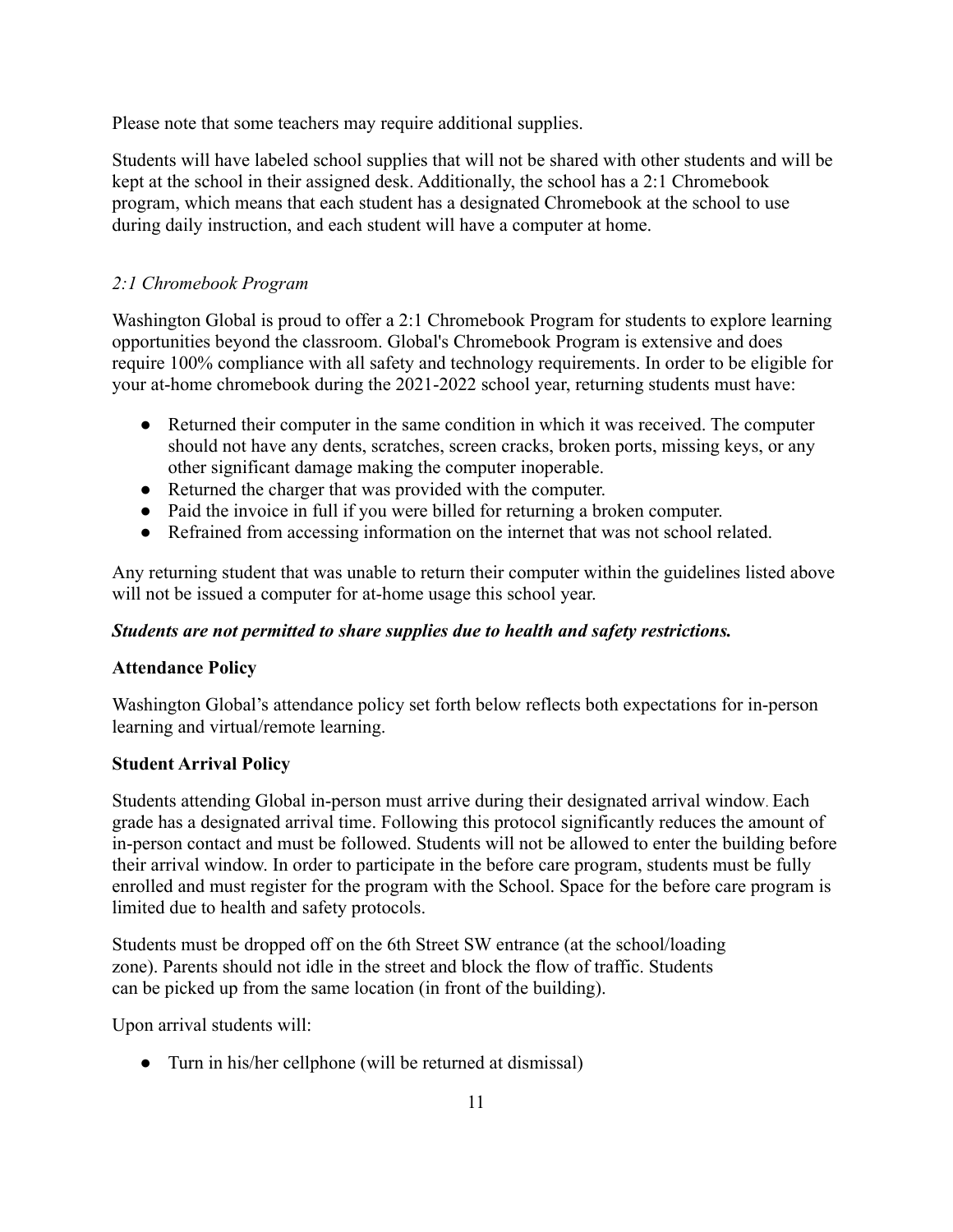- Clean their hands (with sanitizer or wash in the restroom)
- Grab their bagged breakfast and proceed upstairs to their classroom or other designated area for meals.

# **In-Person Arrival Windows M-F**

| 6th Grade Arrival Window | 7th Grade Arrival Window | 8th Grade Arrival Window |
|--------------------------|--------------------------|--------------------------|
| 7:45am-8:05am            | 8:05am-8:25am            | 8:25am-8:45am            |
| Breakfast cutoff 8:25am  | Breakfast cutoff 8:45am  | Breakfast cutoff 9:05am  |

Breakfast cutoff times are listed above. The cutoff times signify the latest possible time a student will have access to breakfast before reporting to class. Please ensure your student has adequate time to eat breakfast by arriving at school within your grade level arrival window.

# **Student Arrival Policy-Virtual Education**

All classes for students studying virtually begin at the designated start time specified in the *daily bell schedule*. Students must log into the Google Classroom/Learning Management System and/or Zoom to be marked as "present" for the school day. Students who are attending school virtually due to a physician-certified medical exemption will be receiving frequent reminder notifications to attend virtual classes.

# **Dismissal**

Similar to student arrival, students at Global will operate on a staggered dismissal. Students will exit the building at different times to reduce in-person contacts. Students must exit the building at dismissal time and refrain from visiting these stores unless accompanied by an adult. These stores include:

- a. L'Enfant Plaza shopping mall and food court
- b. Subway sandwich shop- 524 School St. SW
- c. Starbucks- 550 C St. SW/ 1201 Maryland Ave. SW
- d. McDonalds 400 C St. SW (officially barred)
- e. CVS 1201 Maryland Ave SW
- f.  $CVS 11004<sup>th</sup>$  St. SW (waterfront)

All students dismiss between 3:45pm-4:00pm

| 6th Grade Dismissal Time | 7th Grade Dismissal Time | 8th Grade Dismissal Time |
|--------------------------|--------------------------|--------------------------|
|--------------------------|--------------------------|--------------------------|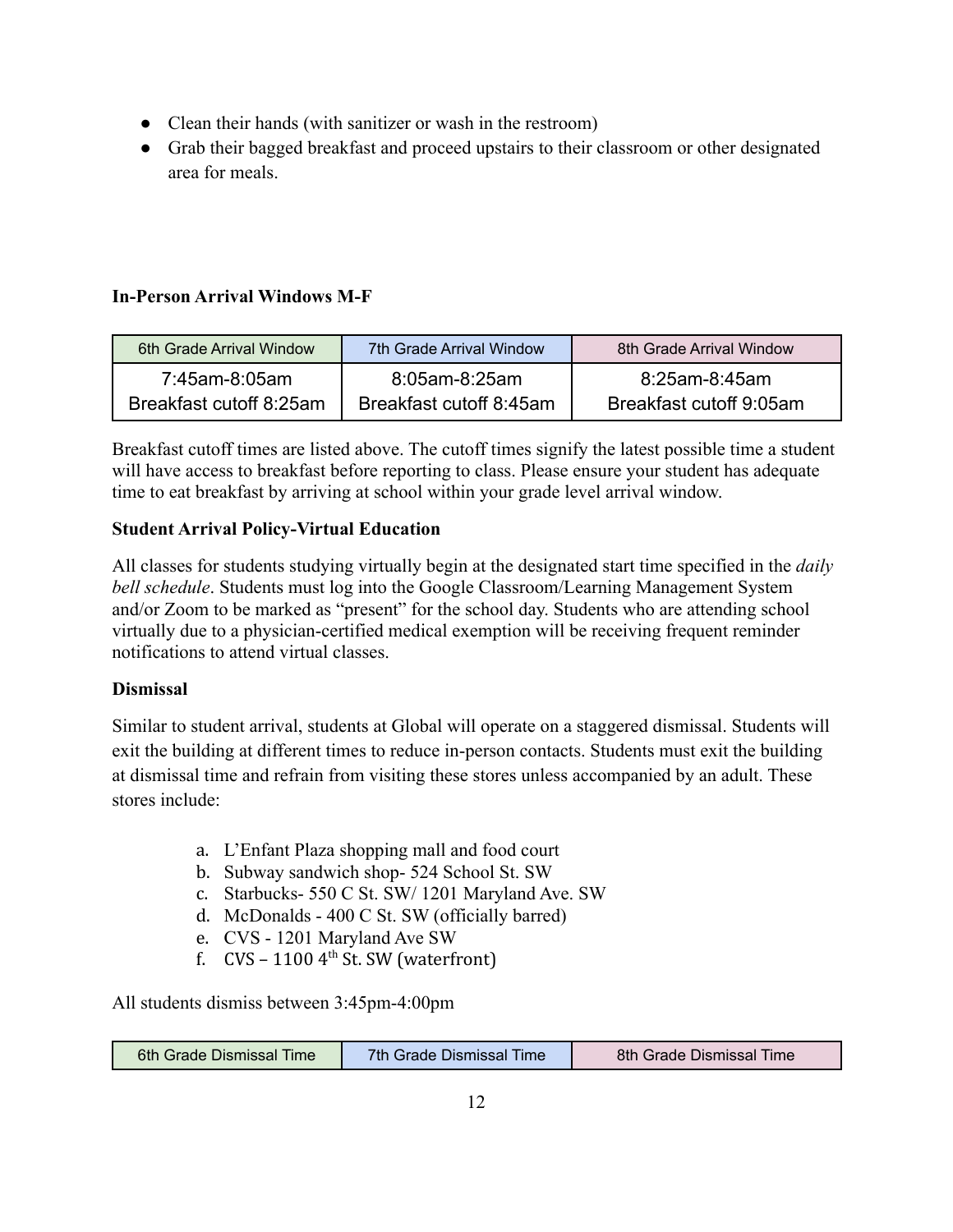| $-$<br>. | $3.50$ nm | 9.55<br>,,,,<br>$\ddotsc$ |
|----------|-----------|---------------------------|
|----------|-----------|---------------------------|

## **Before & After Care**

Washington Global PCS offers after-school services intended to provide parents with a free care option while providing additional enrichment activities for students. To participate in before/aftercare, students must be fully enrolled with Washington Global and officially registered in the program. To register students, please fill out the Before and/or Aftercare Agreement and return it to dgabriel@washingtonglobal.org. Before/aftercare are based on a first come, first serve basis.

During in-person instruction, if permitted by health guidelines, before-care will begin at 7:00 am and aftercare will occur between 3:45pm and 5:15pm. During these times, students are expected to abide by the same policies and expectations as the regular day. Students will be placed in a specific before and aftercare group and will not be permitted to leave that group.

Please note that due to COVID restrictions, the number of spots is limited. Only students that are fully enrolled and have filled out the required aftercare forms can participate in aftercare and it is offered on a first-come, first-served basis. Students must be promptly picked up before 5:15pm or they will be unable to remain in the program

Although aftercare is free, fees for transportation and special programs may apply. This will be accessed and communicated to parents/guardians on a case-by-case basis. Some fees may apply for specific programs.

During the aftercare sessions, students are required to participate in at least one of the following activities:

- Reading time
- Homework time
- Teacher led activity

As stated above, during aftercare, students must follow the school's code of conduct and all health and safety guidelines. For instance, students are not permitted to horseplay and will have limited access to their phone. Students must remain in their aftercare cohort due to health and safety guidelines. If a student does not comply with the health and safety or behavior policies, then he/she will follow the ladder of violations:

- First violation: Warning and phone call to parents.
- Second Violation: 2-day suspension from after care.
- Third violation: Dismissal from the after-school program. Parents will be notified that their student is no longer able to attend the after-care program and must exit the school building during dismissal for the remainder of the school year.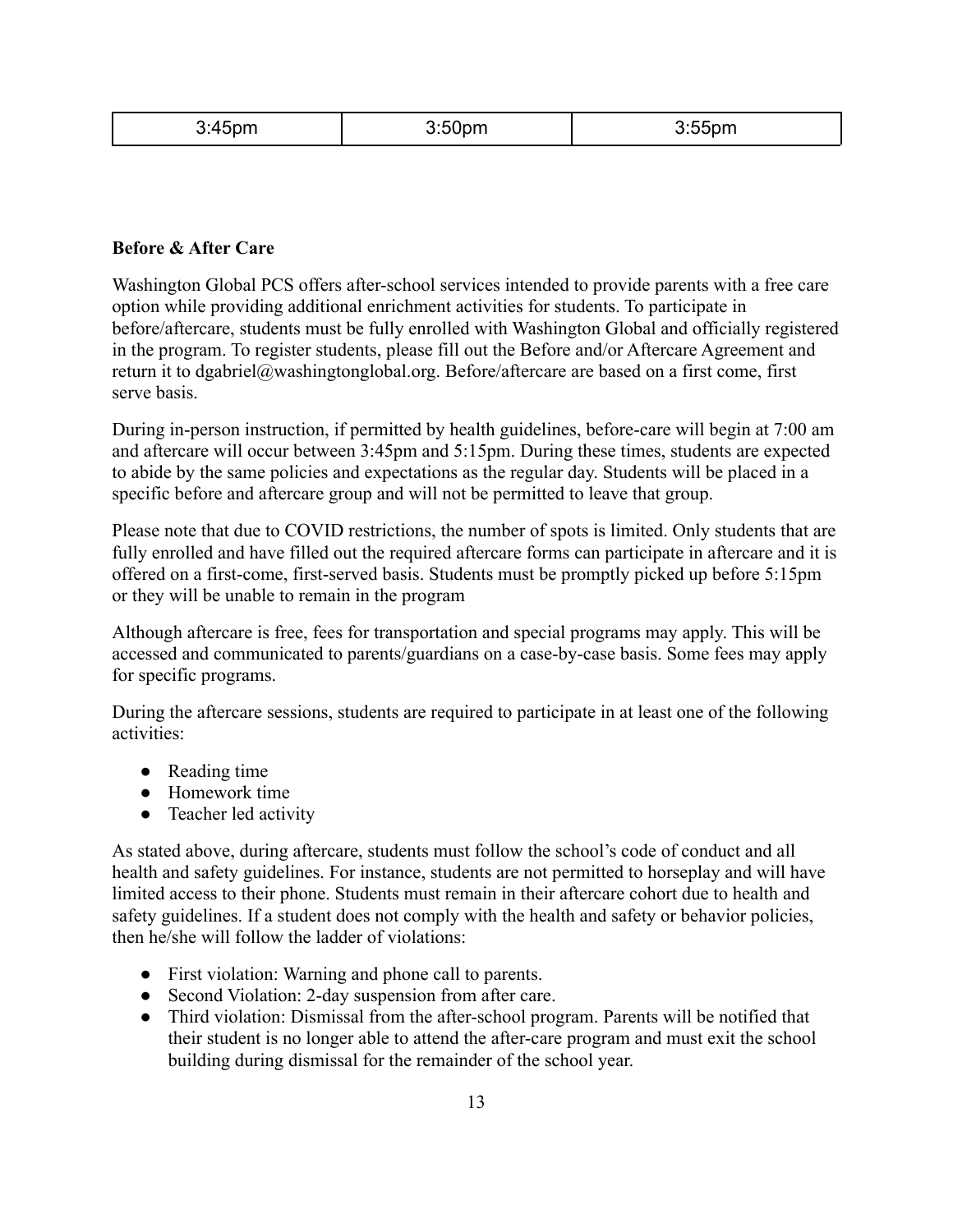#### **Early Dismissal**

Students are not permitted to leave the school during the school day unless picked up by a parent, guardian, or designated adult. A parent/guardian can also authorize, in writing or telephonically, for their student to leave early by calling the main office at (202) 796-2415. The parent must contact the main office at *(202) 796-2415 by 12:30pm that day.* Due to COVID-19 restrictions, the parent/guardian should wait by the school ramp on 6th St SW for the student and not enter the building. Otherwise, students must remain in their classes until dismissal time so that student learning is not disrupted.

Please note that frequent early dismissals have a negative impact on student academic achievement. Thus, unexcused early dismissals are counted in the same way as tardiness and are reported as such.

If a child has five (5) or more unexcused early dismissals, a parent conference will be held to discuss concerns and possible consequences.

At times, the administration may request an early dismissal, if warranted, for a variety of purposes individual to the student. The student will not be released from the building until parent contact has been made and the parent/guardian has approved the release.

#### **Tardiness**

During in-person and virtual learning, students will be considered tardy if they are more than 10 minutes late to a class. It is paramount that all students arrive on time.

#### **Absences**

Students are required to attend all classes listed on their schedules whether they are virtual learners or in-person learners. For live, synchronous classes (students watch and interact with teachers in live instruction), a student will be marked present by the teacher if he or she is logged in and attending the live lesson. For self-paced classes on Google Classroom, students will be considered present if they log into Google Classroom (see tech guide for instructions) and complete the assignments.

In-person students will be marked absent if they are not present at school for an entire day. Students will be marked "present-partial" if they attend school but are present for less than 80% of the school day. Students are considered present if they participate for 80% or more of the school day.

Absences are recorded and reported to the Office of the State Superintendent of Education and the DC Public Charter School Board because attendance is a vital factor in a student's performance. Vacations are not considered an excused absence. Parents and guardians are responsible for sending their children to school and those that fail to do so may be subject to court action under the Compulsory Attendance Law of the District of Columbia 8-247. To report an excused absence, parents can provide a note or call the front office staff.

#### **What are valid Excused Absences?**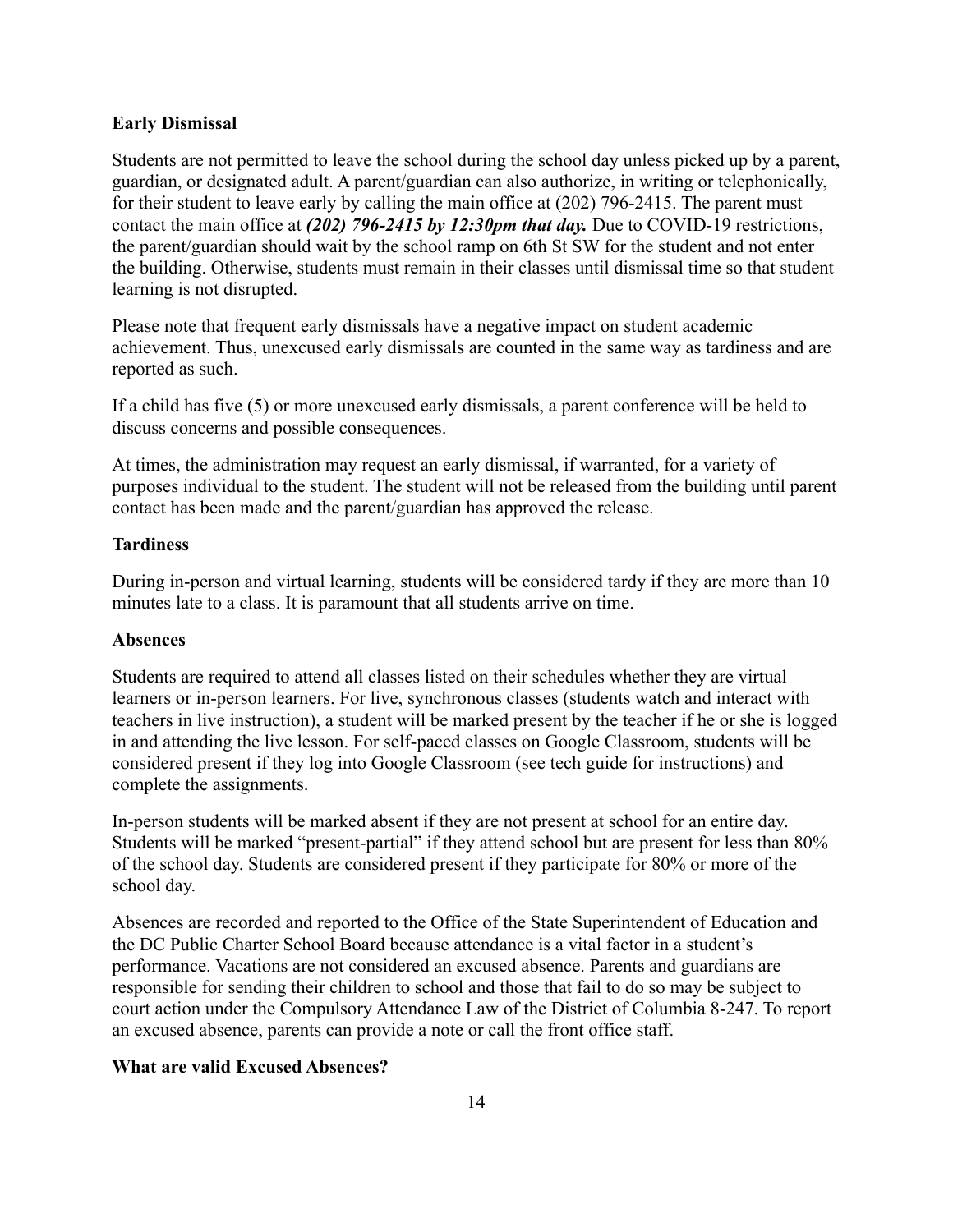- Illness or medical reason (A doctor's note is required for an absence greater than 3 days).
- Doctor's appointments or other medical reason.
- Death in the student's immediate family (parent/guardian, grandparents, siblings).
- Observance of a religious holiday.
- Other reason deemed by administration to qualify as "excused."

The school will excuse a temporary absence if proper documentation is provided. Proper documentation includes: a parental phone call (for the first two absences), a note from a health care provider and/or an email/signed letter from a parent/guardian for family emergencies and/or observance of religious holidays.

If a child has five or more unexcused absences, a parent conference will be held to discuss concerns and possible consequences. Following the conference, a letter will be sent to parents. During virtual learning, students with five or more absences may receive a welfare check from the School.

In accordance with DC law, if a student accumulates ten (10) unexcused absences from school, they will be referred to Washington, DC's Child and Family Services Agency as a chronically absent student. At the same time, the school must report the student as truant to the Office of the State Superintendent for Education for follow up. The school will notify the family of these truancy reporting measures in collaboration with the Municipal Police Department.

#### **Attendance Failure Policy**

More than five (5) absences (excused and/or unexcused) in any quarter in a particular class may result in an automatic grade of "F" assigned for that quarter in that class. Students with documented medical absences in excess of five days in a quarter will be exempt from the attendance failure policy.

Students and parents/guardians may appeal an attendance failure by contacting the Principal in writing.

#### **Truancy**

Truancy is the willful absence from school by a minor (5–18 years of age) with or without parental approval, knowledge, or consent. A student is considered chronically truant when he or she accumulates 10 or more unexcused absences in one school year. Students between the ages of 14 and 18 who accumulate 15 or more absences will be referred to DC Court Services for truancy. As noted, students under the age of 14 will be reported to CFSA, per District of Columbia policy.

#### <span id="page-14-0"></span>**School Closures and Delays**

Washington Global PCS considers the safety of our students, staff, parents, and community a top priority. Washington Global staff vows to make decisions in the best interest of its school community.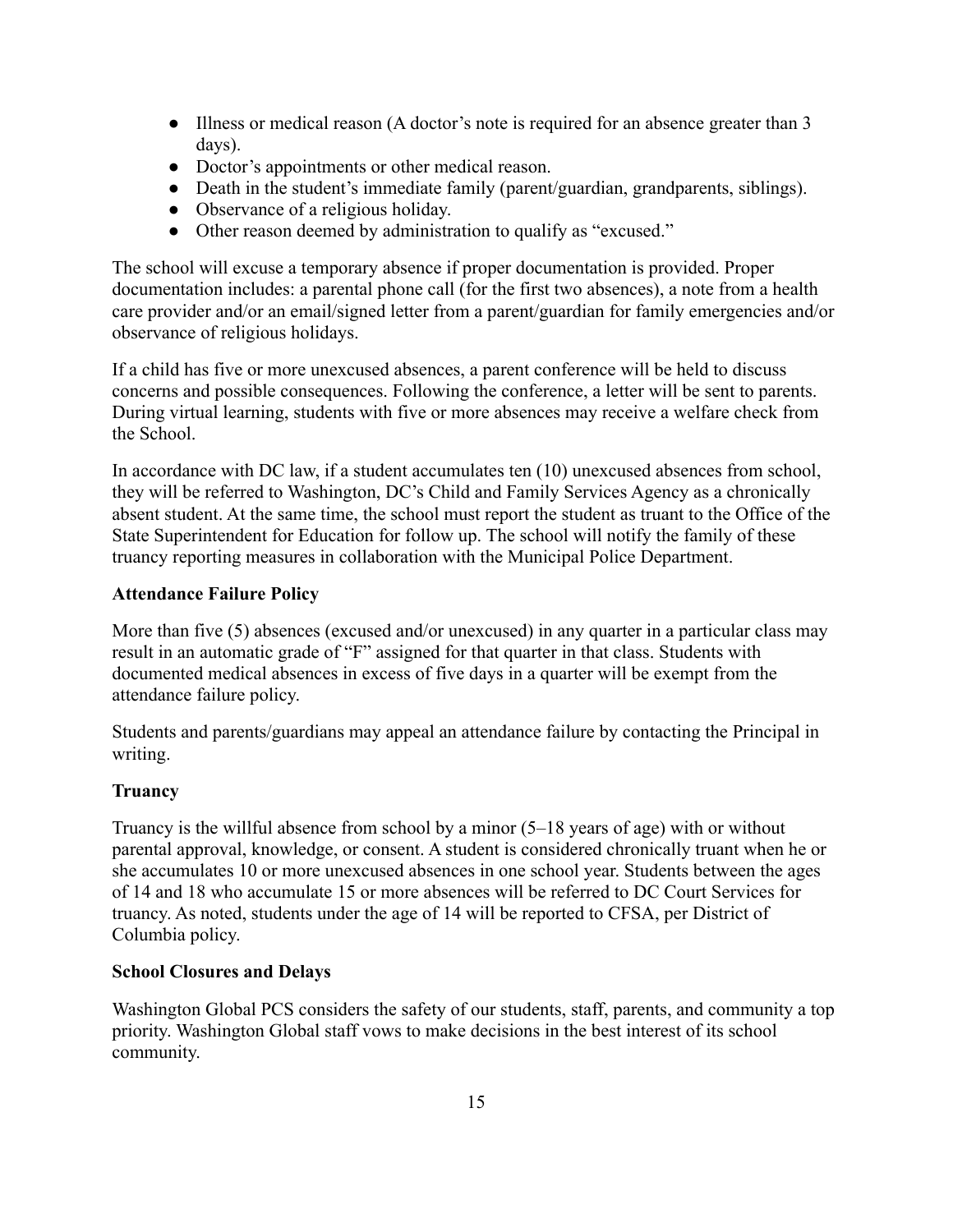In general, during in-person learning, Washington Global PCS will follow any school delay or closure decisions made by the District of Columbia Public Schools. Information will be immediately posted on the Washington Global Facebook, App, Twitter, Instagram and website pages and sent out via automated message.

## **Parent Meetings**

Washington Global encourages parent meetings and involvement. However, due to the COVID-19 pandemic and health guidance by DC Health, parent meetings will be conducted telephonically or through Zoom until further notice. To schedule a meeting with an administrator or teacher, please contact Lynell Gray at [lgray@wasingtonglobal.org,](mailto:lgray@wasingtonglobal.org) or call the main office (202) 796-2415.

## <span id="page-15-0"></span>**Cell Phone Policy**

During virtual learning, students will not be permitted to use cell phones or other electronic devices while in the live classrooms, unless the teacher gives explicit permission to do so. If a student is found to have an unauthorized electronic device during the live classroom, the following consequences will occur:

- The first offense is a warning by the teacher.
- The second offense warrants administration involvement with the student.
- The third offense will require the administrator to contact the parent/guardian and may result in an alternative learning environment.

During in-person learning, students who bring a cellphone into the building must check the phone in with the designated staff member in the morning. Cellphones are stored in a locked room until the end of the day. Cellphones are distributed at the end of the day. Students may use the office phone to call or receive a call during the school day.

If a student is found to have an unauthorized electronic device in his or her possession, it will be confiscated by a staff member and given to the Principal or Dean. The following consequences will occur:

- The first offense is a warning and the parent is contacted.
- The second offense warrants after-school detention and the parent is contacted.
- The third offense will require the parent/guardian to retrieve the phone from the Dean/Principal.

If parents need to contact their child during the school day, they may call or leave a message with the front desk staff. If a student does not check in his/her phone and loses/misplaces it, Washington Global will not be held responsible.

#### **Bag/Backpack Policy**

All students attending Global in-person should refrain from bringing backpacks or large bags to the school. All necessary school supplies will be provided by Global, therefore students should only come to school in their mandatory uniform. Backpacks and bags that are brought into the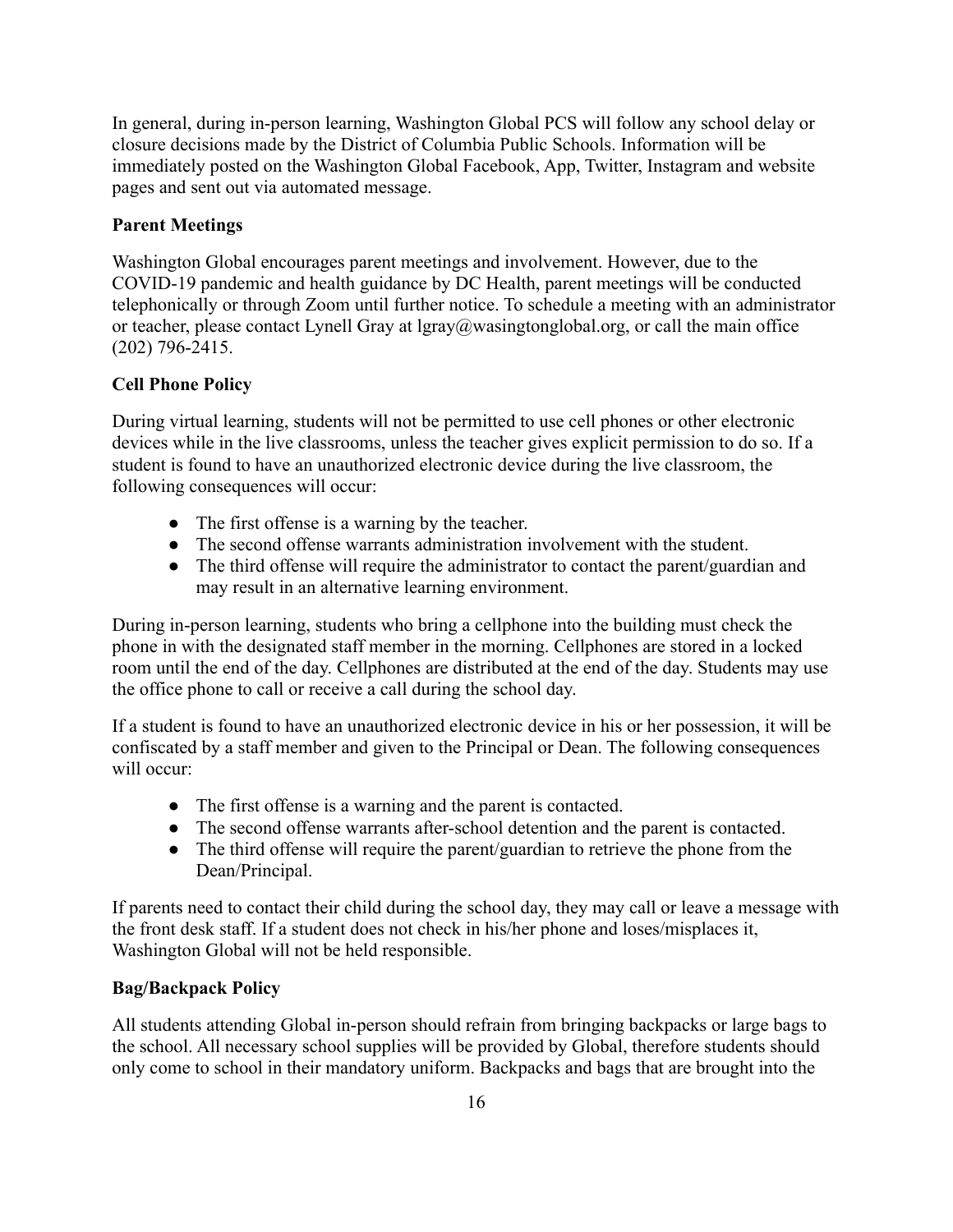school will be placed inside lockers and students will not have access to them until the end of the day.

## <span id="page-16-0"></span>**Safety and Health Procedures**

## *COVID-19 Health and Safety Protocols*

#### Face Masks

To abide by School and State regulations, all students are required to wear a face mask indoors and, at appropriate times outdoors when determined by the school, while at school. Proper face masks must:

- Fully cover an individual's nose and mouth and allow the individual to remain hands-free.
- Fit snugly but comfortably against the side of the face.
- Be secured with ties or ear loops.
- Be made of breathable material, either disposable or reusable.

Face masks must have at least 2 layers of materials. Face masks that have valves or bandanas/neck gaiters are not to be worn as these do not mitigate the spread of any aerosols or droplets.

Face masks can only be removed if the student is actively eating or drinking and he or she is at least 6 feet away from another individual.

## *Parents will be contacted for students who do not abide by the school's mask policy and the subsequent disciplinary response will be communicated at that time.*

#### Vaccinations

Being physically healthy allows children to learn more effectively. For this reason, regular medical and dental checkups are essential for your child. All Washington Global students must have a complete immunization record and physical exam form on file in the front office. Parents/guardians have 20 days from the first day of school to submit updated health and dental forms. If the updated records are not received within the first 20 days, parents/guardians will be notified and given an additional 10 days to submit the records. Once the 10 day extension period is up, non-compliant students will not be allowed to attend classes until these forms have been turned in.

Additionally, per DC regulations, all individuals 12 and older should be vaccinated for COVID-19 as soon as possible. For more information on getting the COVID-19 vaccine, please visit [coronavirus.dc.gov/vaccine.](https://coronavirus.dc.gov/vaccine-information)

#### Parent/Guardian Monitoring Students for COVID-19

Per DC Health guidelines, it is important for parents/ guardians to monitor and screen children daily for symptoms of COVID-19, and to not send students experiencing such symptoms to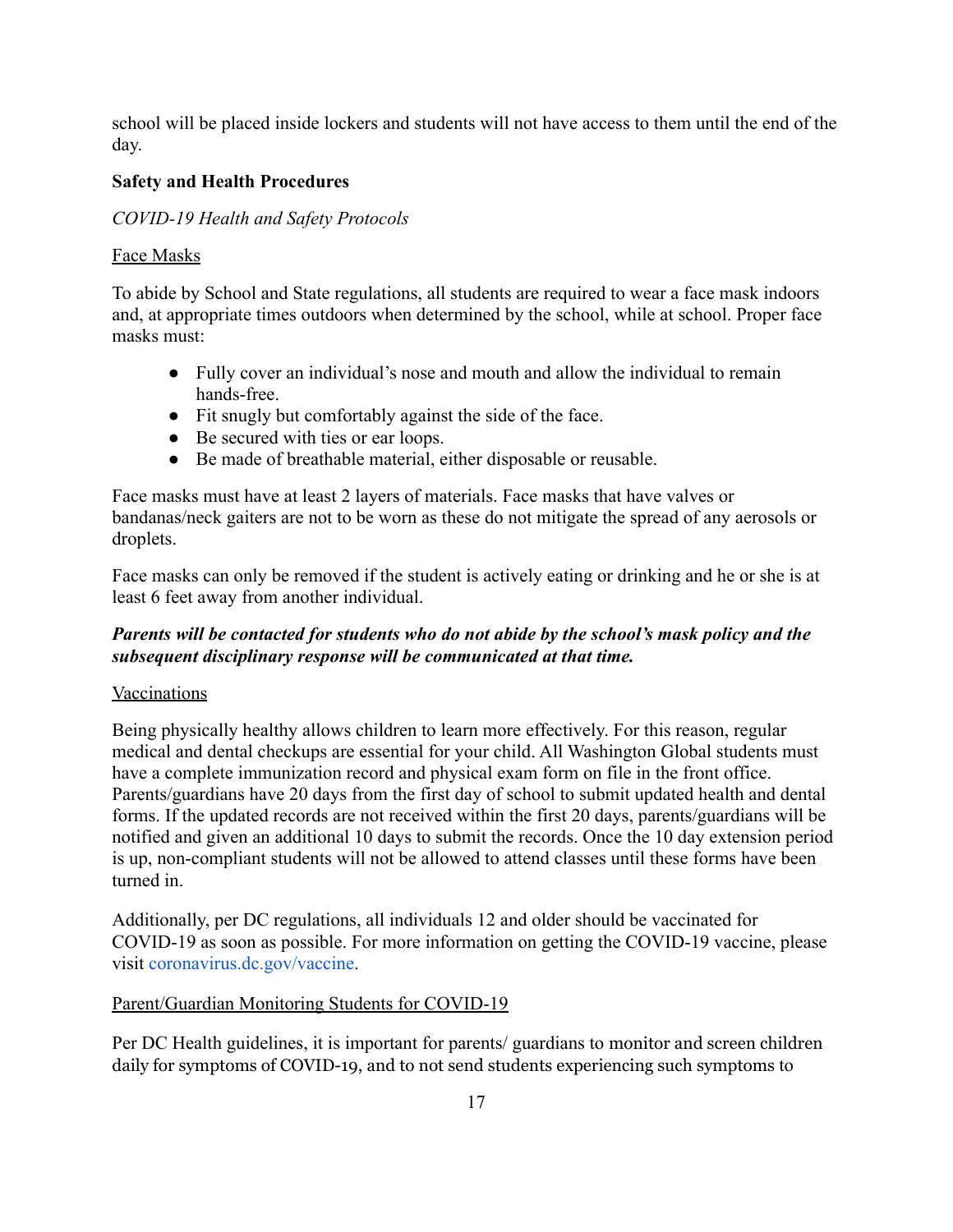school. Below is a screening guideline for parents/ guardians to use to determine whether students should come to school:

Students 18 and younger who are experiencing the below, that are new or unexplained, should stay home and not enter Washington Global:

| Any 1 of these red flag symptoms                                                                                                        | At least 2 or more of the below symptoms                                                                                                                        |
|-----------------------------------------------------------------------------------------------------------------------------------------|-----------------------------------------------------------------------------------------------------------------------------------------------------------------|
| • New or worsening cough<br>Shortness of breath/difficulty<br>breathing<br>New loss of taste or smell<br>Fever (measured or subjective) | Chills<br>• Muscle or body aches<br>Headache<br>Sore throat<br>an unusual amount of tiredness<br>• Nausea or vomiting<br>• Runny nose or congestion<br>Diarrhea |

## **Students who Develop a Fever or signs of COVID-19 at School**

If a student develops a fever or other signs of illness, Washington Global will immediately isolate the student from other students, notify the student's parent/guardian of the symptoms and that the student needs to be picked up within 30 minutes. The School Official will instruct the parent/guardian to contact the student's healthcare provider. Following DC Health guidance, the School will immediately begin cleaning and disinfecting procedures for any area and materials the student had contact with. Signs and symptoms of COVID-19 include:

- Fever (subjective or 100.4 degrees Fahrenheit) or chills,
- Cough,
- Congestion,
- Sore throat,
- Shortness of breath or difficulty breathing,
- Diarrhea,
- Nausea or vomiting,
- Fatigue,
- Headache,
- Muscle Pain or body aches,
- New loss of taste or smell,
- Or any other symptom of not feeling well.

#### **When can the student return to Washington Global?**

There are 7 criteria for students: who exhibit COVID-19 symptoms, who are awaiting a COVID-19 test, who were in close contact with a positive COVID-19 case, who traveled outside of the DMV within the last 10 days, who have COVID-19, or who have a household member awaiting a COVID-19 test result: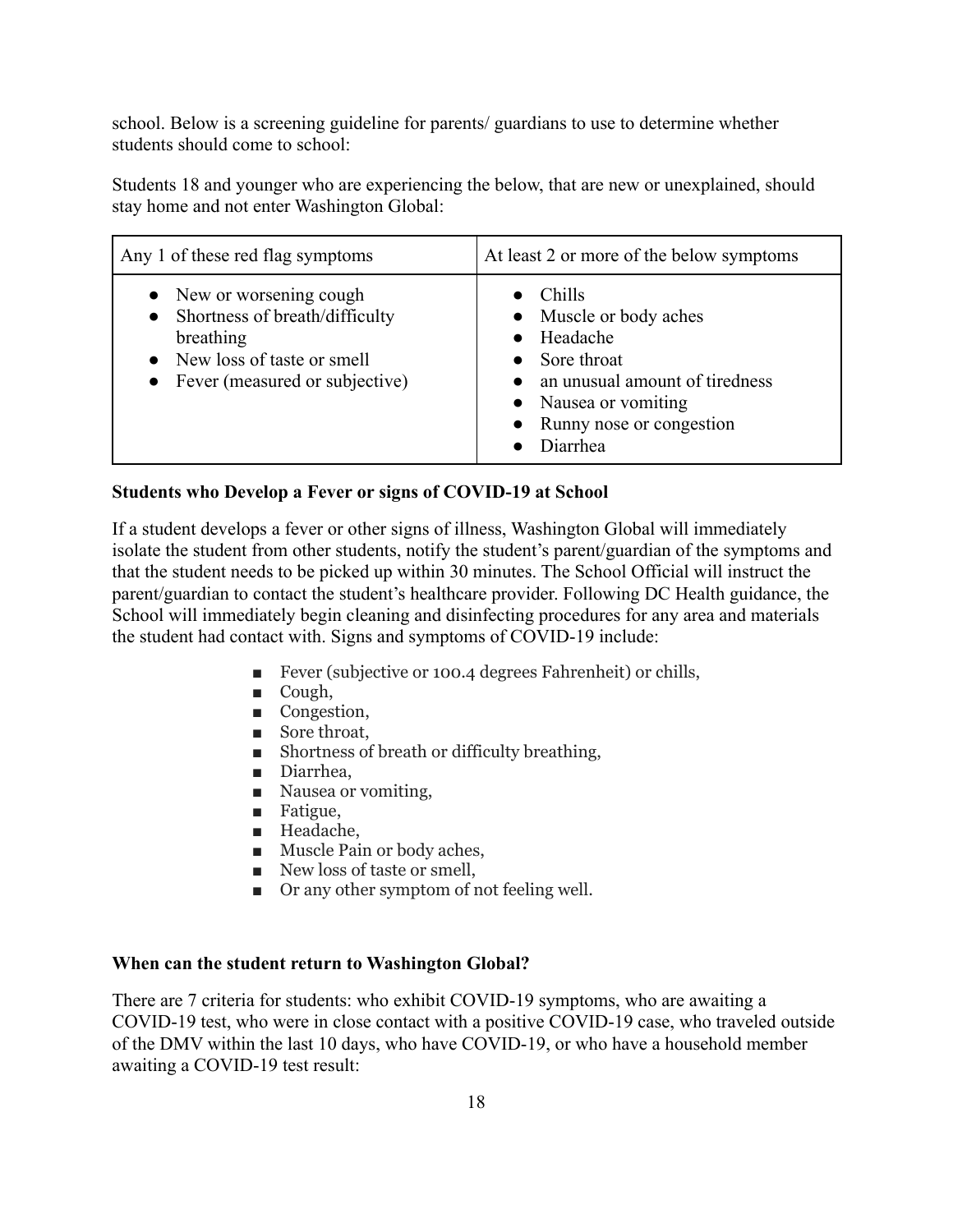| Student With:                                                                              | <b>Criteria to Return</b><br>Note: Criteria below represent standard criteria to return to<br>care. In all cases, individual guidance from DC Health or a<br>healthcare provider would supersede these criteria.                                                                                                                                                                                                                                                                                                                                                                                                                                                                                                                                                                                                |
|--------------------------------------------------------------------------------------------|-----------------------------------------------------------------------------------------------------------------------------------------------------------------------------------------------------------------------------------------------------------------------------------------------------------------------------------------------------------------------------------------------------------------------------------------------------------------------------------------------------------------------------------------------------------------------------------------------------------------------------------------------------------------------------------------------------------------------------------------------------------------------------------------------------------------|
| 1) COVID-19 symptoms (e.g., fever, cough,<br>difficulty breathing, loss of taste or smell) | Recommend the individual to seek healthcare<br>guidance to determine if COVID-19 testing is<br>indicated.<br>If individual is tested for COVID-19:<br>If positive, see #2. below.<br>If negative, see #3 below.<br>Individuals should quarantine while<br>awaiting test results.<br>If individual does not complete a test, they<br>must:<br>Submit documentation from a<br>healthcare provider of an alternate diagnosis,<br>and meet standard criteria to return after<br>illness; OR<br>Meet symptom-based criteria to<br>return:<br>o At least 24 hours after the<br>fever has resolved without the<br>use of fever-reducing<br>medication (e.g., Motrin,<br>Tylenol) and respiratory<br>symptoms have improved;<br><b>AND</b><br>o At least 10 days from<br>symptoms first appeared,<br>whichever is later |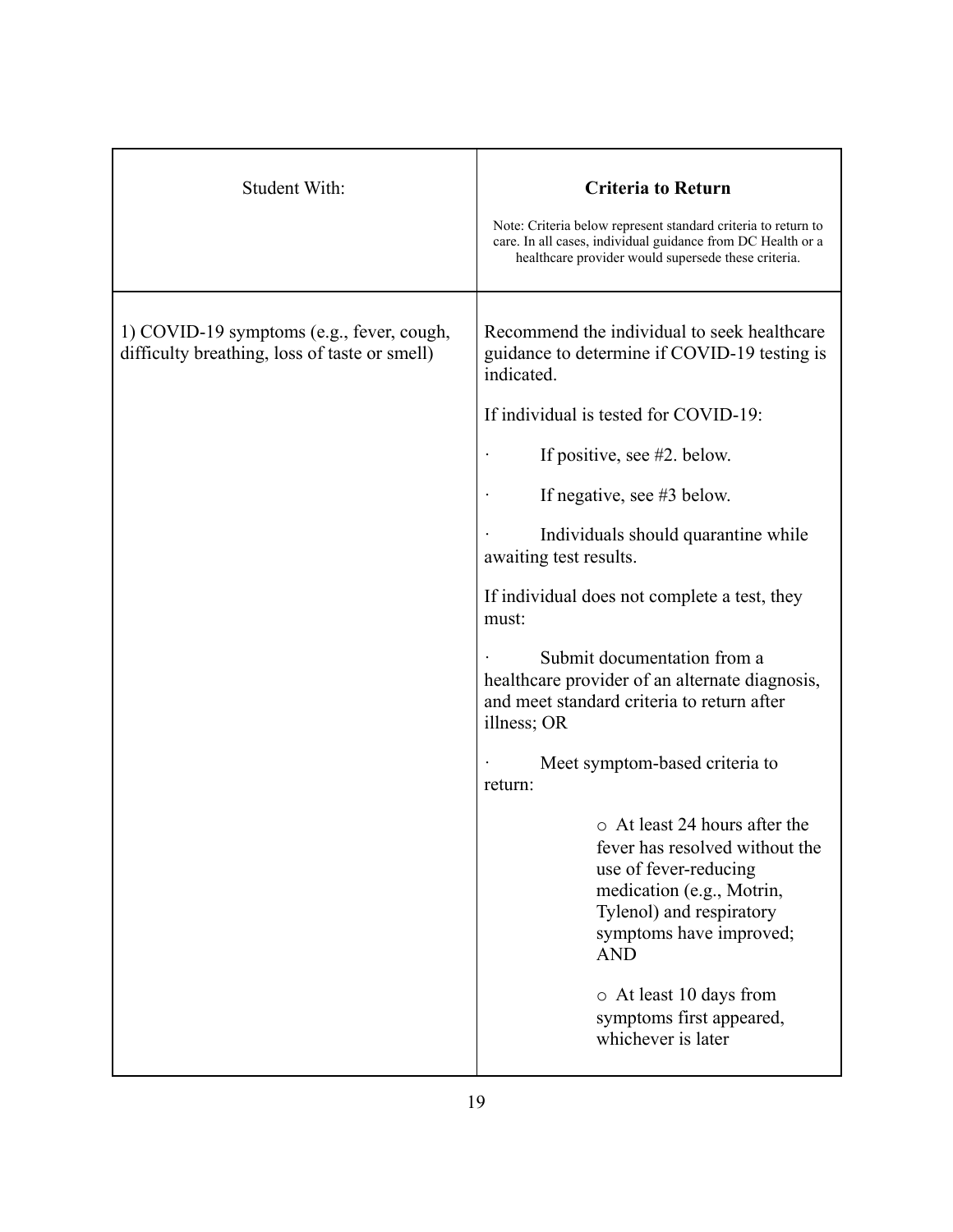|                                                                                                                                                       | Note: Students with pre-existing health<br>conditions that present with specific<br>COVID-19 – like symptoms may not be<br>excluded from entering the school building on<br>the basis of those specific symptoms, if a<br>healthcare provider has provided written or<br>verbal documentation that those specific<br>symptoms are not due to COVID-19.<br>Note: Standard criteria to return after illness<br>refers to the individual school's existing<br>policies and protocols for a student or<br>employee to return to school after illness.<br>DC Health recommends that students and<br>staff should get tested for COVID-19 if<br>anyone in their household has symptoms of<br>COVID-19, even if the student or staff<br>member themself does not have symptoms.<br>All members of the household should be<br>tested at the same time. Individuals who are<br>fully vaccinated against COVID-19 should<br>only get tested in this instance if they develop<br>symptoms. |
|-------------------------------------------------------------------------------------------------------------------------------------------------------|---------------------------------------------------------------------------------------------------------------------------------------------------------------------------------------------------------------------------------------------------------------------------------------------------------------------------------------------------------------------------------------------------------------------------------------------------------------------------------------------------------------------------------------------------------------------------------------------------------------------------------------------------------------------------------------------------------------------------------------------------------------------------------------------------------------------------------------------------------------------------------------------------------------------------------------------------------------------------------|
| 2) Positive COVID-19 Test Result (Antigen<br>or PCR)<br>See DC Health's Guidance for Persons Who Tested Positive<br>for COVID-19 for more information | If symptomatic, may return after:<br>At least 24 hours after the fever has<br>resolved without the use of fever-reducing<br>medication (e.g., Motrin, Tylenol) and<br>symptoms have improved; AND<br>At least 10 days* after symptoms first<br>appeared, whichever is later.<br>If asymptomatic, may return after:<br>10 days from positive test<br>Regardless of whether symptomatic or<br>asymptomatic, close contacts (including all<br>members of the household) who are not fully<br>vaccinated against COVID-19 must not attend                                                                                                                                                                                                                                                                                                                                                                                                                                           |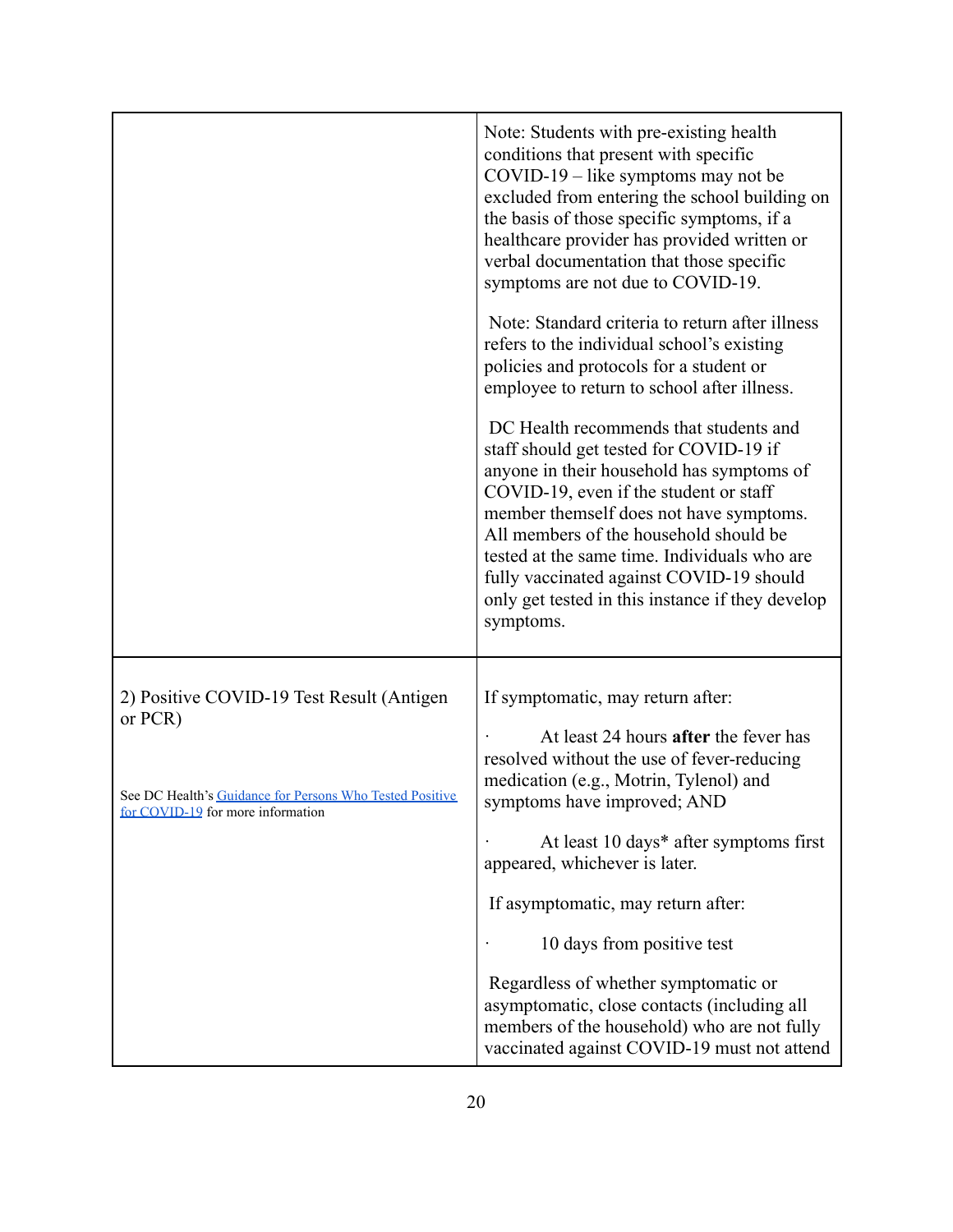|                                                                                                                                                              | school for at least 10 days from the last date<br>of close contact with the positive individual.                                                                                                                                                                                                                                                                                                                                                                                                                                                                                                                                                                                          |
|--------------------------------------------------------------------------------------------------------------------------------------------------------------|-------------------------------------------------------------------------------------------------------------------------------------------------------------------------------------------------------------------------------------------------------------------------------------------------------------------------------------------------------------------------------------------------------------------------------------------------------------------------------------------------------------------------------------------------------------------------------------------------------------------------------------------------------------------------------------------|
| 3. Negative COVID-19 Test Result After<br>Symptoms of COVID-19                                                                                               | May return when:<br>They meet the standard criteria to<br>return after illness<br>If the individual received a negative<br>antigen test, that result should be confirmed<br>with a negative PCR test. The individual must<br>not attend school until the PCR test results<br>return.<br>Note: Standard criteria to return after illness<br>refers to the individual school's existing<br>policies and protocols for a student or<br>employee to return to school after illness.<br>*Per Scenario #5, a negative test result after<br>close contact with an individual with<br>confirmed COVID-19 should not shorten the<br>time period of at least 10 days before<br>returning to school. |
| 4. Documentation from Healthcare Provider<br>of Alternate Diagnosis (e.g. chronic health<br>condition, or alternate acute diagnosis such as<br>strep throat) | May return when:<br>Meet standard criteria to return after<br>illness<br><b>Note:</b> Standard criteria to return after illness<br>refers to the individual school's existing<br>policies and protocols for a student or<br>employee to return to school after illness.                                                                                                                                                                                                                                                                                                                                                                                                                   |
| 5. Close Contact of Individual with<br>Confirmed COVID-19                                                                                                    | Unvaccinated Individuals or those who have<br>not had COVID-19 within the last 90 days<br>may return after:                                                                                                                                                                                                                                                                                                                                                                                                                                                                                                                                                                               |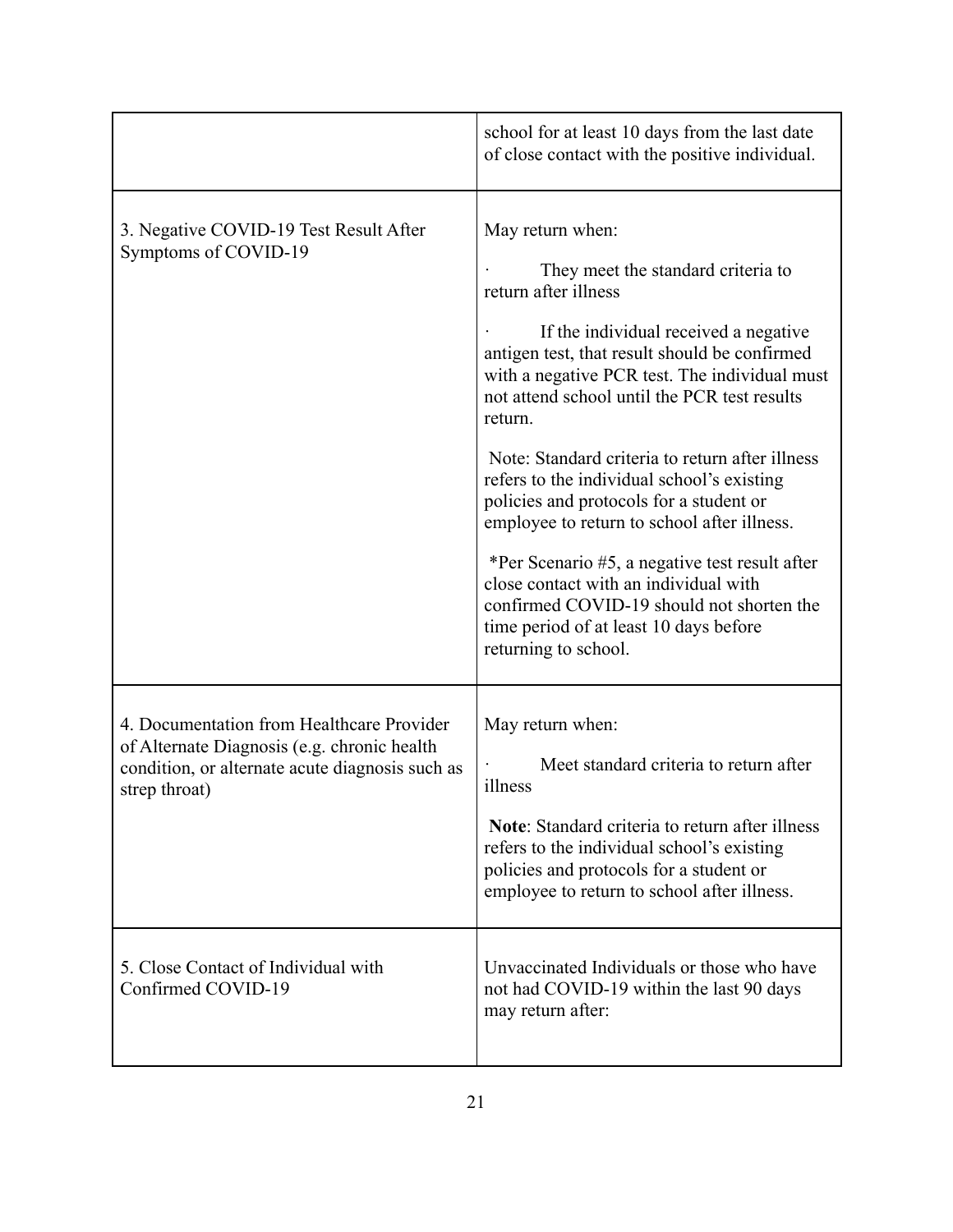| See DC Health's Guidance for Contacts of a Person<br>Confirmed to have COVID-19 for more information | A minimum of 10 days from last<br>exposure to COVID-19 positive individual,<br>provided that no symptoms develop, or as<br>instructed by DC Health                                                                                                                                                                                                                                                                                             |
|------------------------------------------------------------------------------------------------------|------------------------------------------------------------------------------------------------------------------------------------------------------------------------------------------------------------------------------------------------------------------------------------------------------------------------------------------------------------------------------------------------------------------------------------------------|
|                                                                                                      | Note: Returning to school after 10 days (on<br>day 11) is only acceptable for unvaccinated<br>individuals if:                                                                                                                                                                                                                                                                                                                                  |
|                                                                                                      | The close contact did not develop<br>symptoms of COVID-19 at any point during<br>the 10 days, AND                                                                                                                                                                                                                                                                                                                                              |
|                                                                                                      | The close contact continues to<br>self-monitor for symptoms until 14 days after<br>the last exposure to the COVID-19 positive<br>individual.                                                                                                                                                                                                                                                                                                   |
|                                                                                                      | If the close contact is a household member, may return<br>after at least 10 days from the end of the COVID-19<br>positive individual's infectious period (see Scenario<br>#2), or as instructed by DC Health.                                                                                                                                                                                                                                  |
|                                                                                                      | Returning to school after 10 days is intended to<br>minimize the risk of transmission of the virus while<br>also minimizing the burden. DC Health guidance<br>allows for schools to continue to implement the more<br>stringent 14-day return to school recommendation if<br>they choose to. Waiting 14 days before returning to<br>school remains the recommended and most effective<br>strategy for decreasing the transmission of COVID-19. |
|                                                                                                      | DC Health strongly recommends that individuals who<br>live or work with someone at higher-risk for<br>COVID-19 (see Section I) quarantine for 14 days.                                                                                                                                                                                                                                                                                         |
|                                                                                                      | DC Health recommends that students and staff should<br>get tested for COVID-19 if anyone in their household<br>has symptoms of COVID-19, even if the student or<br>staff member themself does not have symptoms. All<br>members of the household should be tested at the same<br>time. Individuals who are fully vaccinated against<br>COVID-19 should only get tested in this instance if<br>they develop symptoms                            |
|                                                                                                      | DC Health strongly recommends that individuals who<br>live or work with someone at higher-risk for<br>COVID-19 (see Section I) quarantine for 14 days.                                                                                                                                                                                                                                                                                         |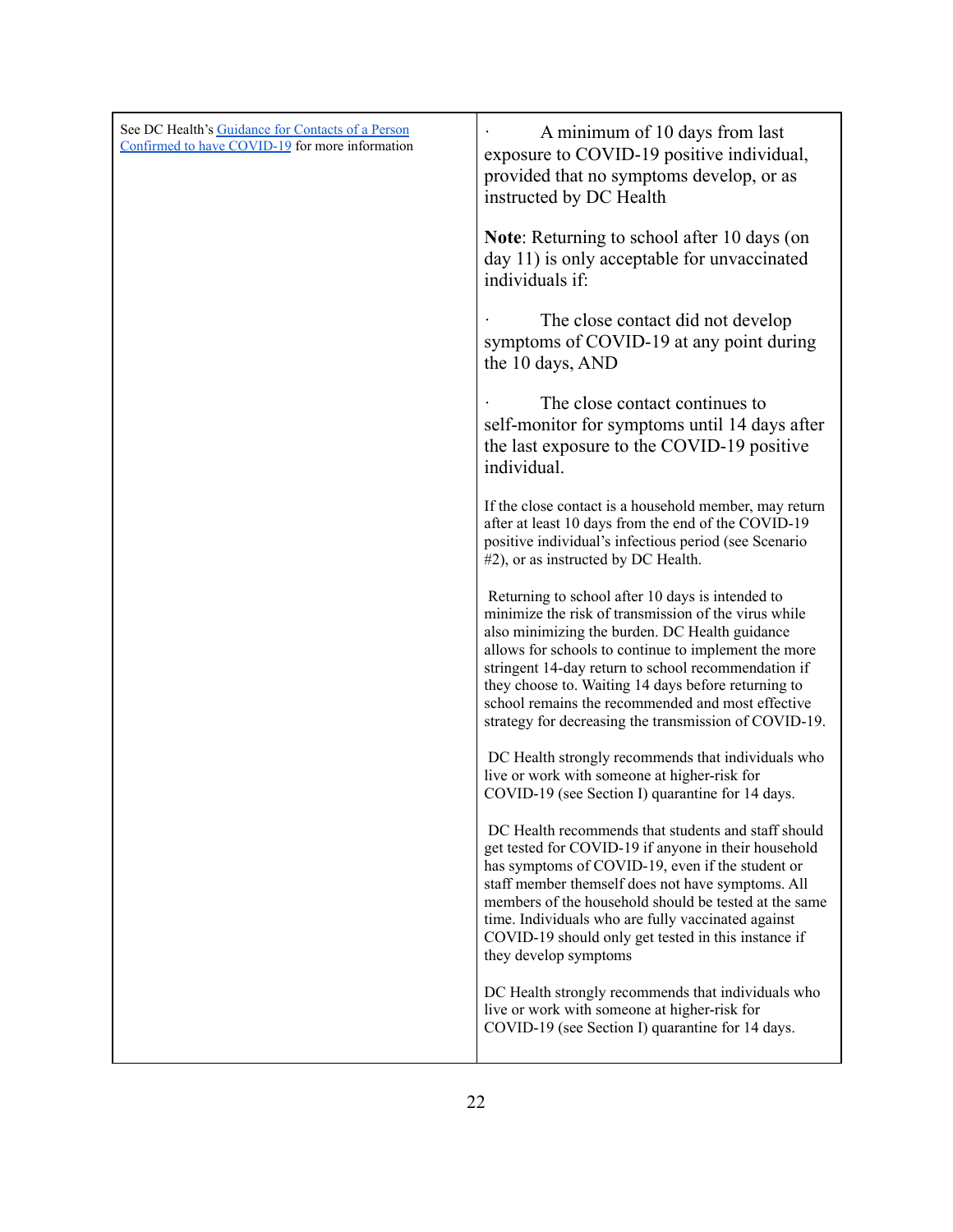|                                                               | DC Health recommends that students and staff should<br>get tested for COVID-19 if anyone in their household<br>has symptoms of COVID-19, even if the child themself<br>does not have symptoms. All members of the<br>household should be tested at the same time.<br>Individuals who are fully vaccinated against<br>COVID-19 should only get tested in this instance if<br>they develop symptoms. |
|---------------------------------------------------------------|----------------------------------------------------------------------------------------------------------------------------------------------------------------------------------------------------------------------------------------------------------------------------------------------------------------------------------------------------------------------------------------------------|
|                                                               | Fully Vaccinated Individuals or those who<br>have had COVID-19 within the last 90 days<br>may return immediately after close contact<br>with an individual with confirmed COVID-19<br>if the following are true:<br>They do not have any symptoms<br>consistent with COVID-19. AND<br>They have tested positive for COVID-19<br>and completed their isolation period within<br>the last 90 days;   |
|                                                               |                                                                                                                                                                                                                                                                                                                                                                                                    |
|                                                               | <b>OR</b><br>They are fully vaccinated against<br>COVID-19                                                                                                                                                                                                                                                                                                                                         |
| 6. Household Member Awaiting a COVID-19<br><b>Test Result</b> | If the household member tests negative:<br>May return immediately if the student<br>or staff member has no symptoms of<br>COVID-19 nor other exclusionary criteria<br>met.<br>If the household member tests positive:<br>See Scenario #5.<br>Individuals may return immediately in the<br>event of a household member awaiting a<br>COVID-19 test result if the following are<br>true:             |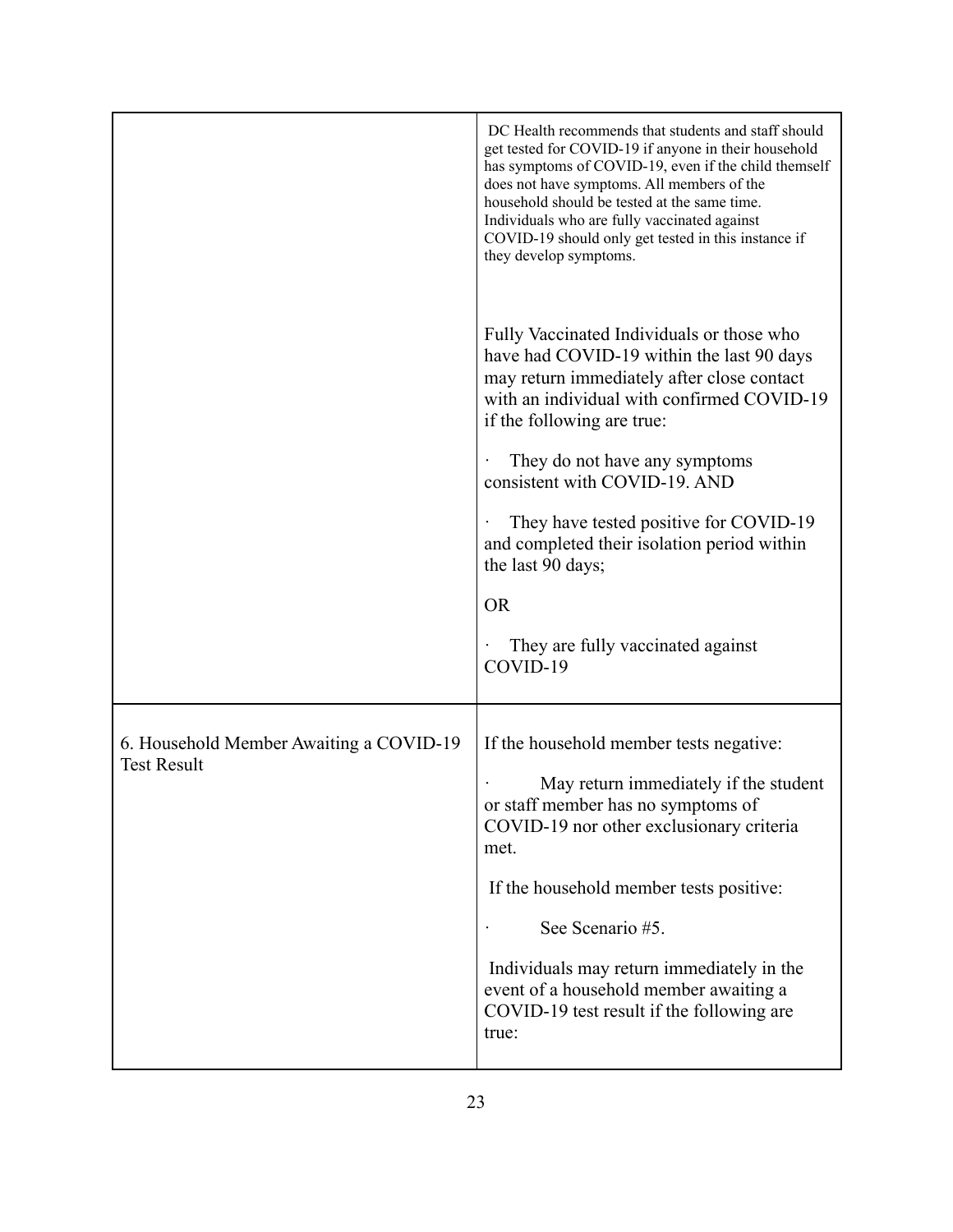|                                                                                                                | They do not have any symptoms<br>consistent with COVID-19. AND                                                                                                                                                                                               |
|----------------------------------------------------------------------------------------------------------------|--------------------------------------------------------------------------------------------------------------------------------------------------------------------------------------------------------------------------------------------------------------|
|                                                                                                                | They have tested positive for<br>COVID-19 and completed their isolation<br>period within the last 90 days;                                                                                                                                                   |
|                                                                                                                | <b>OR</b>                                                                                                                                                                                                                                                    |
|                                                                                                                | They are fully vaccinated against<br>COVID-19.                                                                                                                                                                                                               |
| 7. Travel to Any Place other than Maryland,<br>Virginia or a Low-Risk State, Territory or<br>Country           | If the individual is unvaccinated or partially<br>vaccinated, may return from domestic travel<br>after:                                                                                                                                                      |
| See DC Health's Guidance for Travel and the CDC's<br><b>COVID-19 Travel Recommendations by Destination for</b> | 7 days from return, provided they get the<br>required COVID-19 test on day 5 or later and<br>turn in a negative test result.                                                                                                                                 |
| more information                                                                                               | If the individual is unvaccinated or partially<br>vaccinated, may return from international<br>travel after:                                                                                                                                                 |
|                                                                                                                | 10 days from return.                                                                                                                                                                                                                                         |
|                                                                                                                | <b>OR</b>                                                                                                                                                                                                                                                    |
|                                                                                                                | Seven days, if tested for COVID-19<br>three to five days after return, and received a<br>negative result.                                                                                                                                                    |
|                                                                                                                | $\circ$ Even if the test is negative,<br>the individual must not attend<br>school for seven days.                                                                                                                                                            |
|                                                                                                                | If the individual has tested positive for<br>COVID-19 in the last 90 days or is fully<br>vaccinated, may return immediately after<br>domestic or international travel, provided that<br>they do not currently have any symptoms<br>consistent with COVID-19. |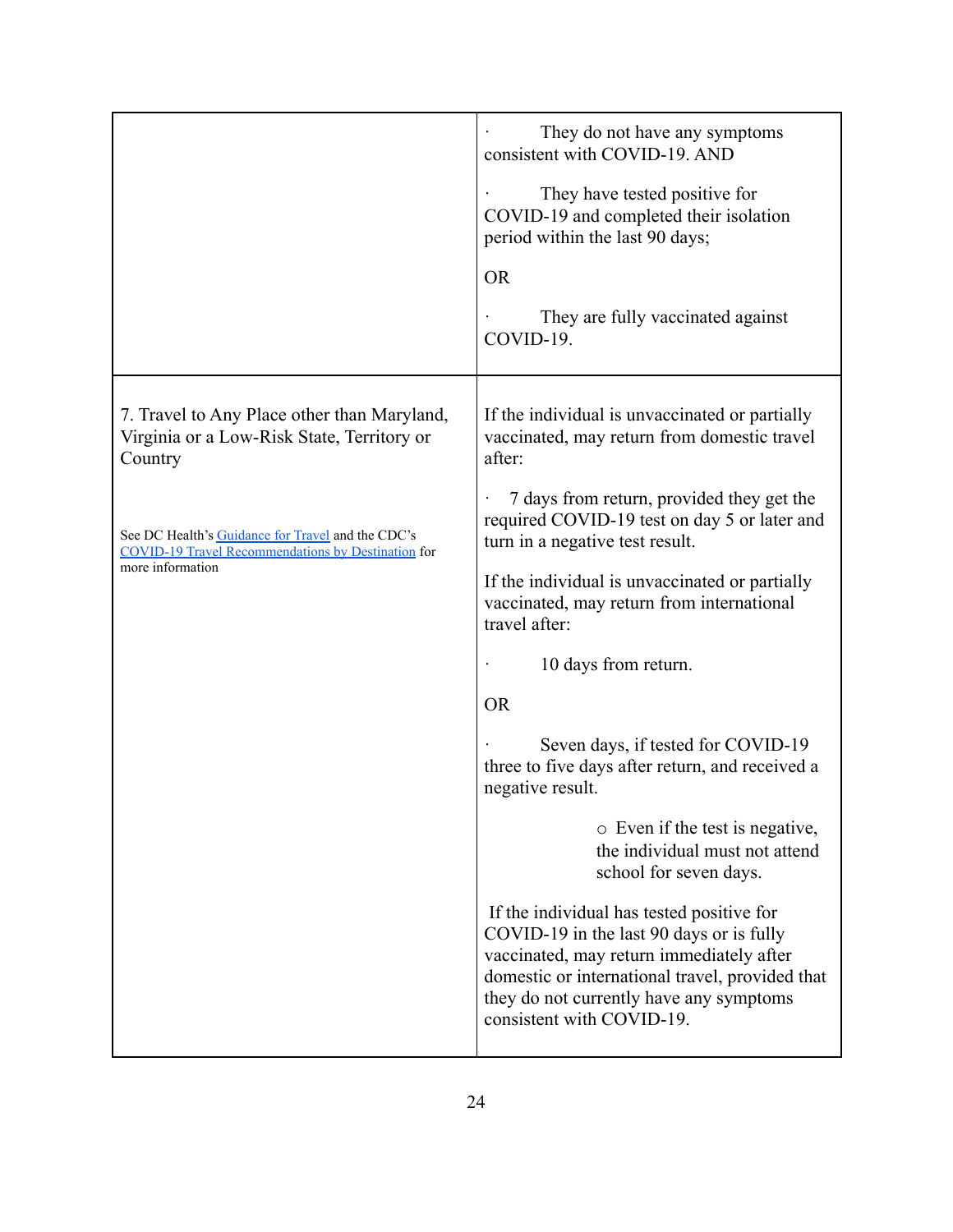| If the individual is returning from<br>international travel, it is recommended that<br>the individual should get a COVID-19 test<br>three to five days after traveling. |
|-------------------------------------------------------------------------------------------------------------------------------------------------------------------------|
| For more detailed guidance related to<br>returning from domestic and international<br>travel, see DC Health's Guidance for Travel.                                      |

#### **Communication and Response**

If Washington Global identifies a student or staff member with COVID-19 who is in the building, that individual will be dismissed immediately. If the individual is a student, they will be removed into the School's isolation space and their parent/guardian will be contacted immediately for pick up within 30 minutes. The School will begin contact tracing for those individuals who would be considered a close contact of the COVID-19 positive individual. Any identified close contacts will also be dismissed and DC Health will be notified.

The School's COVID Point-of-Contact, the Director of Operations, will communicate with the school community if a case occurs at school, which will include information about COVID-19 (signs, symptoms), a referral to the "Guidance for Contacts of a Person Confirmed to have COVID-19", information on COVID-19 testing options in the District of Columbia. Additionally, those considered close contacts will contain information on quarantine periods and when students can return to school.

## **Virtual Learning (Quarantine)**

In the event an entire class is required to quarantine for possible exposure to COVID-19 or another health related matter, the class will continue their live, synchronous classes through Global's virtual Learning Management System (LMS).

Students will be provided with virtual access to each of their classes through a secure link. Attendance will be taken and assignments/grades will still be provided. Students will be required to attend all of their classes each day at the scheduled time to be considered "present" for the day.

Global understands that tech issues may occur during this temporary transition into virtual learning. For all tech related matters, please contact  $\text{tech}(\partial_t W \text{ashingtonglobal.org})$ .

#### **Hygiene**

Washington Global has intensive hand washing strategies in place, which include washing with soap and water for at least 20 seconds, especially after going to the bathroom; before and after eating; and after blowing your nose, coughing, or sneezing. All students and staff are required to participate in proper hand hygiene protocol training at the beginning of the school year.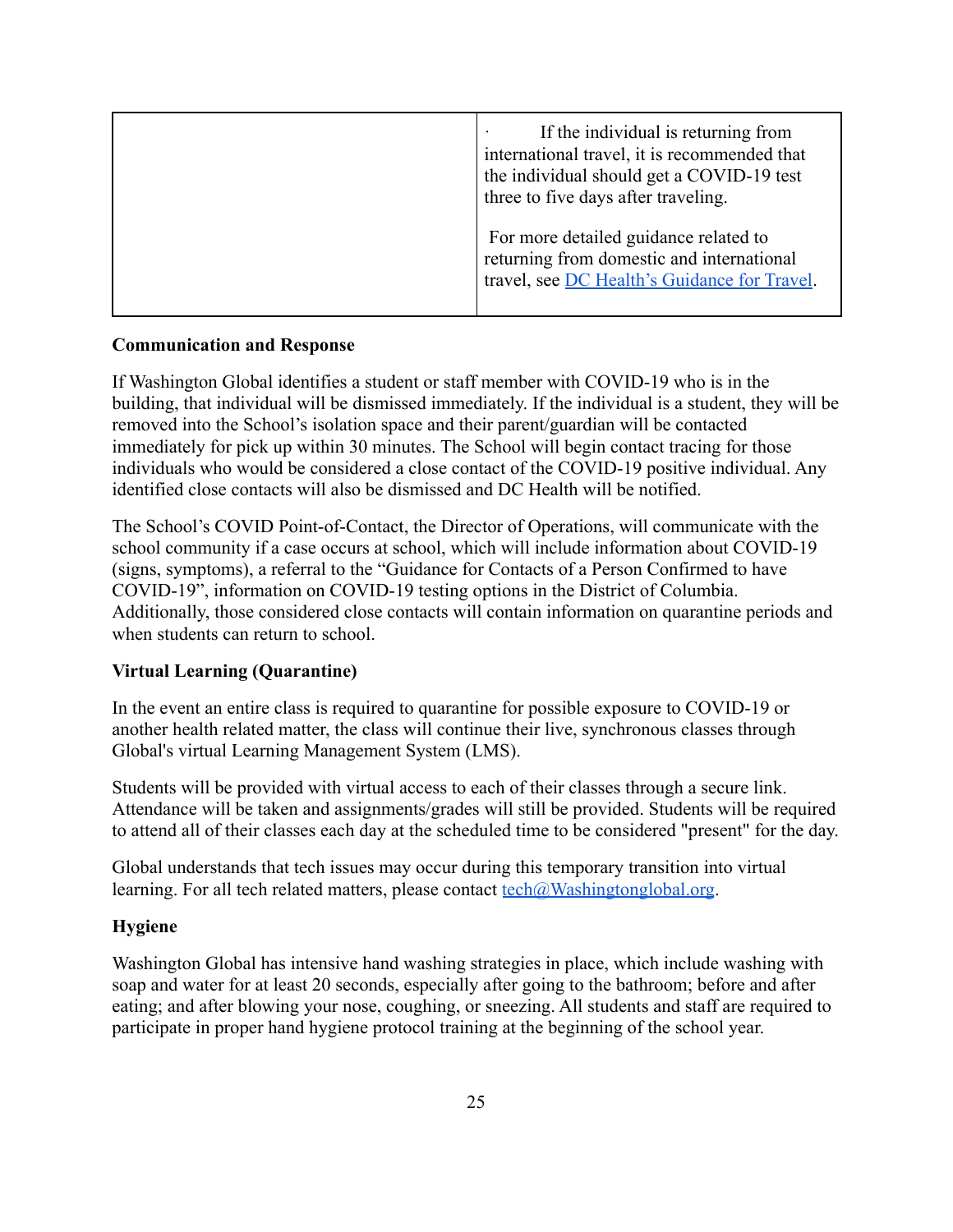The School also has ample hand sanitizer throughout the building and in classrooms for students to use to keep their hands clean.

The School has hand cleaning supplies readily available in all classrooms, bathrooms, and offices. The School has also set up sanitizing stations in large common spaces including the locker areas, cafeteria, and the main entrance/exit.

The key times to perform good hand hygiene include:

- Before and after eating food;
- After using the restroom:
- Before and after putting on, touching, and/or removing the face masks or coverings, or touching his/her face;
- After blowing your nose, coughing or sneezing; and
- Entering and exiting a classroom, or between activities.

Washington Global has also taken the following steps to reduce the risk of the spread of  $COVID-19<sup>+</sup>$ 

- Student's belongings are separated and will be kept in individual lockers.
- Increased the air circulation by providing standalone UV-C Air Purifiers in each classroom, office, and common area, and ensuring that the upgraded ventilation systems are operating properly.
- Encourage staff and students to bring their own water bottles and to avoid touching or utilizing water fountains.
- Encourage staff and students to cover coughs and sneezes with a tissue by posting signs in all classrooms, offices, and common areas as reminders. Once a tissue is used, the used tissues will be thrown in the trash and staff/students will immediately wash his/her hands with soap and water for at least 20 seconds. If soap and water is unavailable, hands will be cleaned with hand sanitizer that has at least 60% alcohol.
- Installed no-touch fixtures, such as automatic faucets and toilets.

## **Social Distancing**

Washington Global will ensure appropriate physical distancing for all students and staff, by:

- Maintaining a distance of three (3) feet between each individual, to the maximum extent feasible, in both indoor and outdoor settings unless students are actively eating and drinking, in which they will maintain six (6) feet of distance.
- Maintaining designated student cohort groups. Students will remain in a designated classroom with their cohort for the duration of the school day. Teachers will rotate into the classrooms to minimize student groups mixing and exposure.

## **Traveling to and from School**

Students and staff will be encouraged to maintain at least six (6) feet of distance and to wear a face mask when traveling on public transportation as required, and to avoid congregating in large groups at intersections and transit stops.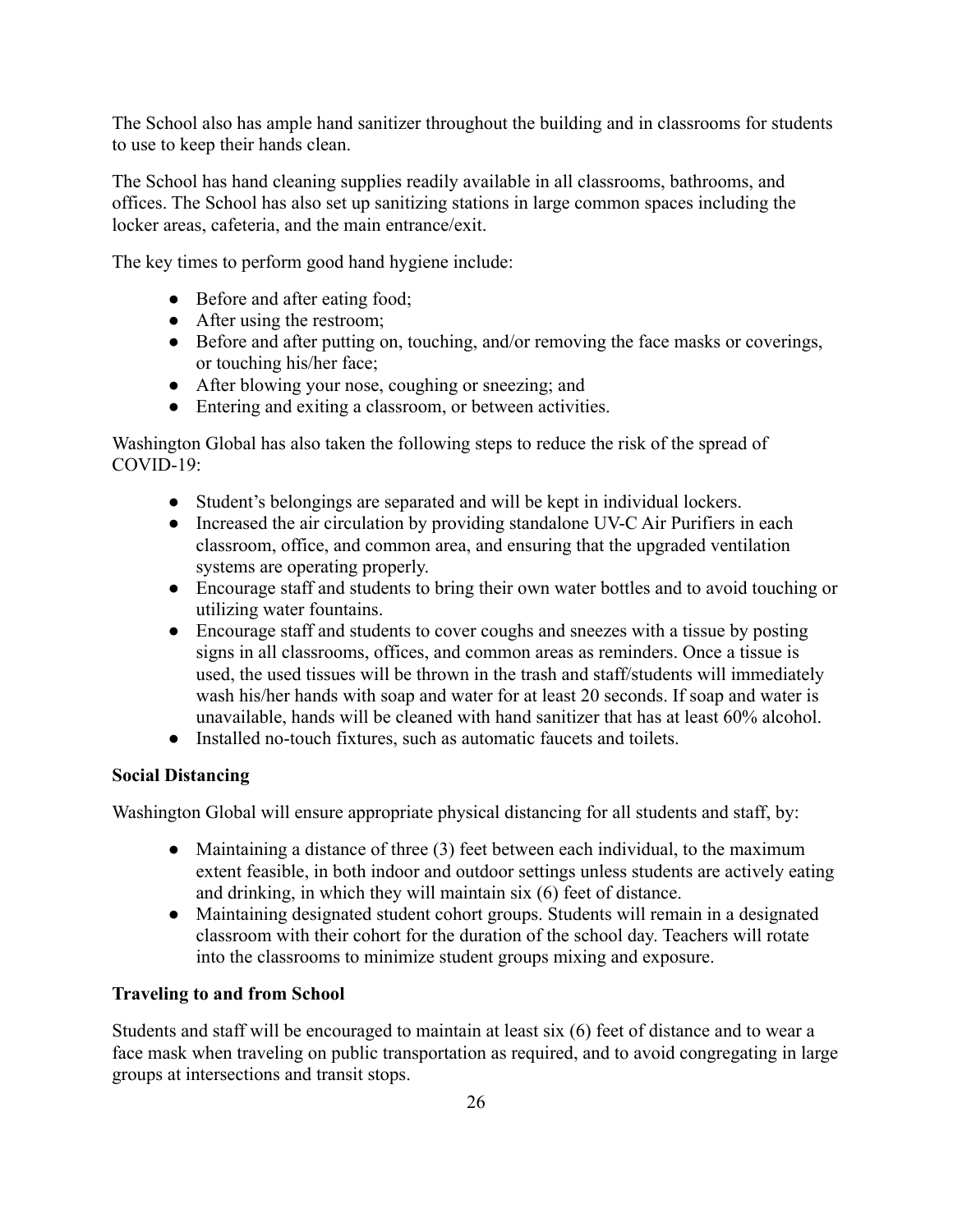## **Entering and Exiting School Strategies**

In order to support physical (social) distance when entering/exiting school, Washington Global will follow the below procedures:

- The School may implement a staggered arrival and/or dismissal schedule for students, based on grade level.
- Students will be directed to the door closest to their classroom or homeroom, when necessary, to avoid congestion and crowding in common spaces. In instances where the closest door to the classroom or homeroom is inaccessible for students with disabilities, Washington Global will implement individualized planning for entry and exit from the building.
- Washington Global has placed social distancing stickers and directional arrows along all entrances and exits, as well as hallways and common spaces.

## *Students who fail to adhere to the above health and safety protocols may be subject to disciplinary action.*

## **COVID-19 Screening Testing**

Washington Global strongly encourages all students to take part in our COVID-19 screening testing program to assist with keeping our community safe and with contact tracing. This program is provided at no cost for our students and occurs on a weekly basis at the School on Wednesdays. Students who participate in either before care and/or after care are required to get a weekly COVID-19 test. The School may do symptomatic testing if a student is experiencing two or more symptoms of COVID-19 and the student's Testing Consent is signed.

## **Visitors**

During the public health emergency, per DC Health and OSSE guidelines, visitors to Washington Global must have a scheduled appointment. Meetings will still take place but will be held virtually. We encourage families to reach out for a virtual meeting.

#### **Emergency Drills and Protocols**

In case of emergency, all students must follow the direction of the school's emergency plans, which are available in the main office and in each classroom. The school has designated a location 500ft from the school for students to evacuate in case of a fire or another emergency that warrants evacuation. During times of emergencies, scholars are required to follow all rules and regulations set forth by the school leadership and are expected to act as instructed.

Washington Global is committed to ensuring that all students are safe throughout the school day. To ensure the safety of all students and visitors, Washington Global has contracted with a security company to provide minimal security screening as the students enter the school in the morning and to monitor visitors during the school day.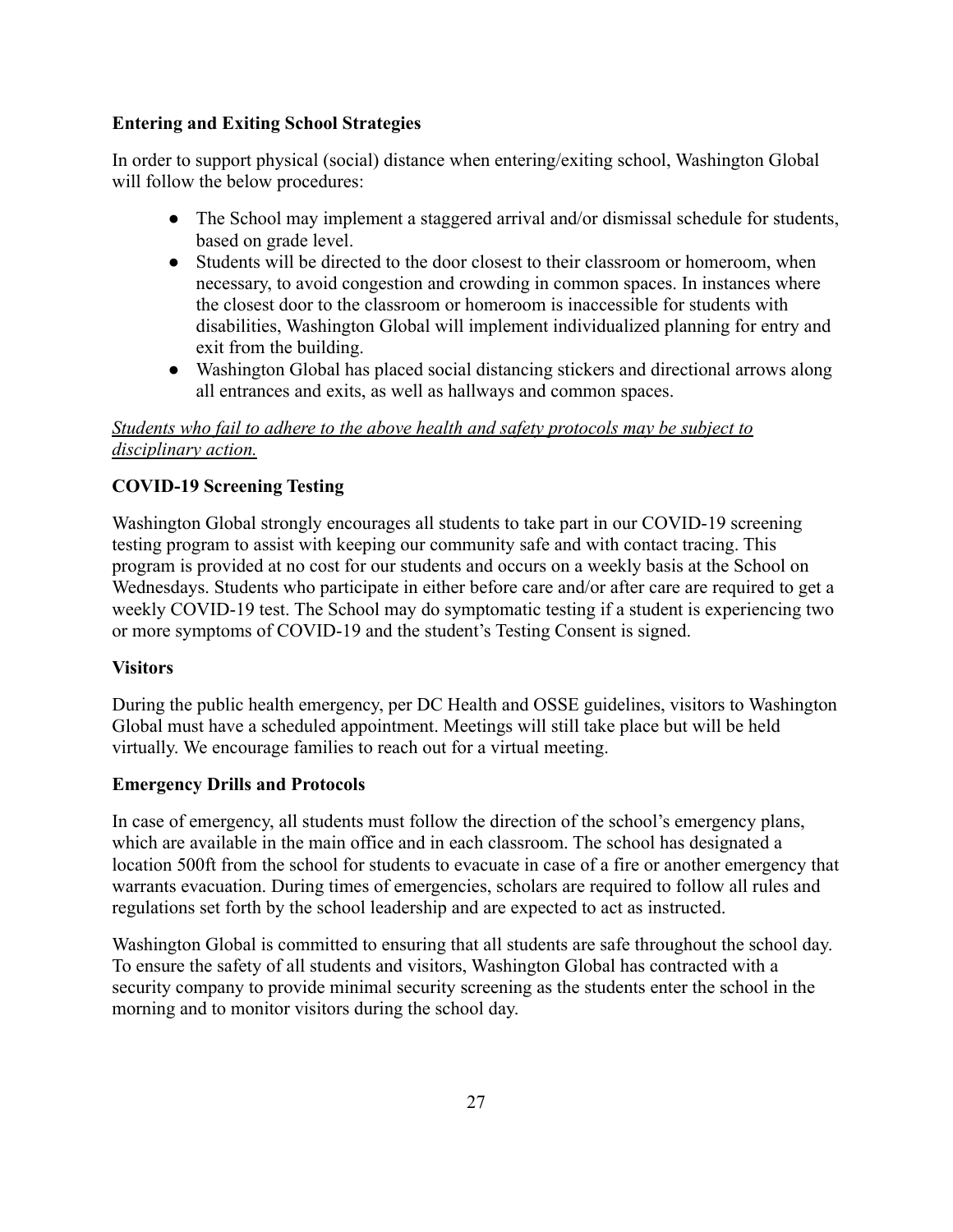Additionally, to promote a safe environment, trained security and/or designated staff at Washington Global may engage in the use of reasonable force (e.g., de-escalation or restraint) to prevent bodily injury or major property damage.

#### <span id="page-27-0"></span>**School Lunch Program**

Washington Global will be serving meals following the physical (social) distancing and hygiene guidance per DC Health and the CDC during the school year.

Washington Global offers its standard and vegetarian lunches each day through a food service provider Preferred Meals, LLC. Students who participate in in-person learning will receive, upon arrival, a bagged breakfast to eat in their classroom or other designated area. Students will also receive a prepackaged lunch to consume in their classroom or other designated area. Washington Global is a CEP school and therefore provides free breakfast, lunch, and afternoon snacks to all of its students. Menus will be posted monthly on the school website. Please contact the main office with specific dietary concerns.

For those students who submitted the medical exemption form and have been approved for virtual learning, the following meal distribution will take place:

- Meals will be distributed to each student in pre-packaged boxes for 5 days' worth of meals with all components included with reheating and holding instructions for each meal, along with a daily menu of what is to be served for breakfast or lunch each day.
	- o Distribution sites will be at the School once a week for pick-up.

#### **Bringing Lunch from Home**

Families also have the option of bringing lunch from home. We all know that our children learn better when they eat healthy, whole foods. Growing minds and bodies need plenty of fresh fruits and vegetables, healthy fats and proteins, and properly prepared whole grains. Many of our families and staff members are passionate about healthy eating habits, and Washington Global is committed to providing children with access to healthy snacks throughout the day. When preparing your child's lunch, please support our efforts to promote healthy lifestyles and sustainable living by packing healthy, whole foods. Whenever possible, enlist your child's participation in lunch preparation, and eventually, have your child pack his/her own lunch with these guidelines in mind.

Please remember that children will not be able to keep their lunches refrigerated and they will not have access to a microwave oven. Additionally, student lunches brought from home must be kept in their assigned locker and cannot be shared among other students. Staff are unable to heat or refrigerate a student's lunch.

To follow applicable state and federal laws, only healthy snacks are permitted at the school. Healthy snacks include: fruit, crackers, pretzels, vegetables, and other low calorie/low fat foods deemed appropriate by the administration. Unhealthy snacks (chips, cookies, soda, candy, etc.) will be collected in the morning by security. It is the student's responsibility to pick up their snacks at the end of the day.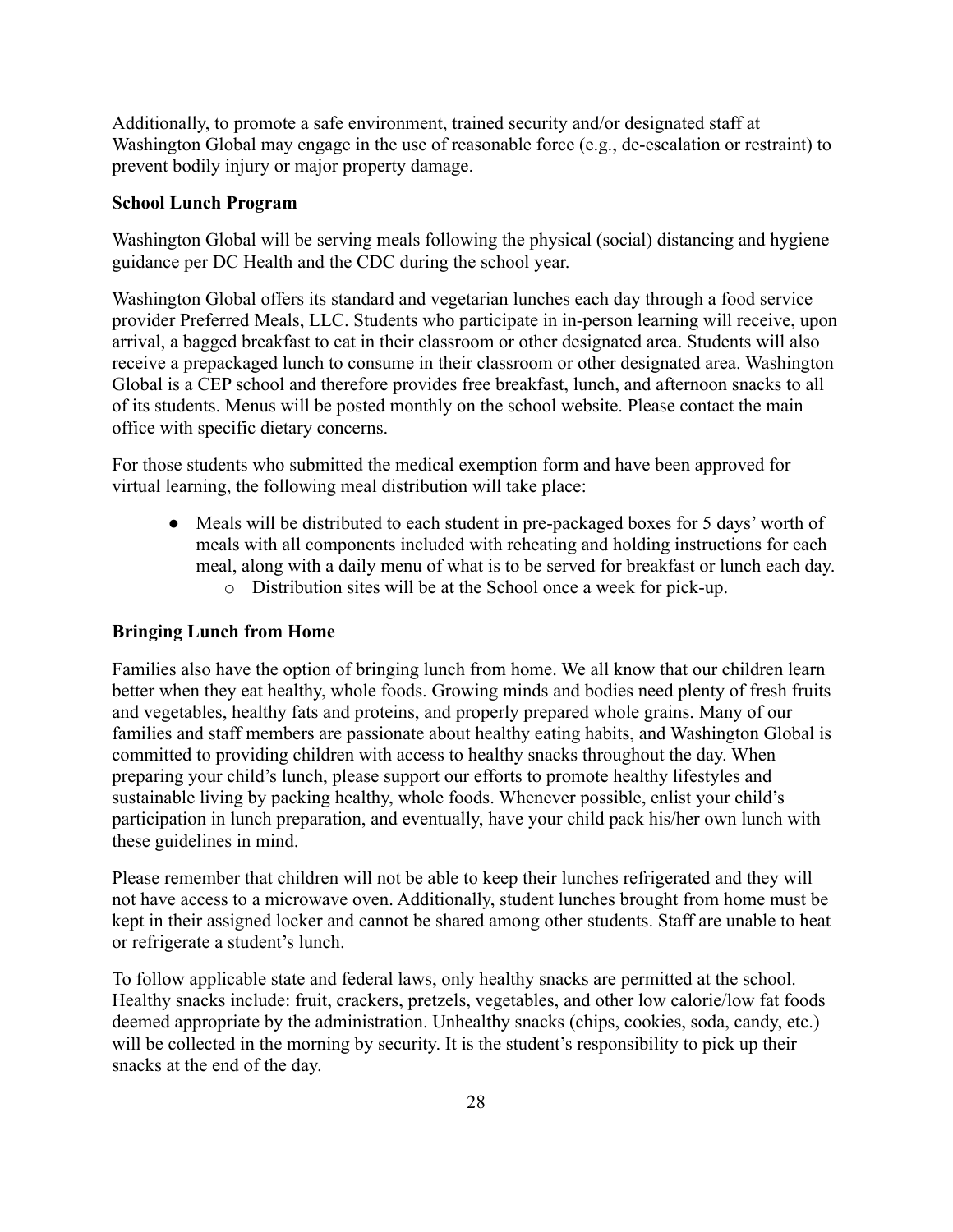*Washington Global PCS has students with peanut allergies at the school. If you intend to pack a product containing nuts, please inform Lynell Gray or Diana Gabriel so the Operations team can implement the proper protocol. Washington Global highly discourages sending students with nuts to school due to the increased risk for allergic reaction.*

#### **Lunchroom Policies and Procedures**

During in-person learning, due to DC Health COVID-19 guidelines, lunch will be served in the classroom instead of the cafeteria on most days to maintain student cohorts. Washington Global has the same expectations for students having lunch in their classrooms as we would in the cafeteria. Global expects our students to demonstrate ideal behaviors and manners during the lunch period such as:

- Washing hands before and after eating their meals
- Cleaning up after yourself
- Talking at the appropriate volume level
- Avoiding horseplay

Unfortunately, until further notice, any birthday or celebratory food will not be permitted at the school due to COVID-19 precautions.

If a student refuses to follow the rules and procedures or disrupts the lunch environment, he/she will face disciplinary actions.

For students who have been approved for virtual learning, students are strongly discouraged from eating or drinking during live classroom sessions. This is to prevent spills, which can damage the Chromebook.

## <span id="page-28-0"></span>**Medication**

Being physically healthy allows children to learn more effectively. For this reason, regular medical and dental checkups are essential for your child. All Washington Global students must have a complete immunization record and physical exam form on file in the front office. Parents/guardians have 20 days from the first day of school to submit updated health and dental forms. If the updated records are not received within the first 20 days, parents/guardians will be notified and given an additional 10 days to submit the records. Once the 10 day extension period is up, non-compliant students will not be allowed to attend classes until these forms have been turned in.

Washington Global cannot guarantee the services of a full-time nurse. We will have staff certified to administer medicine to your child. If your child requires medication during school hours, please check with the administration as soon as possible to see if it can be administered by a staff person.

Washington Global PCS encourages families to dispense both temporary and maintenance medications outside of school hours. In those few cases where this is not possible, please bring in the medication to the school nurse. The medication must be in the original container with the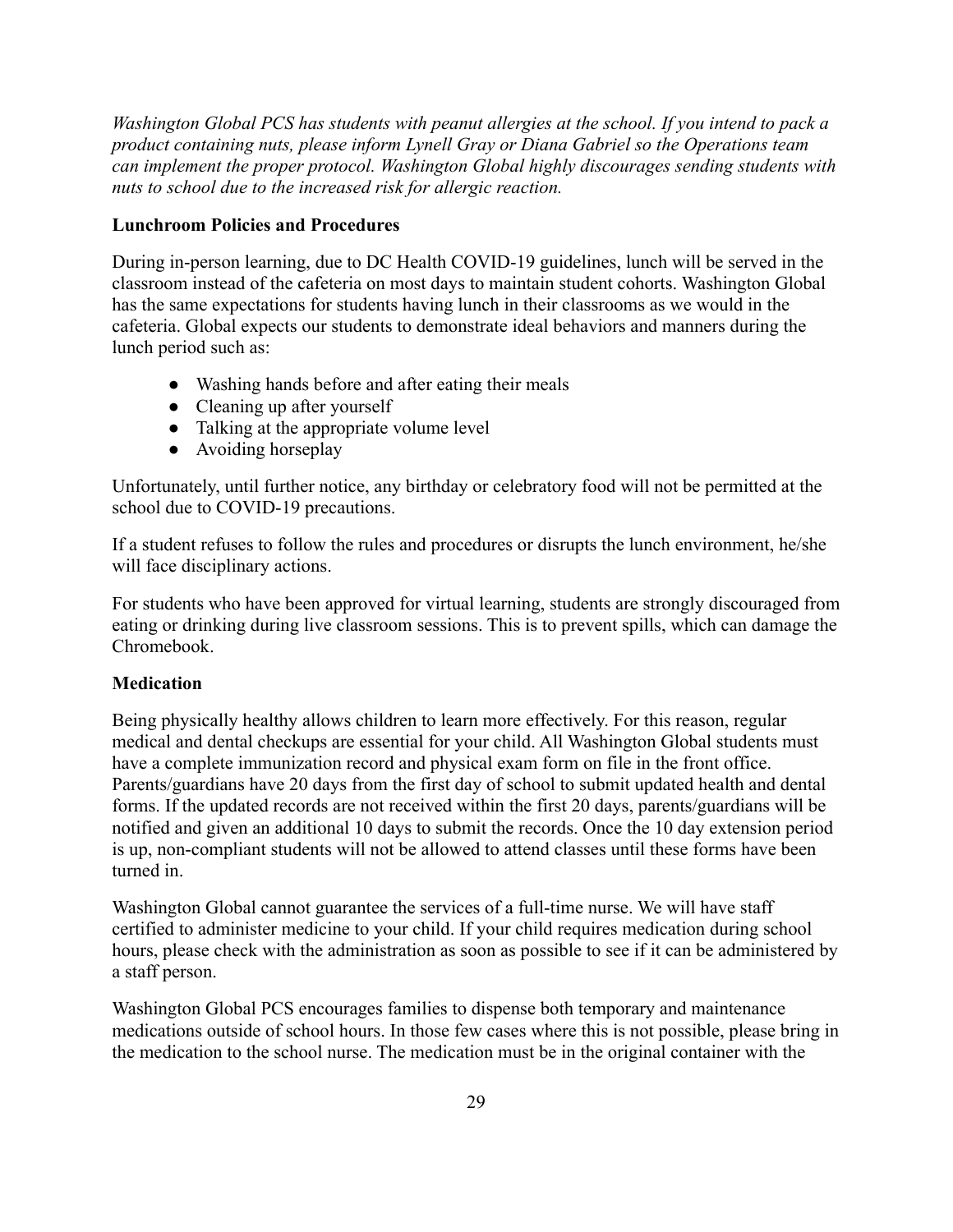appropriate prescription label and the appropriate Student Health Authorization for Administration of Medication Form.

Except for an EpiPen, the student must have received the first dose of any new medication at home. We store the medicine in a secure location in the nurse's office, and the School will administer the medication from the school nurse's office. Please be aware that the medication cannot travel back and forth to school; once given to us for your student's use, it must remain with us until it needs to be refilled. Therefore, we strongly encourage you to ask for two separate prescriptions when at the doctor's office with your Student.

Usually, students are not allowed to have medication (prescription or non-prescription) of any kind in their possession at school. However, if your child needs to take medication or requires medical treatment during school hours, you must provide the appropriate forms, completed by your child's medical provider (Medication and Treatment Authorization Form, Asthma Action Plan and/or the Action Plan for Anaphylaxis). If students are allowed to self-administer medications for asthma, anaphylaxis, or diabetes while at school, this must be indicated on the appropriate medication action plan signed by the student's parent or guardian, and physician.

If you have any questions about which form is needed for your child, please contact the School. Forms should be submitted to your school's nurse along with appropriately labeled medication (if applicable). Parents must secure all remaining medication by the last day of school from the school nurse. Any medication left after the last day of school will be discarded.

Washington Global strongly encourages families to dispense both temporary and maintenance medications outside of school hours. Ask your physician for a medication schedule that will accomplish this. In those few cases where this is not possible, please bring in the medication to the school nurse. The medication needs to be in the original container with the appropriate prescription label and the appropriate Student Health Authorization for Administration of Medication Form. We store the medicine in a secure location. The school nurse will administer the medication from the nurses' suite. Please be aware that medication cannot travel back and forth to school – once it's given to us for your child's use, it must remain with us until it needs to be refilled. Therefore, we strongly encourage you to ask for two separate prescriptions when at the doctor's office with your child.

#### <span id="page-29-0"></span>**Illness**

In order to maintain a healthy school, parents/guardians must not send their children to school with any contagious diseases such as COVID-19, stomach flu, flu, strep throat, chicken pox, measles, conjunctivitis (pink eye), ringworm, scabies, or lice. Students with any of these conditions or symptoms will be sent home from school until they are no longer contagious. Parents must pick up their child within 30 minutes of being notified that their child is sick. Washington Global requires that the parent/guardian provides a doctor's note showing that their child is no longer contagious before their student can return to the building. Please notify the front office if you discover that your child may have been exposed to a contagious disease.

#### **Students with High-Risk Conditions**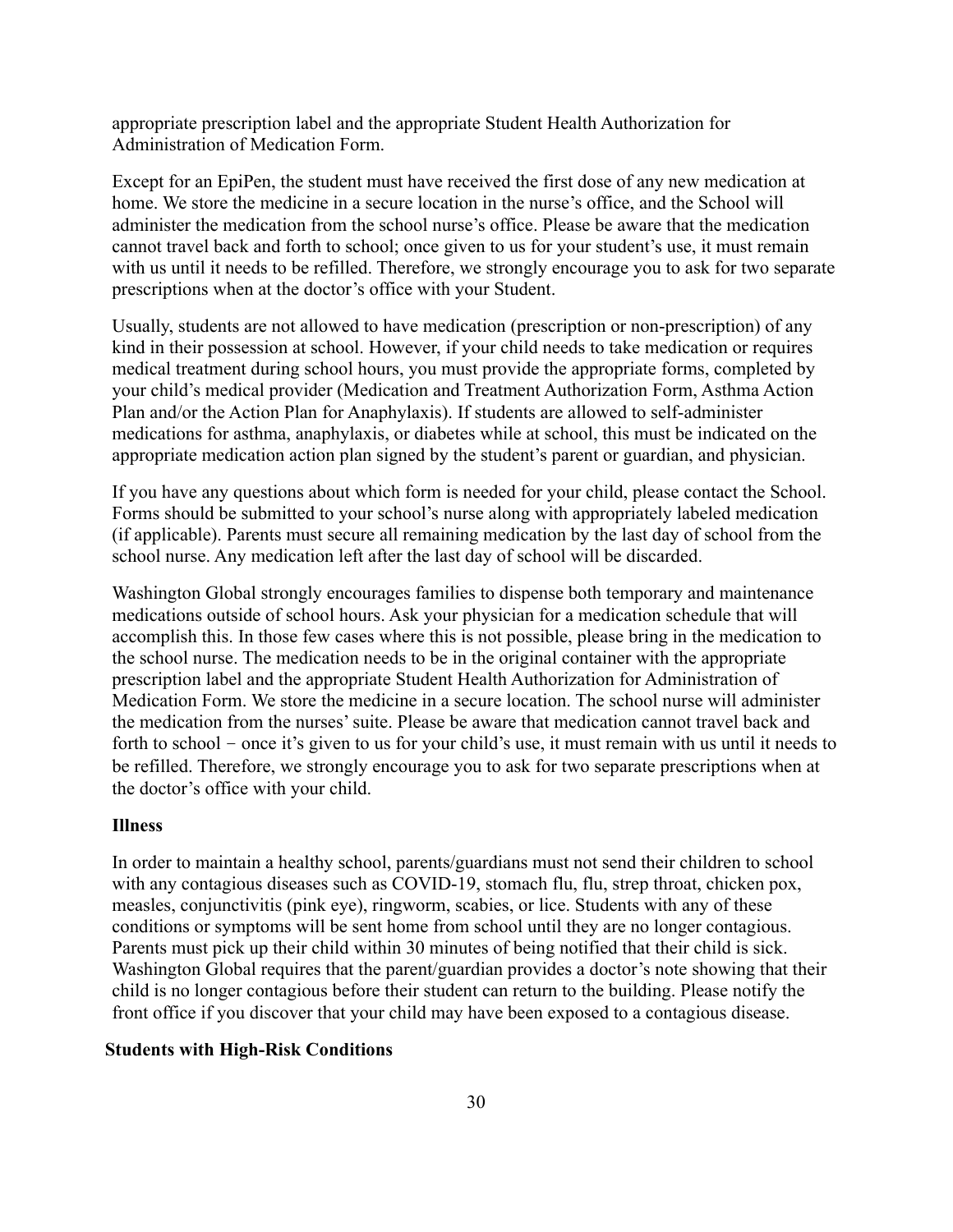DC Health recommends that any individual at increased risk for experiencing severe illness due to COVID-19 should consult with their medical provider before attending in-person activities at school.

Older adults and people with the following conditions are at increased risk of severe illness from COVID-19:

- *●* Cancer
- *●* Chronic kidney disease
- *●* Chronic lung diseases, including COPD (chronic obstructive pulmonary disease), asthma (moderate-to-severe), interstitial lung disease, cystic fibrosis, and pulmonary hypertension
- *●* Dementia or other neurological conditions
- *●* Diabetes (type 1 or type 2)
- *●* Down syndrome
- *●* Heart conditions (such as heart failure, coronary artery disease, cardiomyopathies, or hypertension)
- *●* HIV infection
- *●* Immunocompromised state (weakened immune system)
- *●* Liver disease
- *●* Overweight and obesity
- *●* Pregnancy
- *●* Sickle cell disease or thalassemia
- *●* Smoking, current or former
- *●* History of solid organ or blood stem cell transplant
- *●* History of stroke or cerebrovascular disease
- *●* Substance use disorders

A complete list of conditions that might place an individual at increased risk of severe illness from COVID-19 can be found at

<https://www.cdc.gov/coronavirus/2019-ncov/need-extra-precautions/people-with-medical-conditions.html>.

Any student who has a medical condition not listed but who is concerned about their safety is recommended to consult with their healthcare provider before attending in-person activities. Current information on COVID-19 suggests that children with medical complexity (like genetic, neurologic, or metabolic conditions, and congenital heart disease) are generally at increased risk compared to their healthier peers. Similar to adults, conditions such as obesity, diabetes, asthma or chronic lung disease, sickle cell disease or immunosuppression also appear to put children at risk for severe COVID-19.

## **First Aid**

The first-aid care the school can provide is very limited. If a child is hurt or complains of an illness, the nurse (if on-site), teacher, or administrator will treat simple cuts or bruises by applying a bandage or ice, but cannot administer more serious medical treatment. The front office will call the parent/guardian in the event of a more serious injury or illness and the student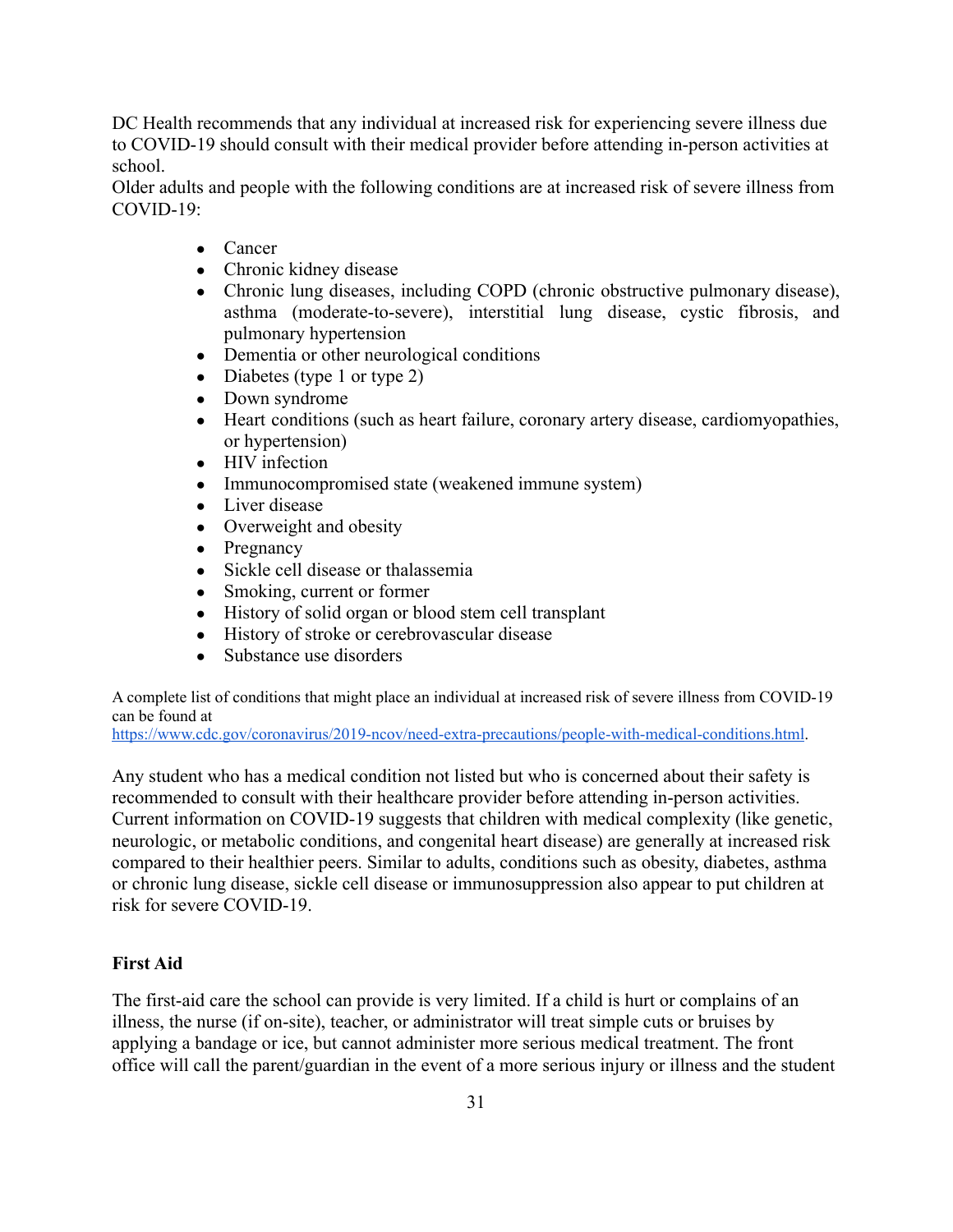will be kept in the office until the parent/guardian arrives to get the child. In the event of an emergency, 911 will be called and a school staff member will accompany the child to the hospital and stay until his/her parents/guardians arrive.

## **Insurance**

Students' medical needs, including those that may arise on school grounds, must be covered by parents'/guardians' insurance. Parents/guardians should notify the office if they do not have insurance for their child or have any questions about their child's insurance coverage. The School may be able to provide information to parents/guardians interested in obtaining health insurance.

## **Mandated Reporting**

The safety and well-being of our students is our first priority at Washington Global. All school personnel are mandated reporters of child abuse and neglect; therefore, a member of the administration team, mental health provider, or other staff member will call the Child and Family Services Child Abuse and Neglect Hotline if:

- A student tells a staff member that they are being abused at home, there is drug use in the home, have been sexually abused, are engaging in child pornography or prostitution, have witnessed domestic abuse, are being threatened at home, or do not want to go home because they are afraid.
- A student threatens suicide or threatens to kill or seriously harm another person.
- A staff member sees physical signs of abuse such as bruises, burns, fractures, etc.
- A staff member notices signs of neglect, including lack of basic food and clothing, inappropriate hygiene, lack of appropriate supervision, lack of medical treatment, or the child is residing in an inappropriate or dangerous environment.
- A student is engaging in risky behavior (including sexual behavior, drug use, etc.) and the parents are not able to or unwilling to intervene.
- A student has 10 or more unexcused absences or an extreme tardy problem.
- A student is being kept from school to care for family members or to do chores or work around the house.
- A student is not attending school because they are holding a job.
- Parents are repeatedly not returning phone calls, responding to notes or letters home, or are not attending meetings.
- Parents have withdrawn a student and fail to provide documentation of enrollment in another education institution within 10 days.
- Other reasons not provided above, but that are required to be reported.

## **Clothing Guidelines and Uniform Policy**

Washington Global PCS has a dress code that must be followed by students at all times. Please adhere to the following guidelines:

Students receiving instruction virtually must wear appropriate clothing at all times (i.e., no pajamas) without any derogatory pictures or words, abusive, suggestive or profane language;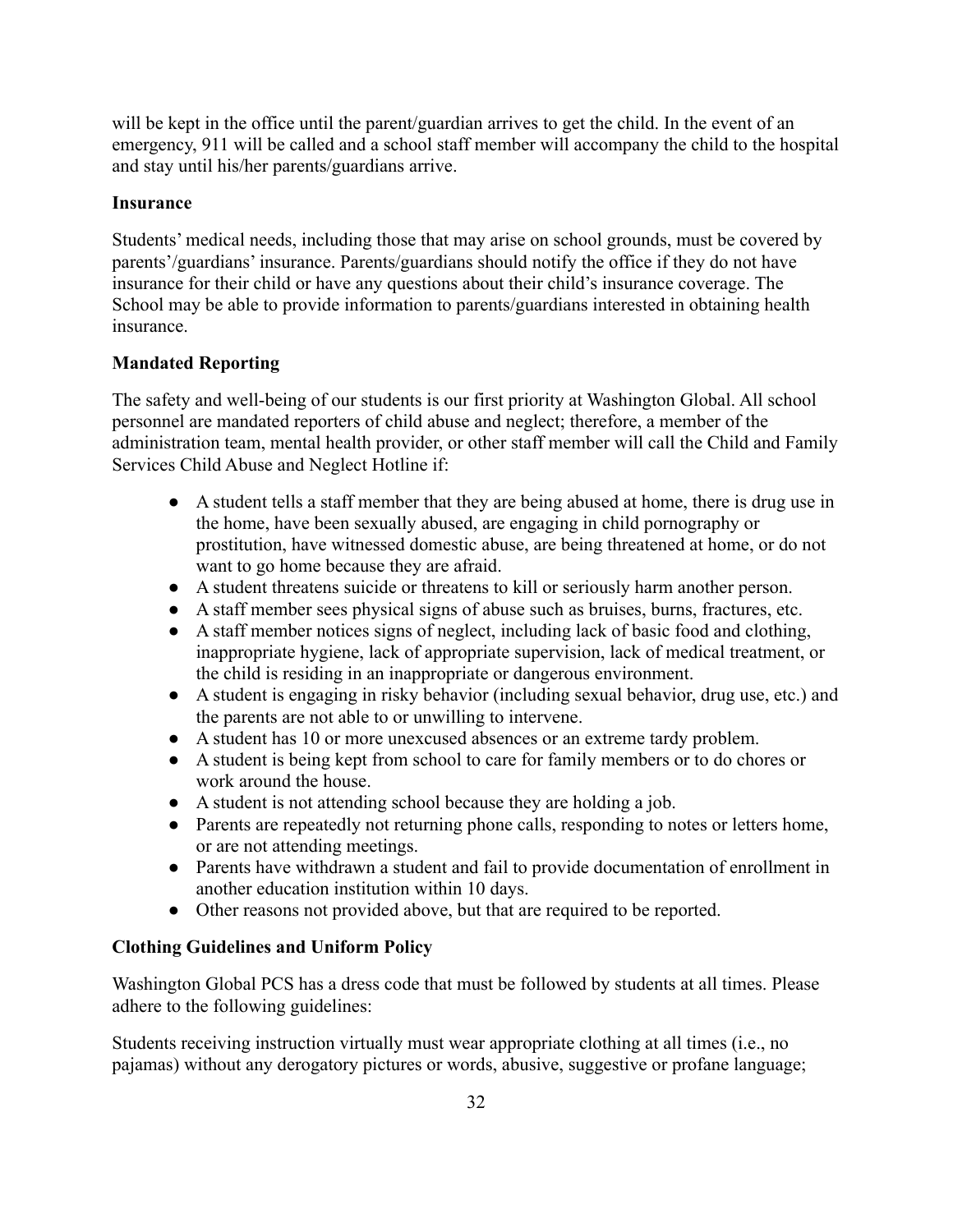symbols of illegal substances; or any other words, symbols, or slogans that disrupt the learning environment.

Students coming into the building will follow the guidelines below:

- Sixth grade
	- o Green collared polo shirts with khaki bottoms with an appropriate face mask covering the students nose and mouth.
- Seventh grade
	- o Royal blue collared polo shirts with khaki bottoms with an appropriate face mask covering the students nose and mouth.
- Eighth grade
	- o Navy blue collared polo shirts with khaki bottoms with an appropriate face mask covering the students nose and mouth.

T-shirts and jeans are **not** appropriate alternatives to the required collared shirt and khaki pants. Wolfpack t-shirts provided by the school are acceptable **on Fridays only**, in lieu of their collared polo shirt. All students are required to wear their Washington Global uniform daily.

- 1. Uniform shirts should be tucked in at all times;
- 2. Shoes that are closed toe and closed back are to be worn at all times. No slippers, house shoes, crocs, slides, or shoes with high heels (this includes wedges) are allowed. Students must have proper shoes for PE (Crocs, Toms, Uggs, and ballet flats are not proper shoes.) Students are required to wear shoes at all times for health and safety reasons;
- 3. Abusive, suggestive, or profane language; symbols of illegal substances; or any other words, symbols, or slogans that disrupt the learning environment may not be worn on clothing or jewelry;
- 4. Clothes must conceal undergarments at all times. Uniform shirts must not be altered in any way;
- 5. Pants worn below the waist or showing clothing/underwear beneath the main outerwear are not permitted. No sagging pants are permitted. **A belt must be worn** and the pants must stay up without assistance – if a student has to hold the waistband while walking to keep the pants up, then his or her pants do not fit;
- 6. Shorts/skirts above the fingertips when standing erect with shoulders relaxed. This means shorts, skirts, and dresses must be no more than approximately 2" to 3" above knee length;
- 7. No hats, hoods, sunglasses, or beanies may be worn indoors for both boys and girls. Head-coverings of any other kind (bandanas, do-rags, hair wraps, bonnets) are not allowed unless approved by the Principal for religious or medical reasons;
- 8. Dress, accessories, and jewelry which contain obscene symbols, sexual innuendo, tobacco, drugs, signs, or slogans, and/or which slur or degrade on the basis of race, religion, ethnicity, sex, disability or sexual orientation and impose a threat of imminent violence or disruption to the orderly operation of the school shall not be worn;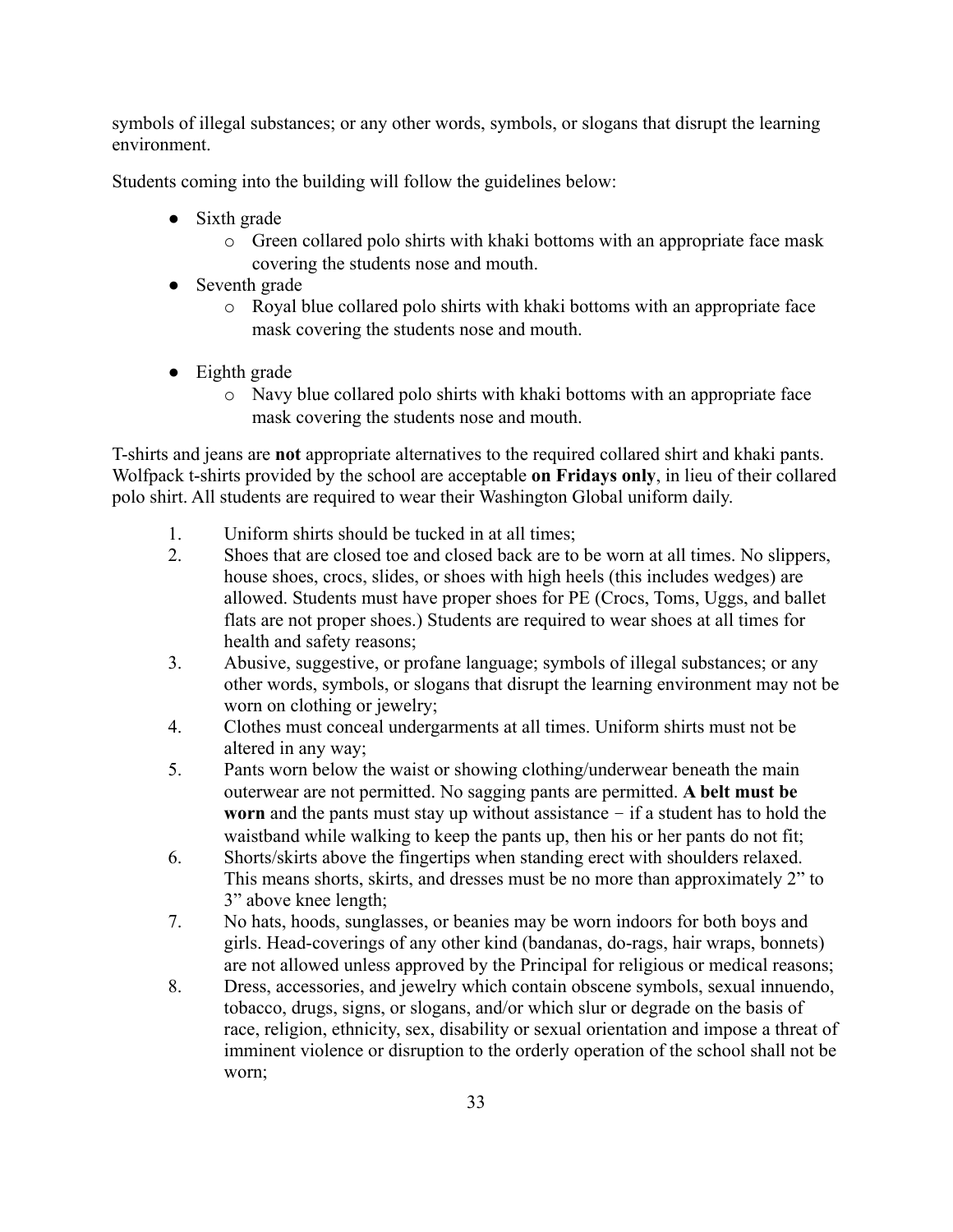- 9. No chains of any kind are permitted (wallet, spiked, studded, bike)
- 10. Jackets and sweaters will not be permitted to be worn in classrooms or tied around the waist. All clothing outside of the approved school uniform must be placed in individual student lockers upon entering the building. During the colder months, students are permitted to wear long sleeve polos of their designated uniform color or a long sleeve shirt under their collared shirts. **A long sleeve under shirt is permitted, however that shirt may NOT have an attached hood**. A navy, hood-free sweater or cardigan that does not have any logos is also permitted.

Jeans are **NOT** a part of the school uniform. Any student that reports to school out of uniform is subject to disciplinary action and may be sent home for the day.

A student found to be wearing inappropriate clothing will be asked to change or remove the item and be given an opportunity to do so. Should the student not be able to change or remove the item, clothing may be provided by the school **(if available)**. Students who fail to cooperate will be referred to the Dean of Students/Principal. Any student not complying with the direction of the administrator may be considered insubordinate and subject to appropriate disciplinary action per the Washington Global School Culture and Student Discipline Code. A school administrator has the discretion to enforce additional requirements in order to maintain a safe and secure environment. *Please note that students are expected to come in uniform every day. Continued refusal to wear the appropriate school uniform will result in further disciplinary actions*.

In the course of the year, Washington Global may determine that new fads and modes of dress are disruptive to a safe and orderly learning environment. For example, certain accessories or styles may be gang-related, or may convey non-verbal messages that are inappropriate for schools. *The dress code may be adjusted accordingly.*

Student suspensions apply to both normal school day and afterschool. Although after-care is free, fees for transportation and special programs may apply. This will be accessed and communicated to parents/guardians on a case-by-case basis. Some fees may apply for specific programs.

During the after-care sessions, students are required to participate in at least one of the following activities:

- Reading time
- Homework time
- Teacher led activity

During after-care, students must follow the school's code of conduct. For instance, students are not permitted to horseplay and will have limited access to their phone. We are encouraging our students to be engaged in the activity of their choosing. If a student does not comply with the behavior policies, then he/she will follow the ladder of consequences:

- First violation: Warning and phone call to parents.
- Second Violation: 2-day suspension from after care.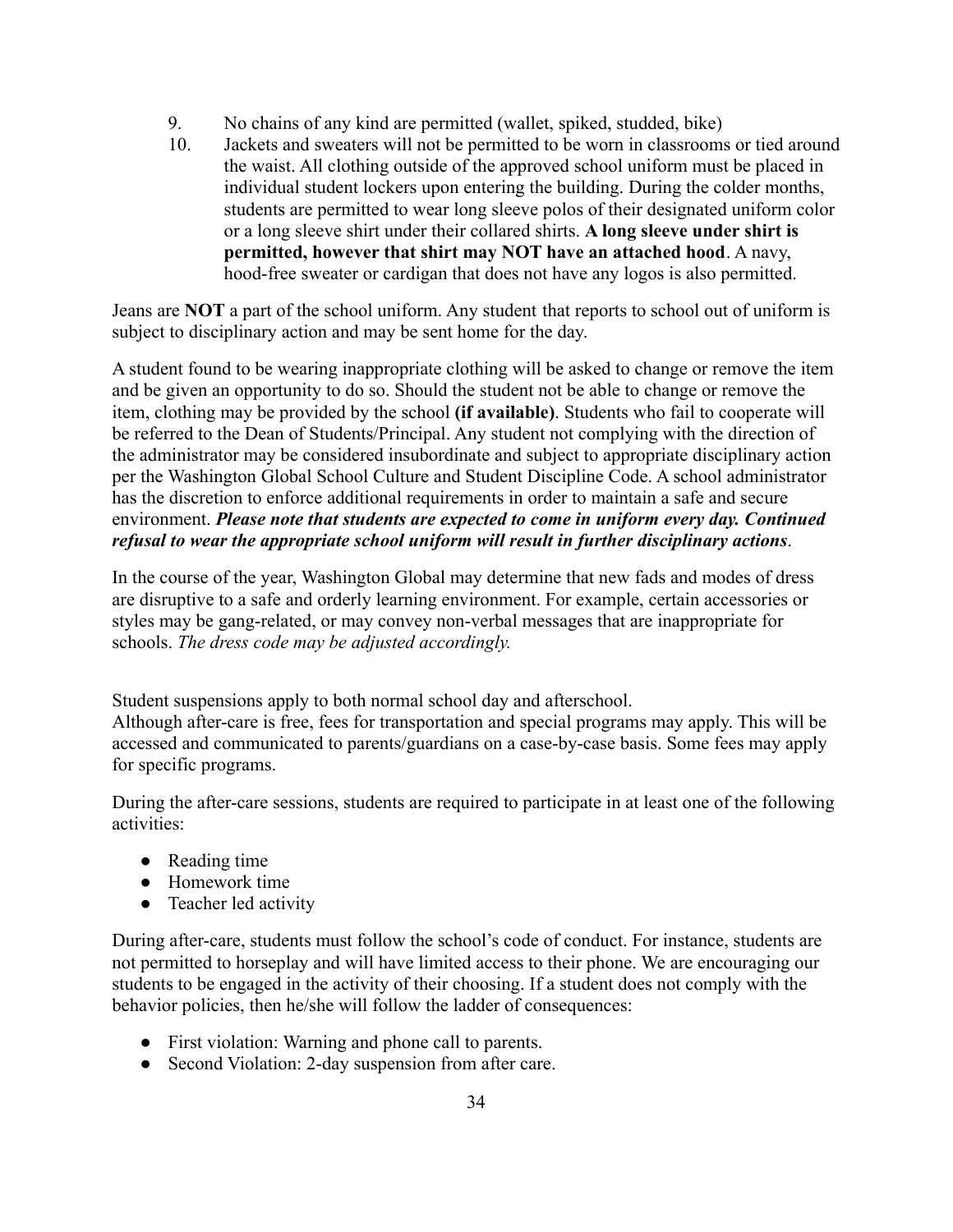- Third violation: One-week suspension from after care.
- Fourth violation: Dismissal from the after-school program. Parents will be notified that their student is no longer able to attend the after-care program and must exit the school building during dismissal for the remainder of the school year.

#### **Parent Communication**

Washington Global takes pride in consistently utilizing multiple forms of communication to engage with our parents and school community. The Washington Global app, phone calls, emails, text messages, social media pages and our weekly newsletter allow us to stay connected with our parents and families about upcoming events. We also communicate with parents via PowerSchool and a class webpage portal called Common Curriculum. During the school year, Washington Global also schedules parent/teacher conference days that allow parents to communicate with the school and teachers to learn more about their child's academic performance. If at any point during the school year your contact information changes (mailing address, email, phone number, etc.), please notify the main office as soon as possible so that we can have the most up to date information on file.

Parents are welcome to contact the school between the hours of 8:00am-4:30pm daily. If parents have a concern about their child's behavior or well-being, please contact the Dean of Students. If a parent has any other concerns or would like to schedule a telephone/virtual meeting with a staff member, please contact the Principal. If a parent has a question about the school, please contact the main office at (202) 796-2415.

#### **Parent Notifications**

Parents can access academic information and classroom information by using one of the web browsers listed below:

- Grades: PowerSchool: <https://wgpcs.powerschool.com/public/>
	- o Log-in Information will be provided.
- Classroom assignments: Google Classroom
	- o Log-in information will be provided to students upon acquisition of technology.
- Progress reports will be available (virtually) to students bi-weekly (every two weeks).

#### **Open Meetings Policy**

All Global parents are invited to attend Global's open Board meetings, which are run by the school's Board of Trustees. We value the input of our parent community. All meetings will be open per the Open Meetings Act and will be announced in advance via website posting and posting in the school's office. The first open Board meetings for this school year will take place in September 2021 by telephone/Zoom.

#### **Academic Curriculum**

Washington Global has taken, and continues to implement the steps necessary to provide a clean and safe environment for all students and staff. This year, all teachers and staff will rotate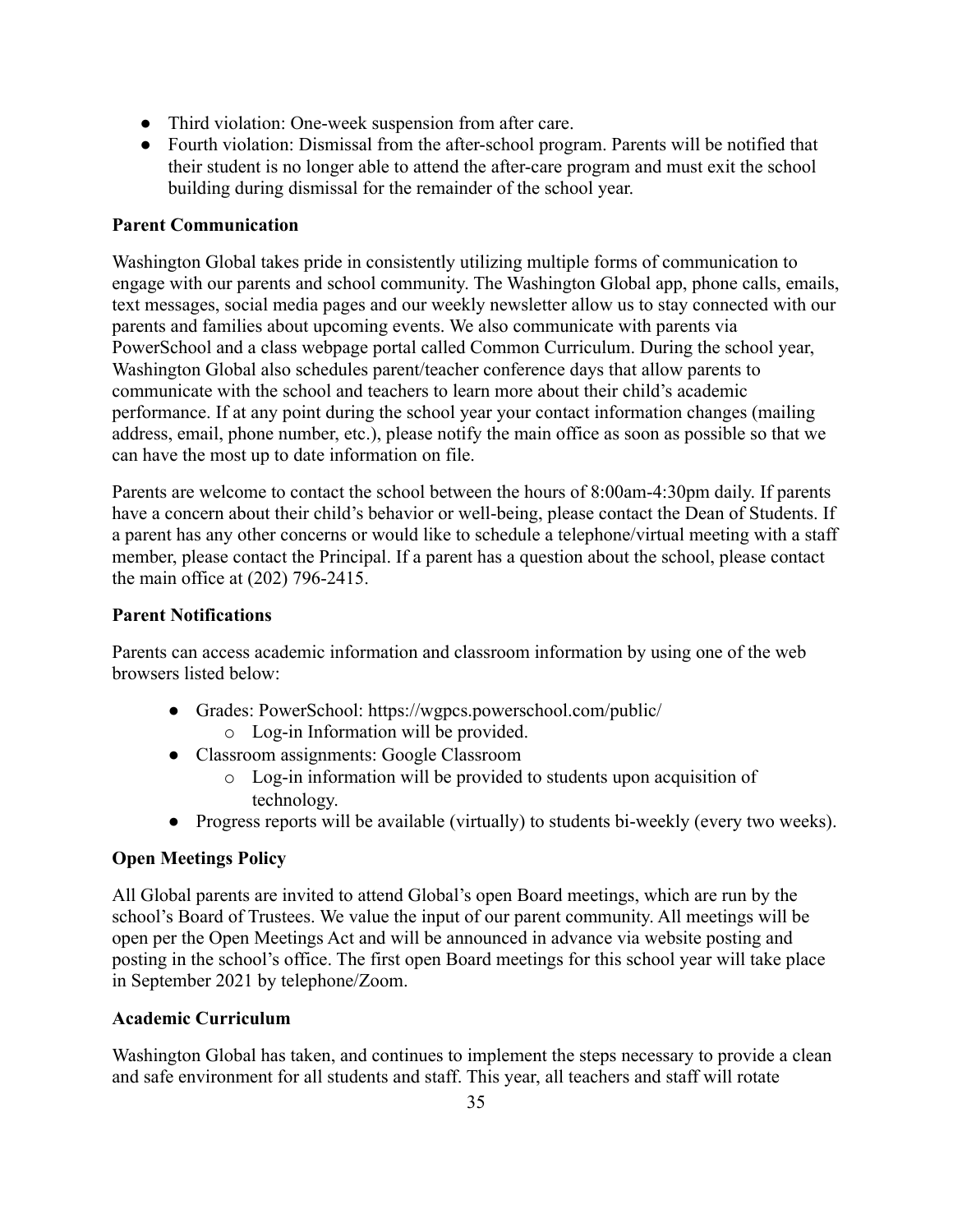between classes during the day. Students will remain with their cohort, in one classroom for the duration of the school day. Historically, Global has utilized the cohort model to extend targeted learning. Now, Global is continuing this model to reduce in-person contact and minimize building movement.

#### **International Middle Years Curriculum**

The International Middle Years Curriculum (IMYC) is an international curriculum that is used in middle schools around the world. The IMYC integrates findings from neuroscience and cognitive psychology to offer an interactive, stimulating, project-based curriculum delivered through targeted thematic units. The IMYC provides the framework for such themes to be woven into the students' English Language Arts (ELA), science, art, social studies, ICT (Information and Communications Technology), and physical education curricula.

Project-based learning (PBL), which has been found to foster middle school students' academic independence, problem solving and critical thinking skills, is a fundamental component of the IMYC. PBL will be infused into all academic areas and benefit all students' critical thinking skills. It will also be used to differentiate instruction for students who require more support, such as students with special needs, and those who are gifted in a given subject area.

Washington Global's program also includes project-based learning, small learning communities, technology instruction, and foreign language classes in Spanish. We strive for all of our students to be healthy and active through our nutrition, physical education, and athletic programs. We will also serve as a community school that promotes local engagement and service-learning for our students.

#### **Make-up Work**

Students are fully responsible for completing any incomplete or missing assignments (i.e., course assignments, tests, projects and other related work). Teachers are fully responsible for providing the incomplete or missing assignments to the students. Students have exactly 24 hours from the date of his/her return to make up any assignments to receive full credit. Teachers will contact parents if a student is failing a class.

#### **Student Chromebooks**

Student Chromebooks and other technology equipment play an essential role in the learning process at Washington Global. Students are held to the highest standards of responsibility when it comes to protecting, and caring for, our laptops. WGPCS has a 2:1 Chromebook program, so students will have an assigned Chromebook at home for virtual learning (if applicable), and students will have a designated Chromebook kept at the building for in-person instruction. Students and parents/guardians must read and sign the Technology Agreement Policy prior to using any computers or technology-based equipment. If you need an additional copy, please contact the Main Office directly at (202) 796-2415. If a student has been identified as purposely damaging or misusing a laptop, then he/she will be held financially and/or behaviorally responsible, which includes, but is not limited to, restriction from using a laptop, full replacement of the device, and/or the financial cost to repair or replace the item.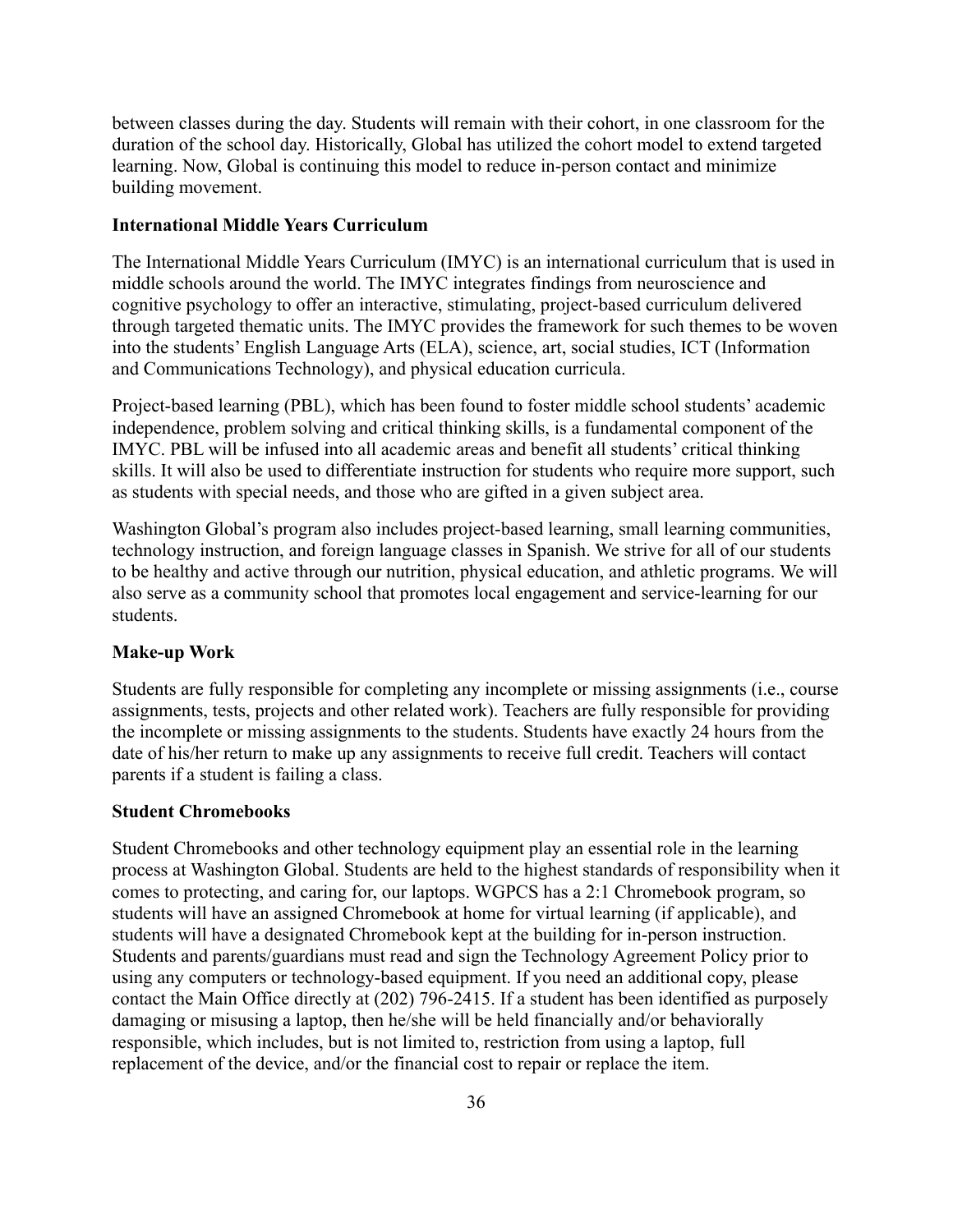## **Student Chromebook Eligibility 2021-2022**

Washington Global is proud to offer a 2:1 Chromebook Program for students to explore learning opportunities beyond the classroom. Global's Chromebook Program is extensive and does require 100% compliance with all safety and technology requirements. In order to remain eligible for your at-home and/or in-school chromebook during the 2021-2022 school year, all students must:

- Keep their computer free of any dents, scratches, screen cracks, broken ports, missing keys, or any other significant damage making the computer inoperable.
- Keep the original charger that was provided with the computer.
- Refrain from accessing information on the internet that is not school related.

Any computer that is damaged while in the possession of a Washington Global student, whether at home or at school will receive an invoice detailing the amount to repair or replace that computer. Damaging, mishandling, or using the school issued computer incorrectly significantly reduces our ability to maintain this program. All parents/guardians assume responsibility for any damages to a school issued computer while in the possession of their student and will be held liable.

## **Once a student loses his/her computer privileges due to improper usage or damage to the device, that student will not be issued a second computer for the remainder of the year.**

# **Technical Support for Families and Students**

Students might face challenges while trying to access or navigate our vast array of platforms. If the parent is looking for more information about what each platform does, read the brief summary and follow the link below:

| <b>Digital</b><br><b>Programs</b> | <b>Find More Information Here</b>             | <b>How it Supports our Students</b>                                                                                                                                                                                                         |
|-----------------------------------|-----------------------------------------------|---------------------------------------------------------------------------------------------------------------------------------------------------------------------------------------------------------------------------------------------|
| Google<br>Classroom               | https://edu.google.com/product<br>s/classroom | Google Classroom is our learning<br>management system where students<br>access lessons, Zoom links,<br>announcements, and get feedback on their<br>assignments. All virtual schoolwork will<br>be done through or with Google<br>Classroom. |
| Lexia                             | https://www.lexialearning.com/<br>why-lexia   | Lexia addresses the development of oral<br>language, reading, spelling, and writing<br>skills for students who are learning<br>English or need remedial support.<br>Students using Lexia will develop                                       |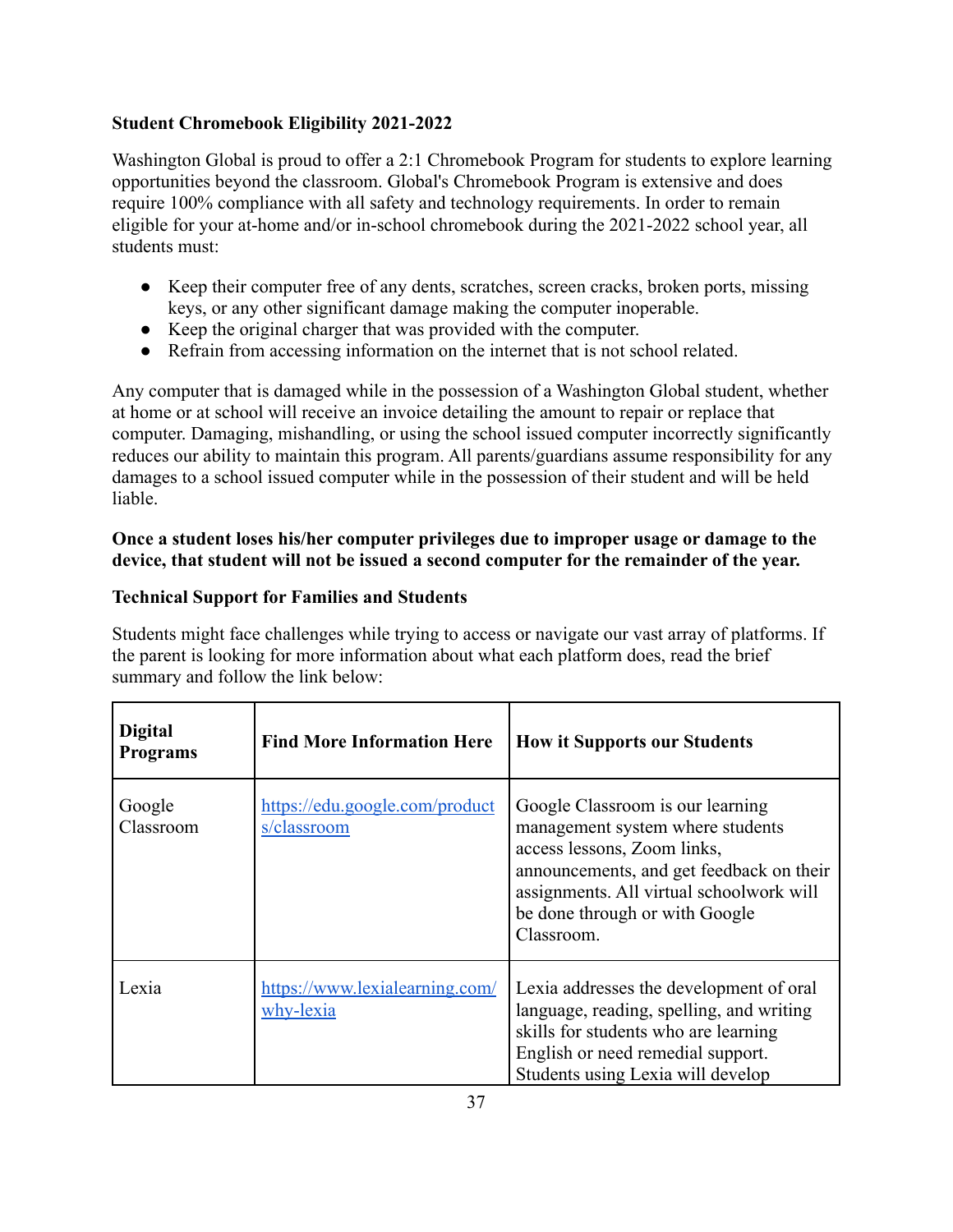|                        |                                                             | fundamental reading skills with the rest of<br>their classmates and receive<br>student-driven and teacher-directed<br>personalized instruction.                                                                                                                                                                    |
|------------------------|-------------------------------------------------------------|--------------------------------------------------------------------------------------------------------------------------------------------------------------------------------------------------------------------------------------------------------------------------------------------------------------------|
| iReady                 | http://i-readycentral.com/family<br>center/what-is-i-ready/ | iReady consists of two parts: Diagnostic<br>and Personalized Instruction. The<br>Diagnostic determines the students' needs<br>and Personalized instruction is the<br>targeted online lessons for each student.<br>Students receive 45 minutes of online<br>instruction in reading and math weekly.                 |
| Learning Ally          | https://learningally.org/About-<br>Us/Overview              | Students will use Learning Ally as a<br>reading platform where students are able<br>to access books based on their lexile<br>level. Teachers can create bookshelves<br>and can assign books to students.<br>Learning Ally contains all the books we<br>will use in ELA class based on our<br>Engage NY curriculum. |
| Get Epic!              | https://www.getepic.com/                                    | GetEpic is a reading platform for students<br>to choose engaging informational and<br>literary texts and books remotely.<br>Teachers can assign books and can use<br>the program to track students' reading.                                                                                                       |
| Fountas and<br>Pinnell | https://www.fountasandpinnell.<br><u>com/intro/</u>         | Fountas and Pinnell is a program that<br>provides leveled texts to students that can<br>be read in tandem with Zoom.                                                                                                                                                                                               |
| <b>NewsELA</b>         | https://newsela.com/about/com<br>pany/                      | NewsELA allows students to read current<br>events that have been adjusted to meet<br>their lexile level. Teachers can assign<br>standards-based quizzes to the news<br>articles to check for student<br>understanding.                                                                                             |
| IXL                    | https://www.ixl.com/inspiration<br>family-stories           | Students can utilize IXL in ELA, Math,<br>Science, Social Studies, and Spanish.                                                                                                                                                                                                                                    |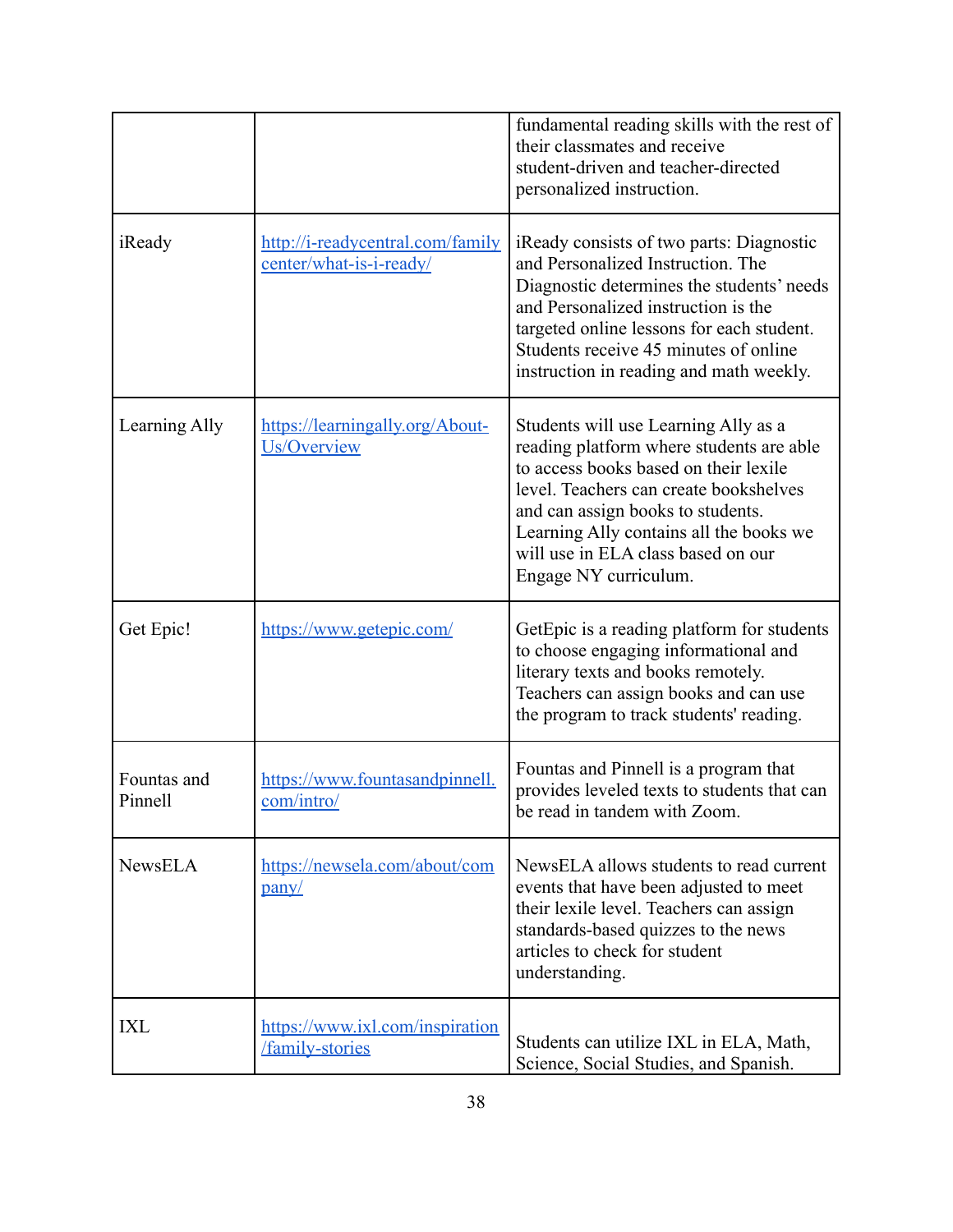If you need assistance with a technical issue, use the below chart to determine who you should contact for the best results.

| Contact a teacher if |                                                                                                   | Submit an official ticket if                                                              |  |
|----------------------|---------------------------------------------------------------------------------------------------|-------------------------------------------------------------------------------------------|--|
|                      | You need a username or password for<br>any academic site                                          | The computer is not starting despite<br>being fully charged                               |  |
|                      | You have a minor technical issue<br>(screen flipped, color inversion, mouse<br>is moving slowly.) | The computer is having issues<br>connecting to the internet or school<br>provided hotspot |  |
|                      | You need assistance with any sound<br>settings                                                    | The computer is physically damaged<br>(missing keys, dropped, or cracked)<br>screen)      |  |
| □□                   | You are having issues with Zoom or<br>Google Classroom                                            | You have been locked out of the<br>computer                                               |  |

Please submit a ticket by emailing [tech@washingtonglobal.org](mailto:tech@washingtonglobal.org). If you are unable to submit a ticket via email, please contact the main office at (202) 796-2415 for assistance.

The school will have regular virtual professional development sessions where we will go over the different platforms that the school utilizes throughout the year. Below are examples of professional development opportunities we will have throughout the year. Parents will be given advance notice via the weekly newsletter and will be given the Zoom information to attend the event. Parents can also access tutorial videos via the [Parent Resource Bank.](https://sites.google.com/washingtonglobal.org/parentresourcebank/)

- Google Classroom 101
- Google Suite (Docs, Slides, Sheets)
- Using Nearpod
- Learning with IXL
- iReady and Independent Growth
- Getting your Student Reading with Learning Ally and Get Epic!

## **Every Student Succeeds Act (No Child Left Behind)**

The Every Student Succeeds Act (No Child Left Behind) requires school districts that receive federal Title 1 funding to notify parents of their right to the professional qualifications of the classroom teachers who instruct their child. As a potential recipient of these funds, Washington Global will provide you with this information in a timely manner if you request it. Specifically,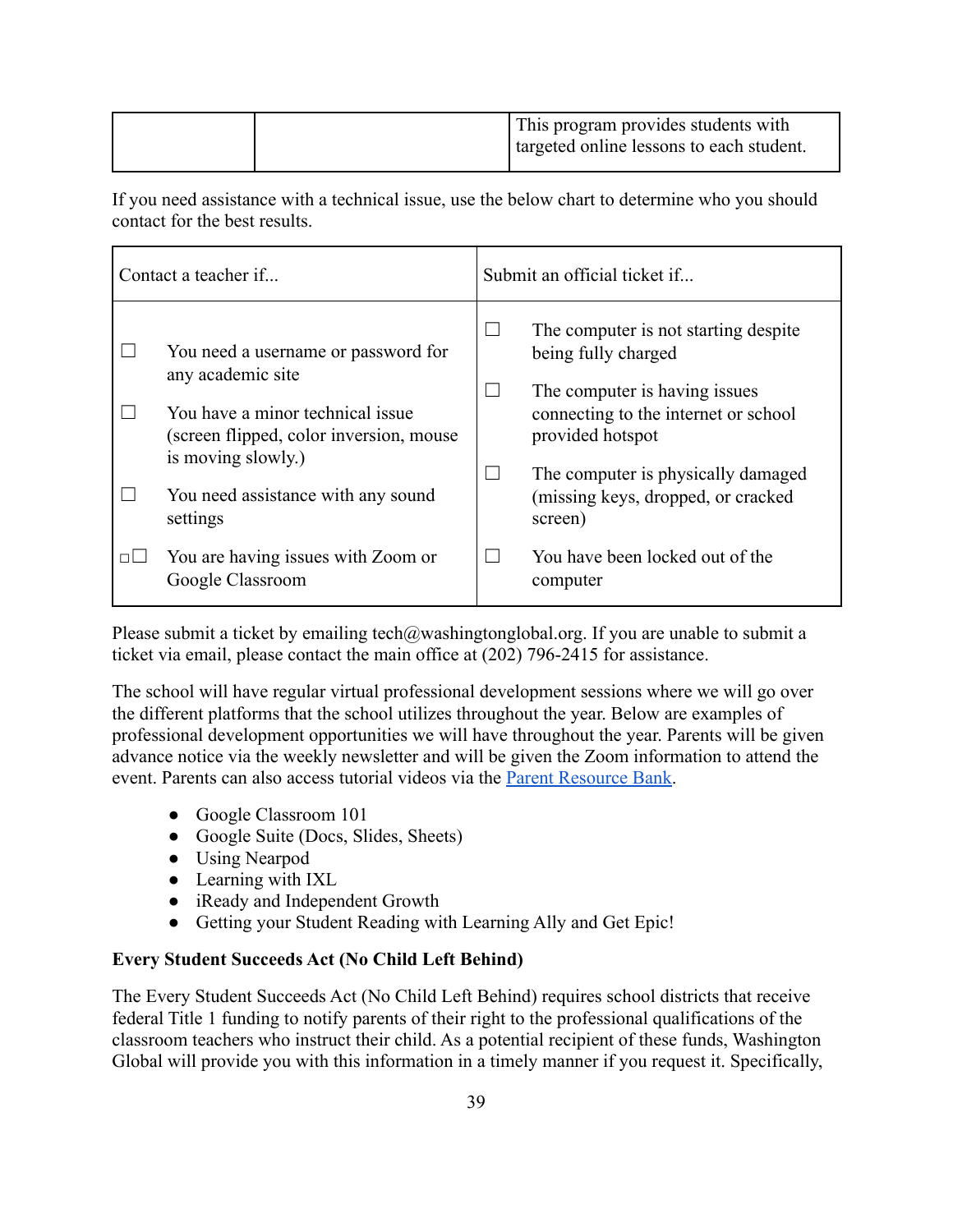you have the right to request the following information about each of your child's classroom teachers:

- Whether the teacher meets the state qualifications and licensing criteria for the grades and subjects he or she teaches.
- Whether the teacher is teaching under emergency or provisional status because of special circumstances.
- The teacher's college major, whether the teacher has any advanced degrees, and the field of discipline of the certification of degree.
- Whether paraprofessionals provide services to your child and, if so, their qualifications.

Washington Global is committed to providing quality instruction for all students and does so by employing the most qualified individuals to teach and support each student in the classroom. If you would like to receive any of the information listed above for your child's teacher, please contact the Principal. Title I also enables children to receive free or reduced lunch. Please see the Main Office for guidelines.

## **Common Core Standards**

The District of Columbia has adopted the Common Core Standards; a set of high-quality academic standards in mathematics and English language arts/literacy (ELA). These learning goals outline what a student should know and be able to do at the end of each grade. The standards were created to ensure that all students graduate from high school with the skills and knowledge necessary to succeed in college, career, and life, regardless of where they live. Forty-four states, the District of Columbia, four territories, and the Department of Defense Education Activity (DoDEA) have voluntarily adopted and are moving forward with the Common Core.

As part of the Common Core Standards, all students at Washington Global will be administered a standardized statewide assessment, which is mandatory for all students. Please contact the Principal for more information on this assessment.

#### **Student Promotion Policy**

Student promotion will be based on a multitude of factors to ensure that a comprehensive picture of students' academic development is considered. The subject area teachers will make a recommendation for each student's promotion based on, but not limited to, the following criteria:

- Student Portfolios
- Grades
- Attendance
- Standardized Assessments
- Performance on Internal Formal Assessments in Literacy and Mathematics

#### **Digital Student Portfolios**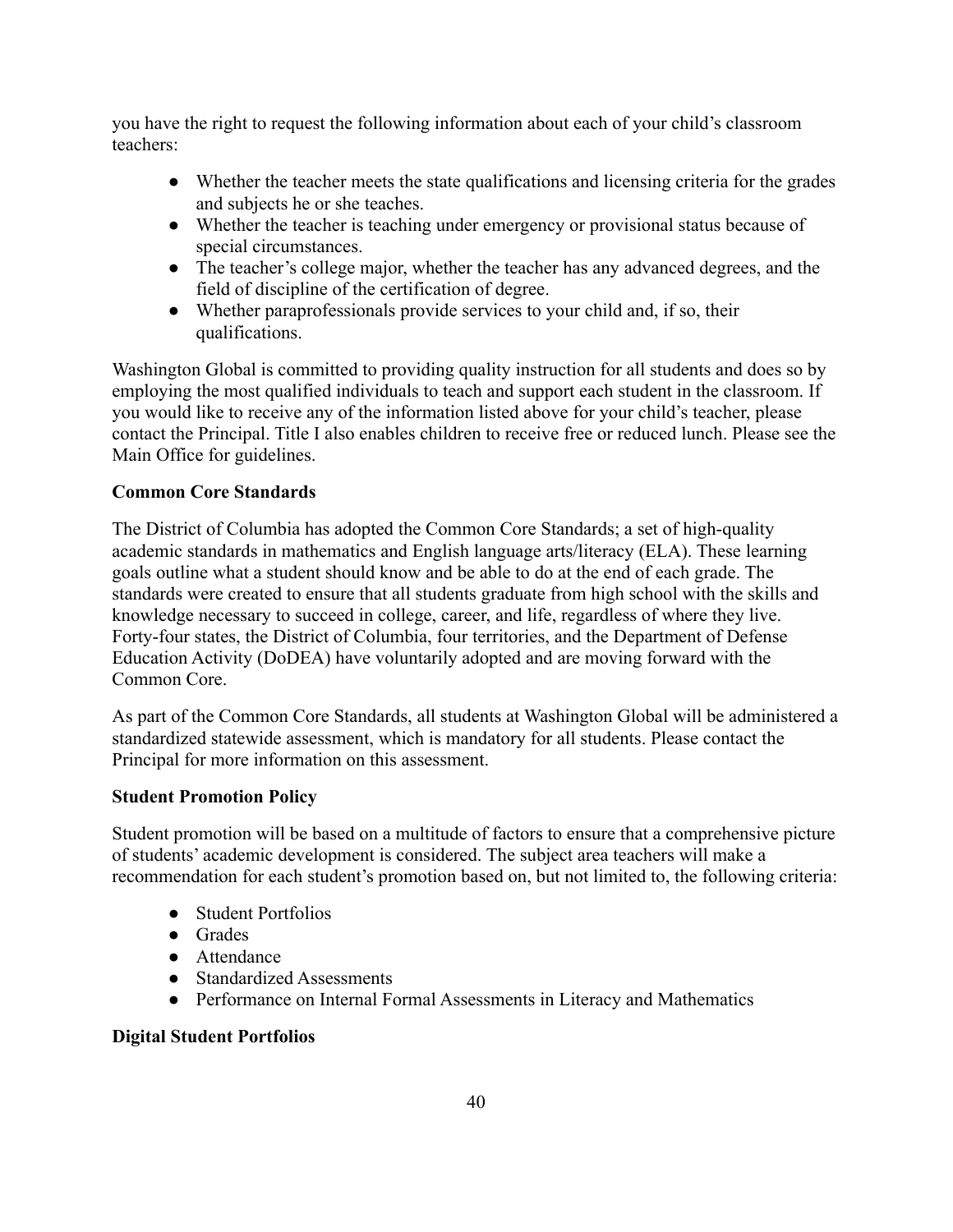Washington Global will measure student progress using a growth model. Instructional staff will collect student work samples throughout the year that will be compiled in each Student Portfolio. Student Portfolios will be evaluated at the end of the school year for student growth. Students must make demonstrated progress as defined by student growth trajectory.

## **Grades**

Grades will also be used in conjunction with the Student Portfolios to determine promotion. Students must be performing above, at, or near grade level, particularly in Literacy and Mathematics. Additionally, students who have made progress towards grade-level performance, particularly in Literacy and Mathematics, will be eligible for promotion. Washington Global will implement the following grading scale:

| $A+$           | $98 - 100$ |
|----------------|------------|
| $\mathbf{A}$   | $93 - 97$  |
| $A-$           | $90 - 92$  |
| $B+$           | $87 - 89$  |
| B              | $83 - 86$  |
| $B-$           | $80 - 82$  |
| $C+$           | $77 - 79$  |
| $\overline{C}$ | $73 - 76$  |
| $C-$           | $70 - 72$  |
| $D+$           | $67 - 69$  |
| D              | $63 - 66$  |
| $D-$           | $60 - 62$  |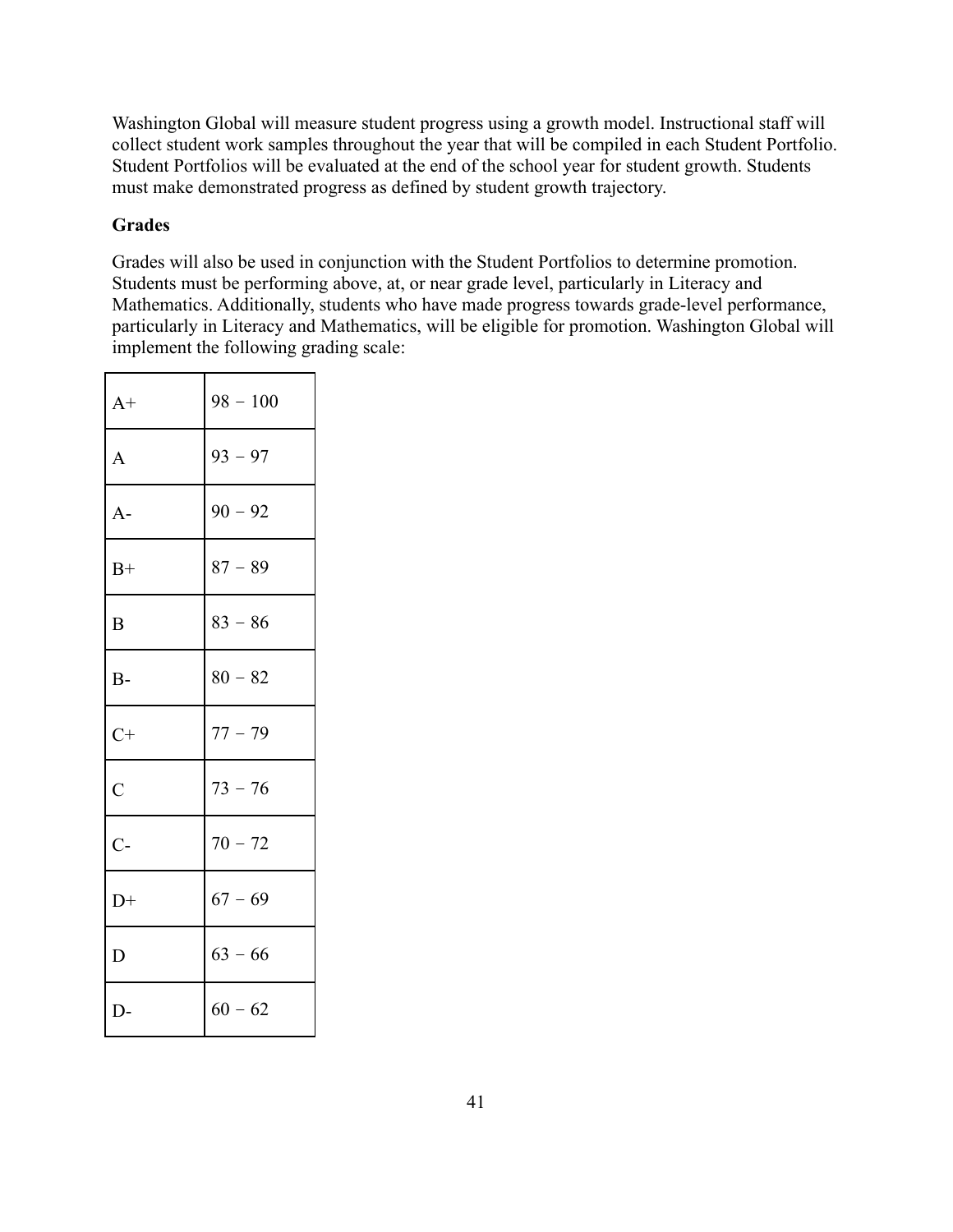|  | $35 - 59$ |
|--|-----------|
|--|-----------|

#### **Attendance**

Washington Global will promote high levels of attendance and establish a low threshold for student absences and tardiness. Students with chronic absenteeism and tardiness may be found ineligible for promotion according to the guidelines issued by DC's Office of the State Superintendent of Education (OSSE). Washington Global will make personal contact with the parent of a student each time the student has 1 unexcused absence or 5 or more excused absences. There will be a continuum of school policies and services for absenteeism including supports, incentives, intervention strategies, and consequences for absenteeism at the onset and when chronic absenteeism continues. Out of school suspensions and expulsions will not be used to address absenteeism because the goal is more classroom participation time, not less.

#### **Standardized Assessments**

Student achievement on standardized assessments will be considered when deciding whether a student should be promoted. These assessments may include the PARCC, ANet, iReady, and NWEA MAP.

#### **Performance on Internal Formal Assessments in Reading and Mathematics**

Students will be assessed in Reading and Mathematics through internal formal measures to help monitor their growth. The results of these assessments will be used when determining student promotion.

Teachers and the Academic Leadership Team will monitor students' performance throughout the year. Students will also be actively involved to take responsibility for their own learning. Teachers will have frequent conversations throughout each quarter to discuss their child's performance, including Student Portfolios and grades. If it is determined that there are academic/behavioral concerns the student could be referred to SST. There will be ample, ongoing opportunities to discuss the possibility of promotion/retention. The Principal ultimately makes the decision to promote a student based on a combination of these performance levels.

#### **Supporting Students Who Test Remotely**

Parents/families will be informed prior to the assessment explaining the importance of the assessment as well as assessment date and time. A testing resource guide will be provided to parents and students. Prior to testing students will be given a phone number for live support if they have errors logging on and taking the assessment, as well supporting any technical problems.

#### **Student Services**

#### **Response to Intervention**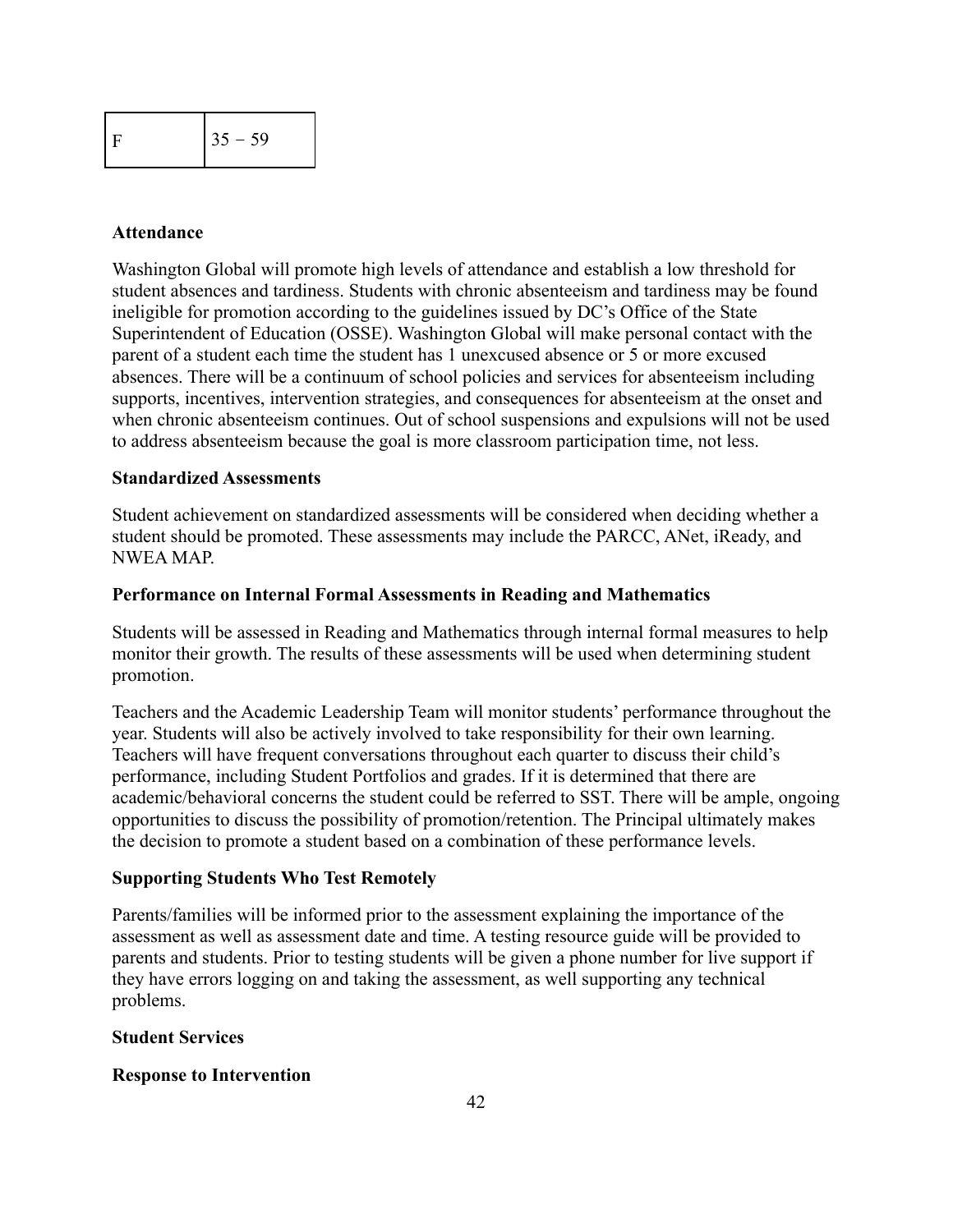Washington Global will implement Response to Intervention (RTI), a fundamental component to an effective Child Find system. It is essential for identifying students with disabilities, and also as a multi-level system that prevents students from being identified as having disabilities. The federal law, the Individuals with Disabilities Education Act (2004) states that a school "may use a process that determines if the child responds to scientific, research-based intervention as part of the evaluation procedures..." (Section 1414(b)(6)). Washington Global implements the principles of the U.S. Department of Education's Response to Intervention (RTI) technical assistance center and uses the following three-tiered RTI framework: (Retrieved from RTIresources.org)

Tier 1 consists of general instruction and the *systematic* screening of all students through an academically rigorous curriculum and implementation of curriculum-based measures, interim assessments, and statewide standardized assessments (PARCC). Students who exhibit issues with the Tier 1 curriculum, as determined by scoring in the bottom 25% of PARCC assessments and benchmark assessments administered every eight weeks, and/or classroom IMYC and CCSS curriculum-based assessments, will advance to Tier 2. Tier 2 consists of *small group* instruction, which will be administered during the morning block at a frequency determined by the student's need. Tier 2 instruction will occur daily and include three, research-based, intensive programs: *Spell Read*, *Curriculum Based Interventions*, and *Fountas and Pinnell* reading program. Within Tier 2, students will be systematically monitored for academic progress through curriculum-based measures corresponding to the three intervention programs. Additionally, a Student Support Team (SST) consisting of an administrator, a core subject general education teacher, and a student support staff member will be involved in this process.

If progress is not made, students will be moved to Tier 3 and receive more intensive individualized interventions tailored specifically for the individual student and will be considered for referral to special education based on his or her progress. The Principal, Special Education Coordinator, and the Instructional Coach will oversee RTI implementation and refer any students who do not respond to Tier 3 interventions for consultation and potential evaluation for special education services. It should be noted that a parent can request an evaluation for special education at any point during the process.

*Please note that as part of a student's RTI program, he or she may be asked by the school's administration to attend an Extended School Year. The student's parent/guardian will receive a phone call or email from the school's administration or instructional coach to notify parents/guardians of this.*

#### **Student Support Teams (SST)**

The Student Support Team (SST) is a collaborative, school-based, problem-solving team that is organized to address academic, medical, behavioral/emotional, and/or other problems that may interfere with a student's ability to obtain an appropriate education. The SST provides support to teachers by recommending classroom-based interventions for students who are struggling academically or behaviorally. The goal of the Student Support Team (SST) is to address concerns affecting a student's school performance and to implement an intervention plan. Teachers and parents/guardians are able to initiate the referral process by submitting all required documentation to the Director of Intervention.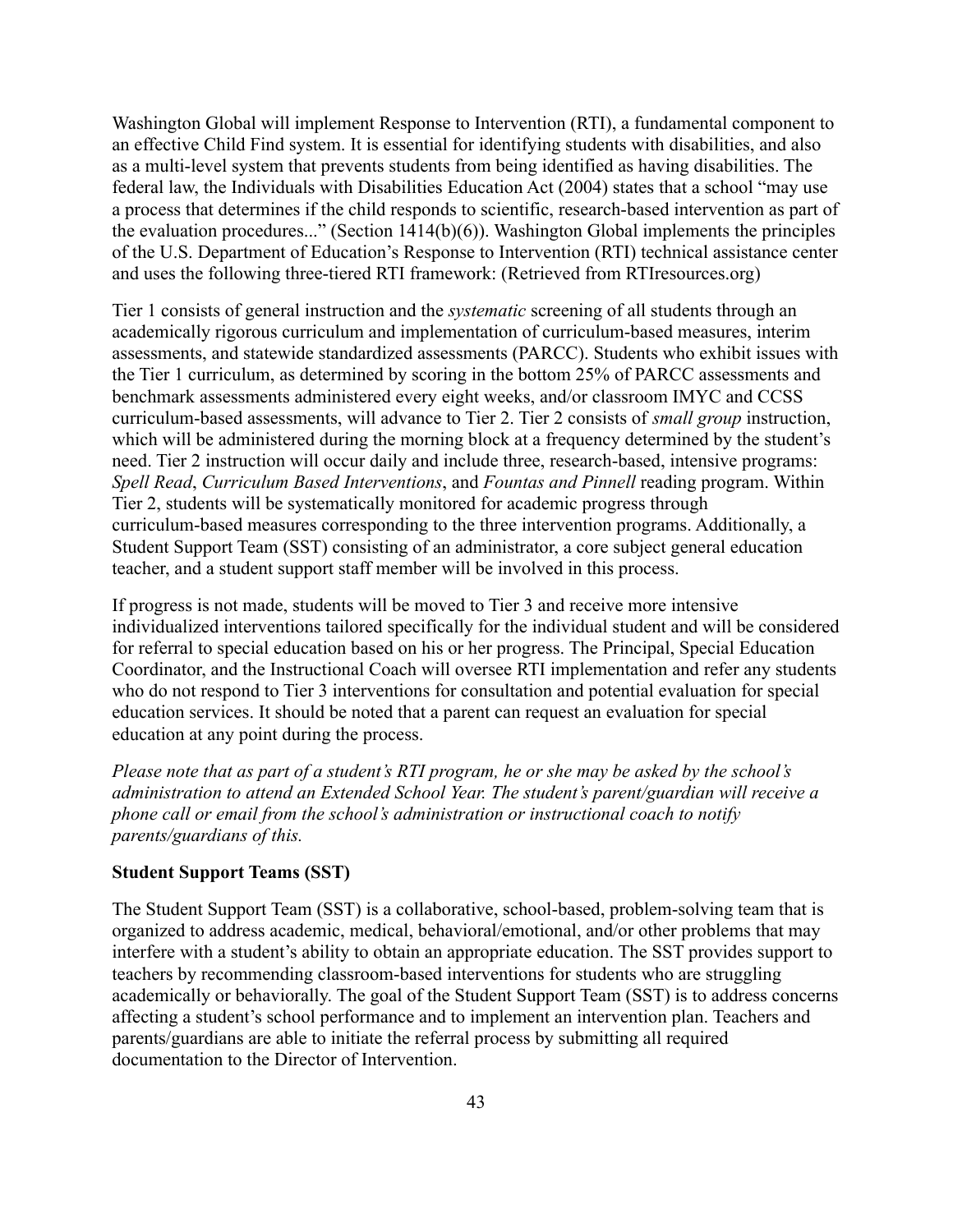The SST team will continue to develop interventions to support the struggling students. Providing the students with Tier 1 classroom support or Tier 2 support. Still, such interventions are worth attempting and documenting as they may help salvage at least some learning for the student. Listed below are the steps that the SST team can follow to find learners struggling with in-person or virtual instruction and provide and document the plans to support the student.

- Survey Teachers- The SST members contact all teachers and request that instructors send them names of any students who are substantially underperforming or failing to participate in online instruction (they will complete a modified SST form).
- Schedule parent problem-solving conferences- The Director of Intervention schedules a phone call and/or video conference with parent(s) of at-risk students. During this call, parents and teachers discuss the concerns and develop a brief written intervention plan to address the concerns. The student will receive an at home Academic Support Plan.
- Archive SST plans- WGPCS will save and archive these home-based SST plans as part of the overall intervention record of at-risk students.

## **Special Education**

If a student is referred for special education evaluation because of a suspected disability, the multi-disciplinary team (MDT) will study *multiple* forms of data to ensure that a full, accurate picture of the whole child is analyzed. The MDT includes an LEA representative, applicable related service providers, a special educator, and a general educator. This is imperative to ensure that a nondiscriminatory evaluation, conducted in the child's native language is carried out. Per federal and state law, the MDT will consist of school professionals with knowledge of the student and at least one professional with knowledge of the suspected disability. The multiple forms of data will include:

- Valid and reliable norm-referenced evaluation tools administered in the student's native language by a trained professional. The evaluation tools will be specific to the student's suspected disability;
- Classroom-based formative and summative assessments and work samples (IMYC, Common Core, etc.);
- Classroom observations and teacher/parent interviews;
- A comprehensive social history; and
- A review of the student's school records.

The MDT will complete a comprehensive psycho-educational evaluation if the student is available for in-person testing. If the student is unavailable for testing during a hybrid or virtual environment, the MDT may proceed with the eligibility process without formal assessments by collecting student data and information for the psycho-educational and record review report. The data in the report will be analyzed and discussed by the MDT to determine whether a student meets one of the thirteen disability categories established by IDEA (2004) using OSSE and federal guidance. If needed, formal testing will occur when the student is available for in-person testing and an addendum to the evaluation report will be made.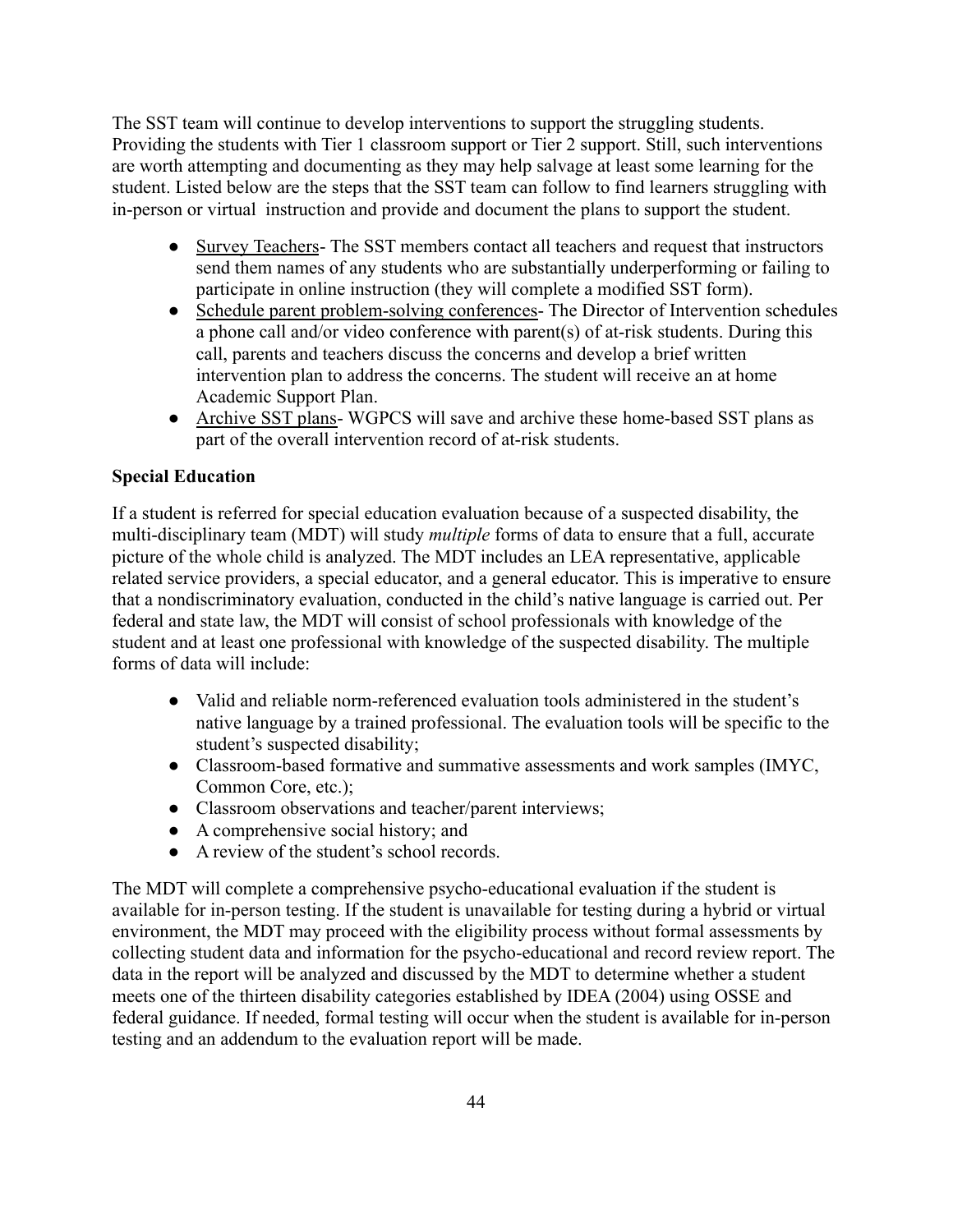If the student is eligible for special education services, an Individualized Education Program (IEP) will be developed to provide the student with academic and other required related services. If the student is not eligible for an IEP per the guidance set forth by the IDEA, the MDT will determine whether a student is eligible for services under Section 504 of the Rehabilitation Act.

All Washington Global students with disabilities who qualify for services under the Individuals with Disabilities Education Act (IDEA, 2004) will receive a free appropriate public education (FAPE) as set forth in the law. This will consist of individualized academic services and related services that address each eligible student's unique needs. All students with disabilities will have a valid and appropriate IEP in place, an annual meeting to review each student's IEP, and a re-evaluation at least once every three years.

The IEP will include the student's academic and related services, goals, the student's services hours, placement, and supports and accommodations. To comply with FAPE, Washington Global will also ensure that all students with disabilities have access to a continuum of services in the Least Restrictive Environment (LRE), meaning that whenever appropriate, students with disabilities will be educated in the general classroom setting with appropriate services and supports.

#### **Related Service Providers**

Washington Global will use the services of outside agencies to provide qualified staffing for necessary services outlined in a student's IEP. These related service providers may include, but are not limited to: counselors, behavior specialists, speech-language pathologists, occupational therapists, and physical therapists.

#### **EL Program at Washington Global**

Based on a parent's Home Language Survey, the student might be eligible for EL services at Washington Global. The Home Language Survey is not used to determine a family's immigration status; a family's residency status; or if the student is an English learner (this is determined by the English language proficiency screener). If the parents state that they use another language other than English as the primary language at home, then students will be given the World-Class Instructional Design and Assessment (WIDA).

Some students may participate in school fully remotely due to health and safety precautions specified on their *Health Exemption Form* and may be unable to take the EL screener test in-person within 30 days of the first day of school. As such, if timely in-person screening is not possible for a student due to full remote learning and/or health precautions, Washington Global will conduct a provisional EL screening. This procedure was developed by OSSE, with input from the State Title III Advisory Committee, as part of the District's response to the coronavirus (COVID-19) pandemic, in order to provide greater flexibility on the timing of full EL identification.

Washington Global PCS's language acquisition model is centered on meeting the individual needs of its EL population while ensuring that students are held to high academic standards. The goal of Washington Global's model is to facilitate students' acquisition of communicative and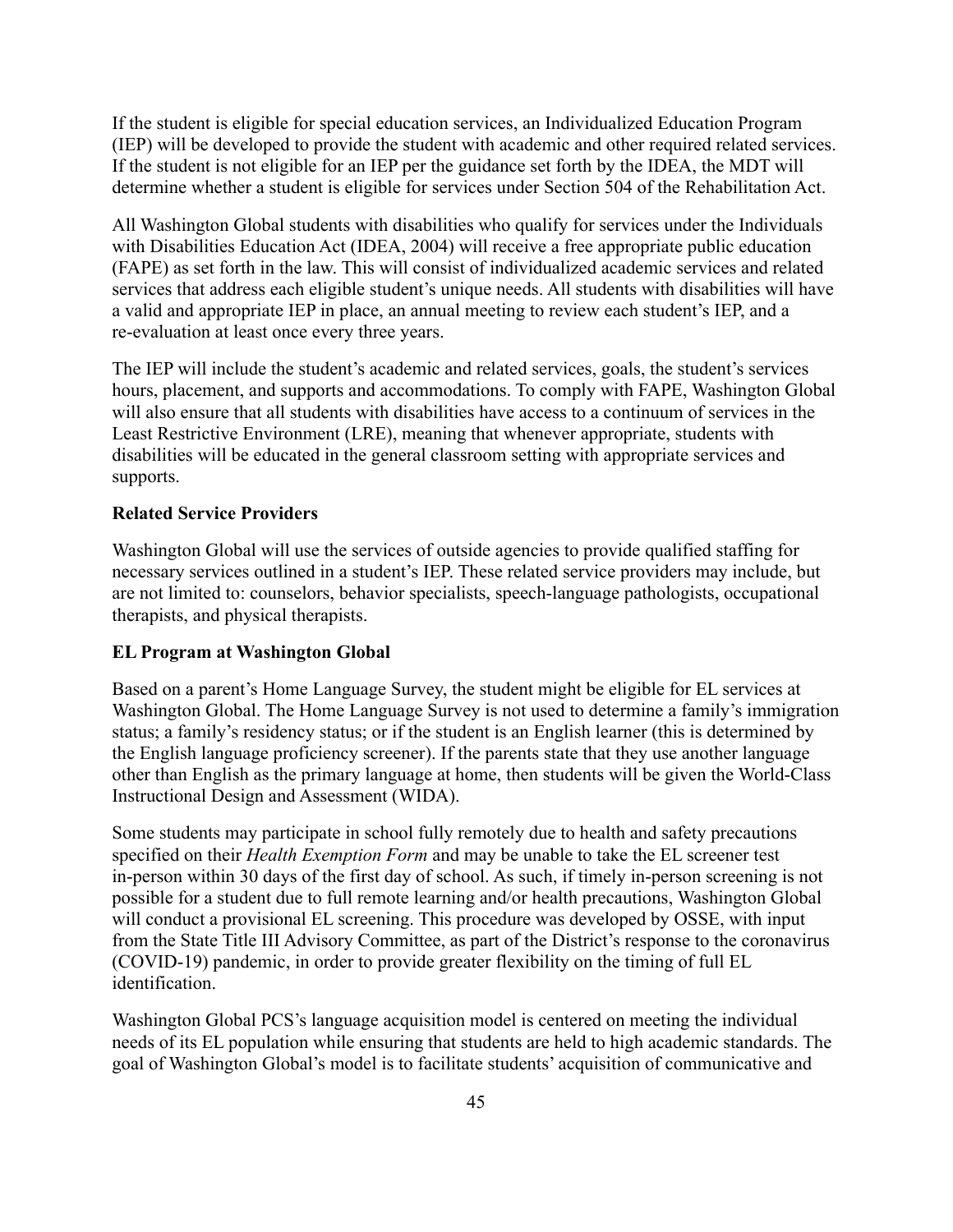academic English, including writing, reading, listening and speaking. Students also work on grade-level, core content work with the EL specialist. Additionally, Washington Global also promotes a classroom environment that values the richness of diverse cultures and perspectives, and promotes cultural awareness. The plan set forth below assumes that Global will offer 100% virtual instruction through November 6, 2020 and hybrid instruction with in-person offerings after that date.

Currently, Washington Global uses an English-only model of instruction. Based on the needs of its EL population, Global may offer EL services in different settings, including but not limited to: 1) Pull Out/Class Period Model where students are taught in general education classes in English and the EL specialist pulls EL student(s) out of class to provide services, and 2) Push-in Model where the EL specialist pushes into the EL students' academic classes to provide services to the individual student.

## **School Culture and Student Discipline**

Washington Global believes that each student has the right and responsibility to achieve his or her educational best. To ensure that this occurs, we will establish a safe and positive environment for students to learn and will hold staff and students to specific expectations.

According to its mission, Washington Global will always:

- Honor individual differences;
- Promote a positive, cohesive school community environment;
- Encourage interaction with the community;
- Offer a rigorous, internationally-based curriculum and provide individualized academic support to students.

Washington Global's expectations for students are to:

- Be ready and willing to learn;
- Act responsibly;
- Show self-respect and respect to others; and
- Observe and comply with all classroom and school rules.

Washington Global's teachers will always:

- Maintain a positive and safe classroom environment;
- Communicate frequently with families;
- Teach and model positive behaviors;
- Provide rigorous and differentiated lesson plans;
- Maintain a positive working environment; and
- Adhere to Washington Global's School-wide Positive Behavior Intervention and Support (SWPBIS) system and student discipline plan.

Washington Global's administrators will always:

• Provide strong, consistent leadership;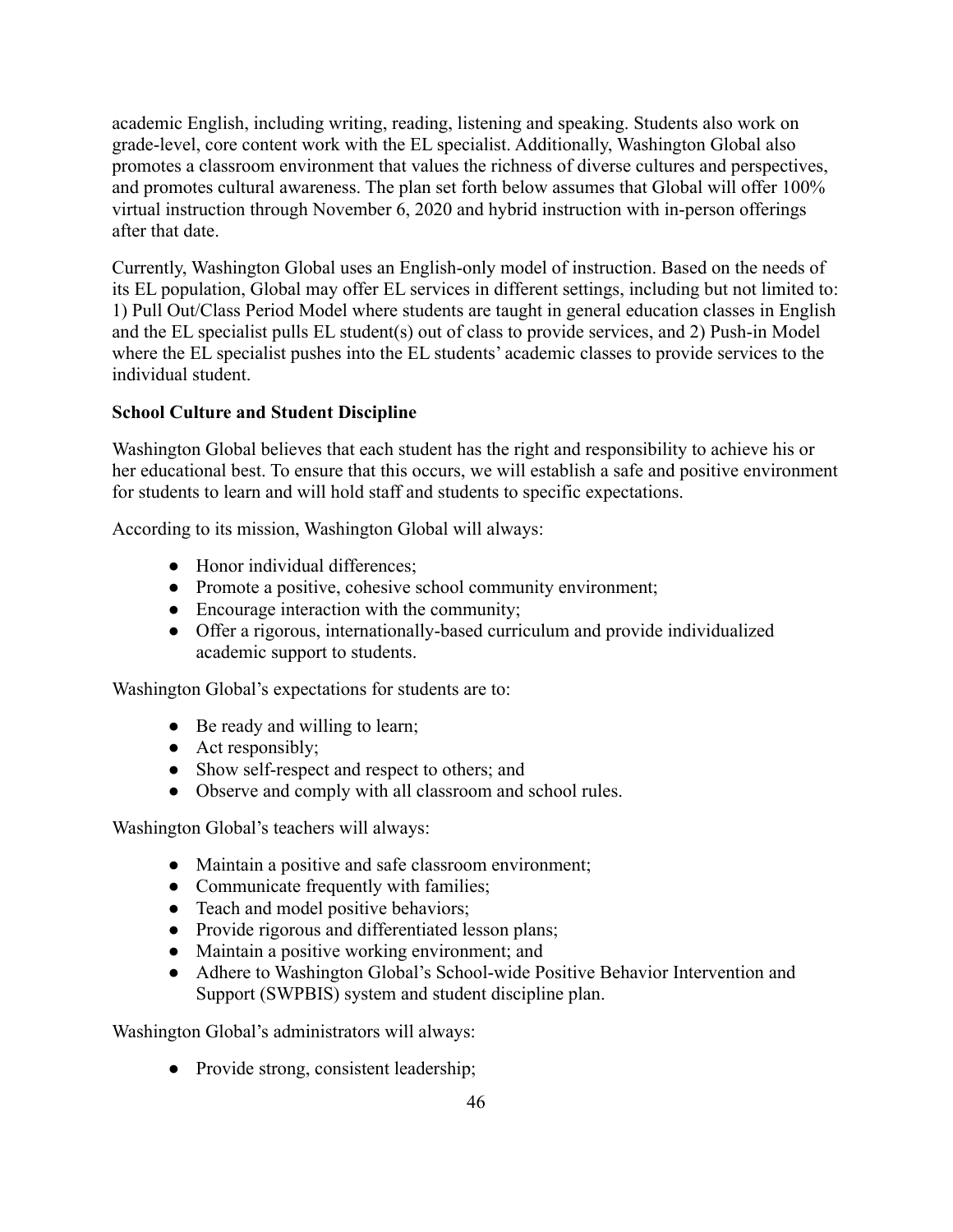- Ensure that students are provided with a rigorous academic curriculum;
- Communicate frequently and proactively with teachers and parents;
- Encourage family support and participation;
- Provide a safe environment;
- Teach and model positive behaviors;
- Foster a supportive learning environment.

Washington Global expects parents to:

- Teach and model positive behaviors;
- Value individual differences;
- Send students to school ready to learn;
- Be active participants in their child's education; and
- Openly communicate with school personnel.

The school will foster an environment in which students meet their expectations and reinforce it through a system of positive rewards. Washington Global has instituted a School-wide Positive Behavior Intervention and Support system that utilizes research-proven methods to promote the school's core values, increase student self-motivation, and foster a healthy learning and social environment for students, staff, and parents.

#### **DeansList**

Each teacher will use DeansList to track student behavior and promote a positive classroom culture during each class. Daily usage is required to uphold a positive school culture and hold all students accountable for their behavior choices.

Global's focus will remain on positive behaviors that allow students to earn points daily. Used effectively, DeansList will support a positive in-person and virtual classroom environment while also allowing teachers to focus on academic support over behavioral discipline. Every class period, each student may earn a minimum of 1 point and a maximum of 5 points depending on the student's behavior and effort towards academic achievement. These points should be entered into DeansList at the end of each class period or at the end of each day.

#### **In-Person**

**1 Point**: Student was present, however the behaviors displayed during the class period were not acceptable. The behaviors displayed during the class period were disruptive and may include the following:

- Inability to follow directions.
- Inappropriate comments and/or excessive talking.
- Classroom disruption.
- Refusal to complete classroom tasks.

**2 Points**: Student was present and displayed some positive behaviors, however those positive behaviors were infrequent. The behaviors displayed during the class period were moderately disruptive and may include the following: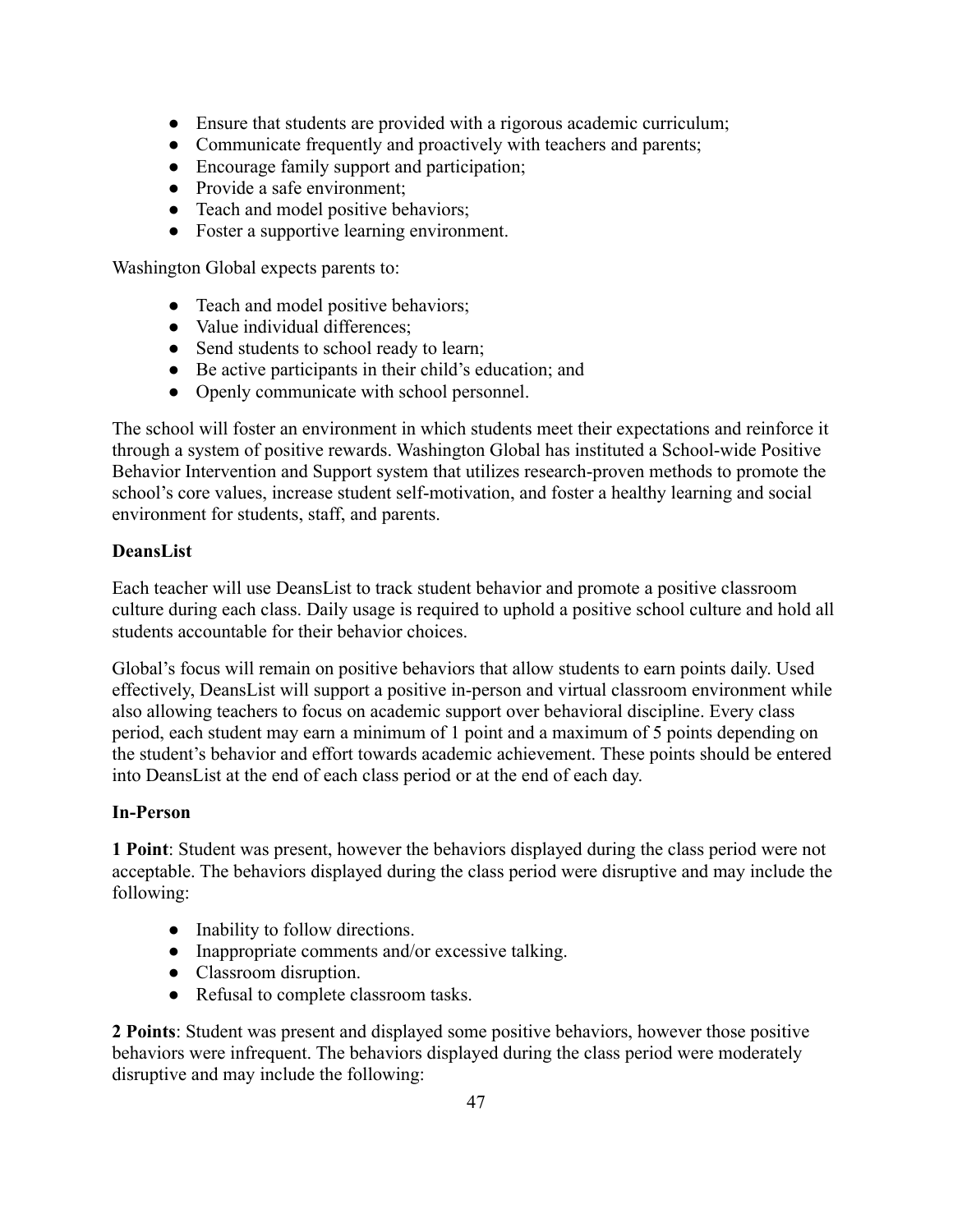- Excessive talking.
- Student was partially engaged during class.
- Minor disruptions that required teacher redirection.
- Student completed some of the classroom tasks and assignments with minimal effort.

**3 Points**: Student behavior was positive for a majority of the class and the student did not contribute to any classroom disruptions. The student displayed the following behaviors:

- Student talked during class but not excessively; minimal disruption.
- Followed teacher directions and participated when asked to do so.
- Student completed most of the classroom assignments and tasks with minimal prompting.

**4 Points**: Student behavior was very positive and the student completed all the necessary tasks during the class. The student displayed the following behaviors:

- Student did not require any teacher redirection.
- Student contributed to a positive classroom environment.
- Student completed all of the classroom assignments and tasks with noticeable effort.

**5 Points**: Student behavior was exemplary and the student took a positive leadership role during the class period. The student displayed the following behaviors:

- Student took a leadership role in establishing a positive learning environment.
- Student behavior was exemplary and warranted praise.
- Student completed all of the classroom assignments and tasks with a positive attitude and noticeable effort.
- Student attempted to assist peers in a positive manner.

## **Virtual**

**1 Point**: Student arrived at the virtual classroom late. The behaviors displayed during the class period were not acceptable and may include the following:

- Inability to follow directions.
- Inappropriate comments and/or excessive talking.
- Inappropriate use of the technology.
- Classroom disruption.
- Refusal to complete classroom tasks.

**2 Points**: Student arrived to the virtual classroom on-time and displayed some positive behaviors, however those positive behaviors were infrequent. The behaviors displayed during the class period were moderately disruptive and may include the following:

- Engaged in excessive talking.
- Student was partially engaged during class.
- Minor disruptions that required constant teacher redirection.
- Student completed some of the classroom tasks and assignments with minimal effort.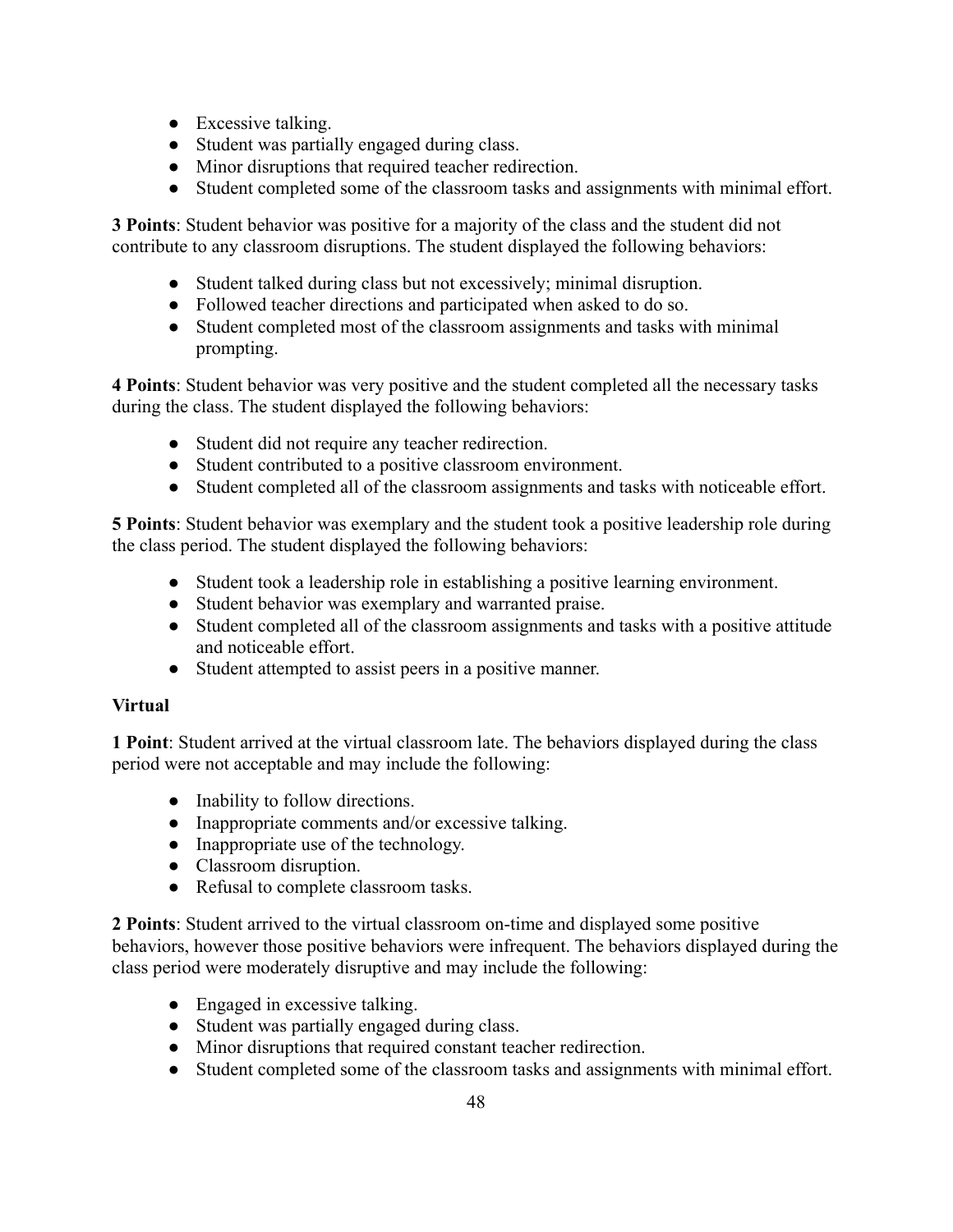**3 Points**: Student arrived to the virtual classroom on-time and displayed positive behaviors for a majority of the class. The student did not contribute to any classroom disruptions and displayed the following behaviors:

- Student talked during class but not excessively; minimal disruption.
- Student followed teacher directions and participated when asked to do so.
- Student completed most of the classroom assignments and tasks with minimal prompting.

**4 Points**: Student arrived to the virtual classroom on-time and displayed very positive behavior. The student completed all the necessary tasks during the class and displayed the following behaviors:

- Student did not require any teacher redirection.
- Student contributed to a positive classroom environment.
- Student completed all of the classroom assignments and tasks with noticeable effort.

**5 Points**: Student arrived to the classroom on-time and displayed exemplary behavior. The student took a positive leadership role during the class period and displayed the following behaviors:

- Student took a leadership role in establishing a positive learning environment.
- Student behavior was exemplary and warranted praise.
- Student completed all of the classroom assignments and tasks with a positive attitude and noticeable effort.
- Student attempted to assist peers in a positive manner.

Note: If a student arrives at the virtual classroom late, for reasons beyond their control, they can still be considered eligible for point categories above (1) one.

## **Student Discipline Plan**

The goal of Washington Global's Discipline Policy is to promote a fair, harmonious, and safe environment for students, staff, and other stakeholders. The policy promotes student learning through a four-tiered behavior system so that students will not be ejected from classrooms for very minor, infrequent behaviors, but that serious offenses are dealt with in an expedited manner. The policy also promotes collaboration between instructional and school culture staff, administrators, and parents/guardians to promote a wrap-around, supportive environment. Students will be treated fairly and equitably. Consequences will be administered after a careful assessment of the circumstances of each case, which may include:

- Seriousness of the offense.
- Frequency of misconduct.
- Student disabilities and individual behavior plans (e.g., FBA and BIP).
- Impact of the misconduct on the school environment.

## **I. Tier One Behaviors and Possible Responses**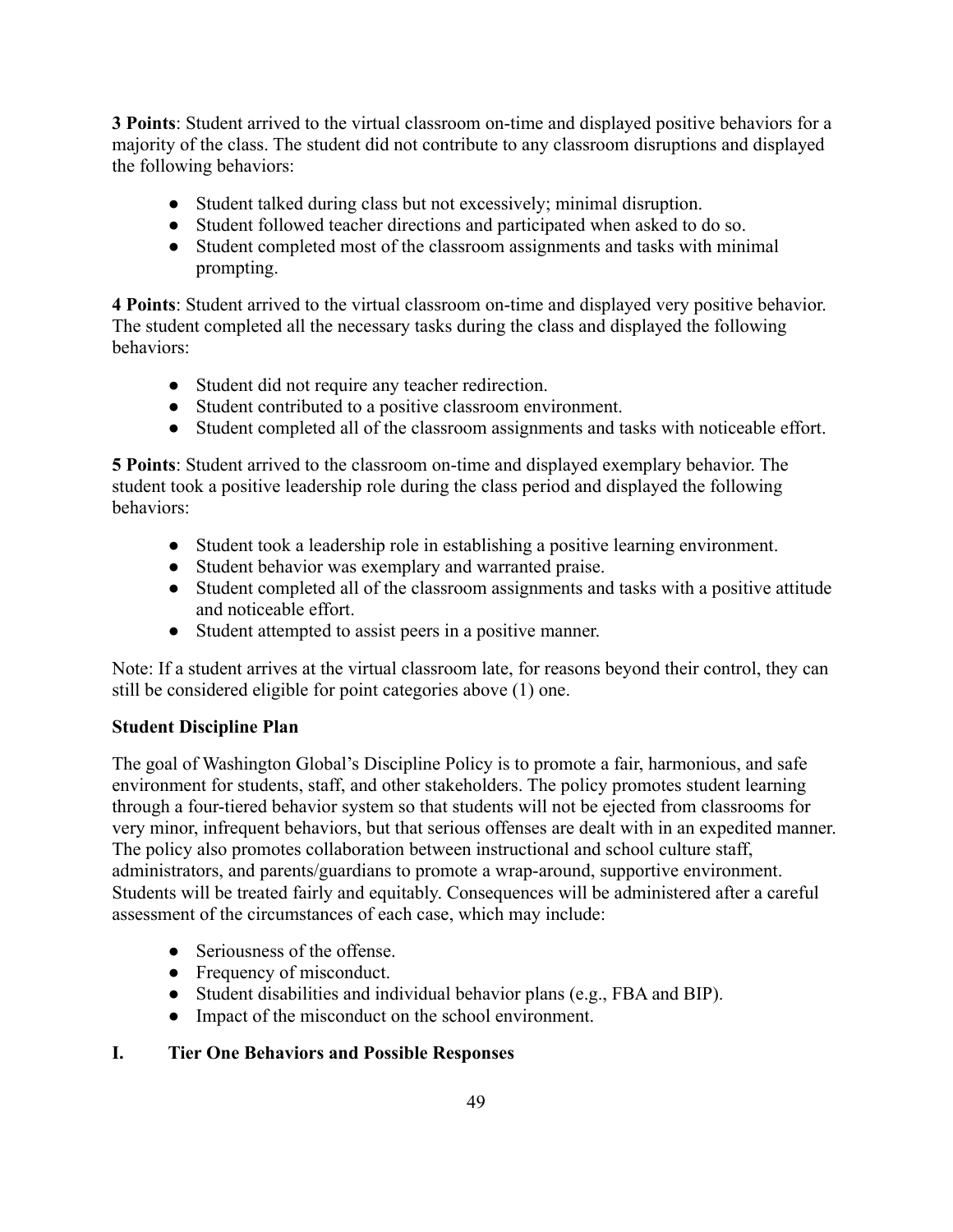Tier one behaviors include student actions that impede classroom procedures or interfere with the operation of the class/school. Such actions should be handled by the individual classroom teacher, or appropriate staff member. They rarely require the intervention of the Dean of Students or another administrator. There should be immediate intervention by the staff member who is supervising the student. Repeated actions of behaviors may rarely raise the offense to a higher tier.

| <b>Examples of Tier One Behaviors (list is</b><br>not exhaustive)                                                                                                                                                                                                                                                                                                                                                                                                                                            | <b>Appropriate Responses</b>                                                                                                                                                                                                                                                                                                                                                                                                                                                                                                                                                                   |
|--------------------------------------------------------------------------------------------------------------------------------------------------------------------------------------------------------------------------------------------------------------------------------------------------------------------------------------------------------------------------------------------------------------------------------------------------------------------------------------------------------------|------------------------------------------------------------------------------------------------------------------------------------------------------------------------------------------------------------------------------------------------------------------------------------------------------------------------------------------------------------------------------------------------------------------------------------------------------------------------------------------------------------------------------------------------------------------------------------------------|
| Classroom disturbance (e.g., Talking loudly,<br>getting out of seat without permission,<br>off-task behavior)<br>Tardy to class without a written excuse<br>Noncompliance with cafeteria rules<br>Failure to comply with classroom<br>rules/expectations                                                                                                                                                                                                                                                     | The School will engage in one or more of the<br>following actions:<br>Telephone/virtual call from<br>teacher/staff member to<br>parent/guardian<br>Student conference<br>Written communication to parents                                                                                                                                                                                                                                                                                                                                                                                      |
| Discourtesy<br>Failure to carry out directives<br>Defamation of character<br>Loud, boisterous noise<br>Bringing prohibited personal items (that are<br>not dangerous) from home without school<br>permission<br>Running in classrooms or halls<br>Pushing, shoving, and/or horseplay<br>Unexcused class tardiness<br>Noncompliance with outdoor activity rules<br>Treating school property with disrespect<br>(that does not cause damage to property)<br>Unauthorized eating in classrooms/<br>common areas | Loss of classroom privileges not<br>$\bullet$<br>related to academics<br>Parental conference<br>Special assignment<br>Time out (in room or virtual timeout)<br>Verbal reprimand<br>Detention (virtual or in-person)<br>Seating change (if in-person)<br>Time out with another teacher<br>Loss of extracurricular/outdoor<br>activity<br>Parent signature on violation notice<br>returned to school<br>Other responses deemed appropriate<br>$\bullet$<br>by the administration that fall within<br>similar parameters as the above<br>Restorative Consequences, as<br>$\bullet$<br>appropriate |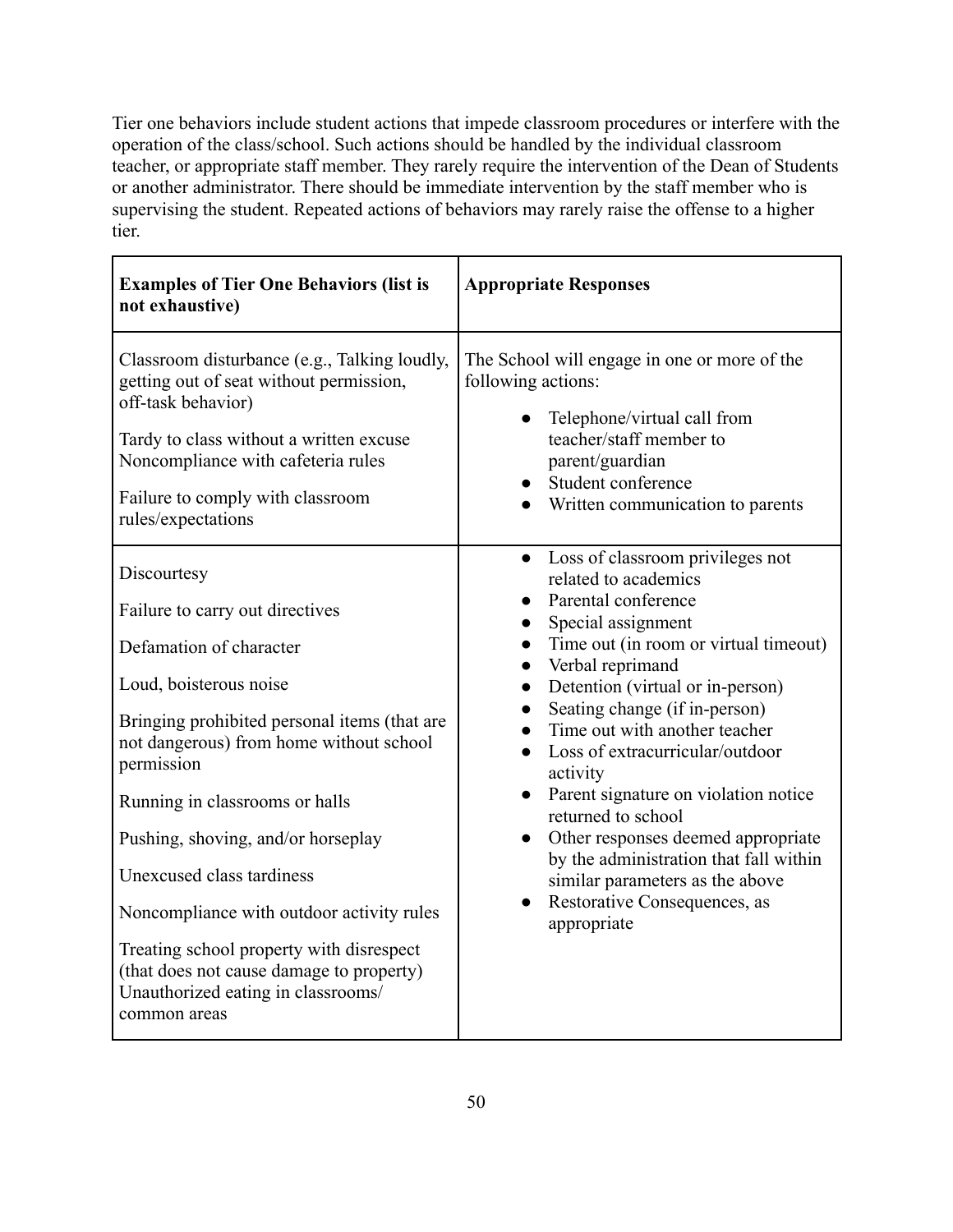| Minor insubordination (i.e., that does not<br>cause a classroom disturbance)                            |  |
|---------------------------------------------------------------------------------------------------------|--|
| Minor teasing that does not include<br>repeated acts of bullying Inappropriate<br>displays of affection |  |
| Other actions deemed to fit the definition of<br>a Tier One offense by the school<br>administration     |  |

# **II. Tier Two Behaviors and Possible Responses**

Tier Two behaviors include student actions that are more frequent and tend to disrupt the learning climate of the school or classroom. Tier Two infractions may also result from the continuation/severity of Tier One actions. These infractions require the intervention of administrative personnel if the execution on Tier One options has failed to correct the situation.

| <b>Examples of Tier Two Behaviors (list is</b><br>not exhaustive)                                                                                                                                                                                                                                                                                                                                                                      | <b>Appropriate Responses</b>                                                                                                                                                                                                                                                                                                                                                                                                                                                                                                                                                                                                                                                                                                                                 |
|----------------------------------------------------------------------------------------------------------------------------------------------------------------------------------------------------------------------------------------------------------------------------------------------------------------------------------------------------------------------------------------------------------------------------------------|--------------------------------------------------------------------------------------------------------------------------------------------------------------------------------------------------------------------------------------------------------------------------------------------------------------------------------------------------------------------------------------------------------------------------------------------------------------------------------------------------------------------------------------------------------------------------------------------------------------------------------------------------------------------------------------------------------------------------------------------------------------|
| Continued defiance when given directives<br>Unexcused school tardiness<br>Cheating/Plagiarism<br>Lying to authority figures<br>Theft of personal property (under \$100.00)<br>Tardy to school (unexcused)<br>Truancy<br>Minor defacing of school property<br>Insubordination<br>Written or verbal abusive language<br>(constant)<br>Initiating bullying/cyberbullying<br>Disrespectful or obscene language, images,<br>and/or gestures | The School will engage in one or more of the<br>following actions:<br>Verbal redirection or reprimand<br>Schedule modification<br>Counseling<br>Teacher, student, and administrator<br>phone conference<br>Student and Principal/Dean phone<br>conference<br>Principal/Dean and Parent telephone<br>conference<br>Parent, student, and Principal/Dean<br>conference<br>Referral to counseling services<br>$\bullet$<br>(school or external resource)<br>Withdraw of extracurricular privileges<br>Referral for Administrative Reflection<br>(AR), or increased number of days in<br>"AR" if student was already engaged<br>in this process and parent contacted<br>Conflict resolution session<br>Behavioral contract<br>Detention (Virtual Saturday School) |
|                                                                                                                                                                                                                                                                                                                                                                                                                                        |                                                                                                                                                                                                                                                                                                                                                                                                                                                                                                                                                                                                                                                                                                                                                              |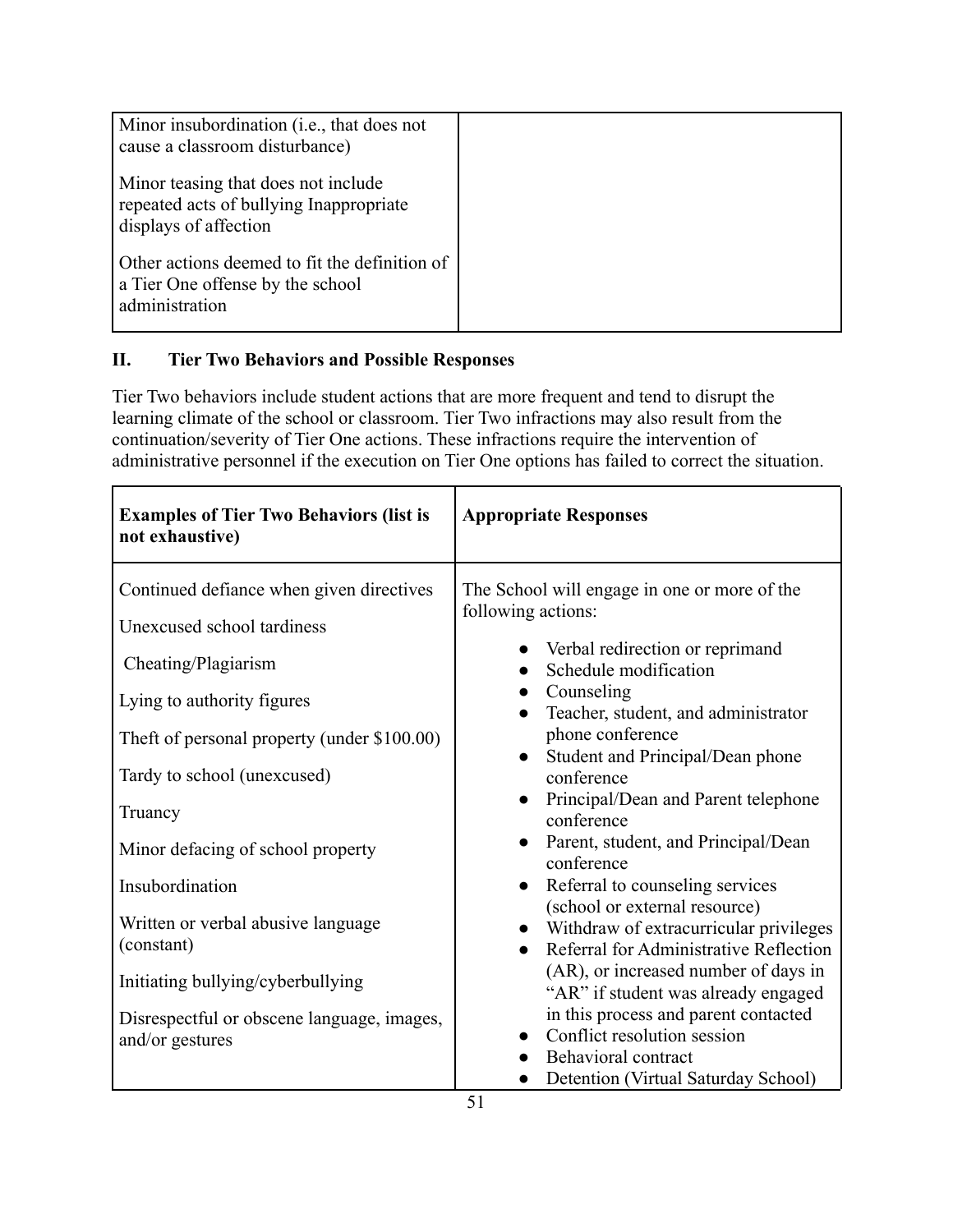| Inappropriate or disruptive physical contact  | Other responses deemed appropriate<br>$\bullet$ |
|-----------------------------------------------|-------------------------------------------------|
| (Pushing/shoving, horseplay)                  | by the administration that fall within          |
| Noncompliance with bus/metro rules            | similar parameters as the above,                |
|                                               | including restorative practices.                |
| Noncompliance with arrival $&$ dismissal      |                                                 |
| rules                                         |                                                 |
|                                               |                                                 |
| Noncompliance with computer rules             |                                                 |
|                                               |                                                 |
| Noncompliance with dress code/uniform         |                                                 |
|                                               |                                                 |
| policy                                        |                                                 |
|                                               |                                                 |
| Unauthorized use of portable electronic       |                                                 |
| devices (mp3, iPod, cell phone)               |                                                 |
|                                               |                                                 |
| Leaving class or designated location          |                                                 |
| without permission                            |                                                 |
|                                               |                                                 |
| Falsification of records, excuses, passes,    |                                                 |
| schedules, etc.                               |                                                 |
|                                               |                                                 |
| Failure to report to the Principal or another |                                                 |
|                                               |                                                 |
| administrator's office when sent by a staff   |                                                 |
| member                                        |                                                 |
|                                               |                                                 |
| Noncompliance with Washington Global's        |                                                 |
| health and safety policy                      |                                                 |
|                                               |                                                 |
| Noncompliance with school's technology        |                                                 |
| /virtual policy                               |                                                 |
|                                               |                                                 |
| Other actions deemed to fit the definition of |                                                 |
|                                               |                                                 |
| a Tier Two offense by the school              |                                                 |
| administration                                |                                                 |
|                                               |                                                 |

## **III. Tier Three Behaviors and Possible Responses**

Tier III behaviors include acts directed against persons or property that may endanger the health or safety of others in the class/school/community/environment. Additionally, Tier Three offenses may, but will rarely result from persistent Tier Two student actions that are documented by school administrators.

In response to Tier III behaviors, the Principal or Dean of Students initiates disciplinary action by notifying all administrative staff, investigating the infraction that has been reported by a teacher/other staff member, and conferring with the staff involved. To address the student actions, the Principal meets with the student about the misconduct and determines disciplinary action. An administrator will *always* contact the student's parent/guardian to discuss their child's well-being.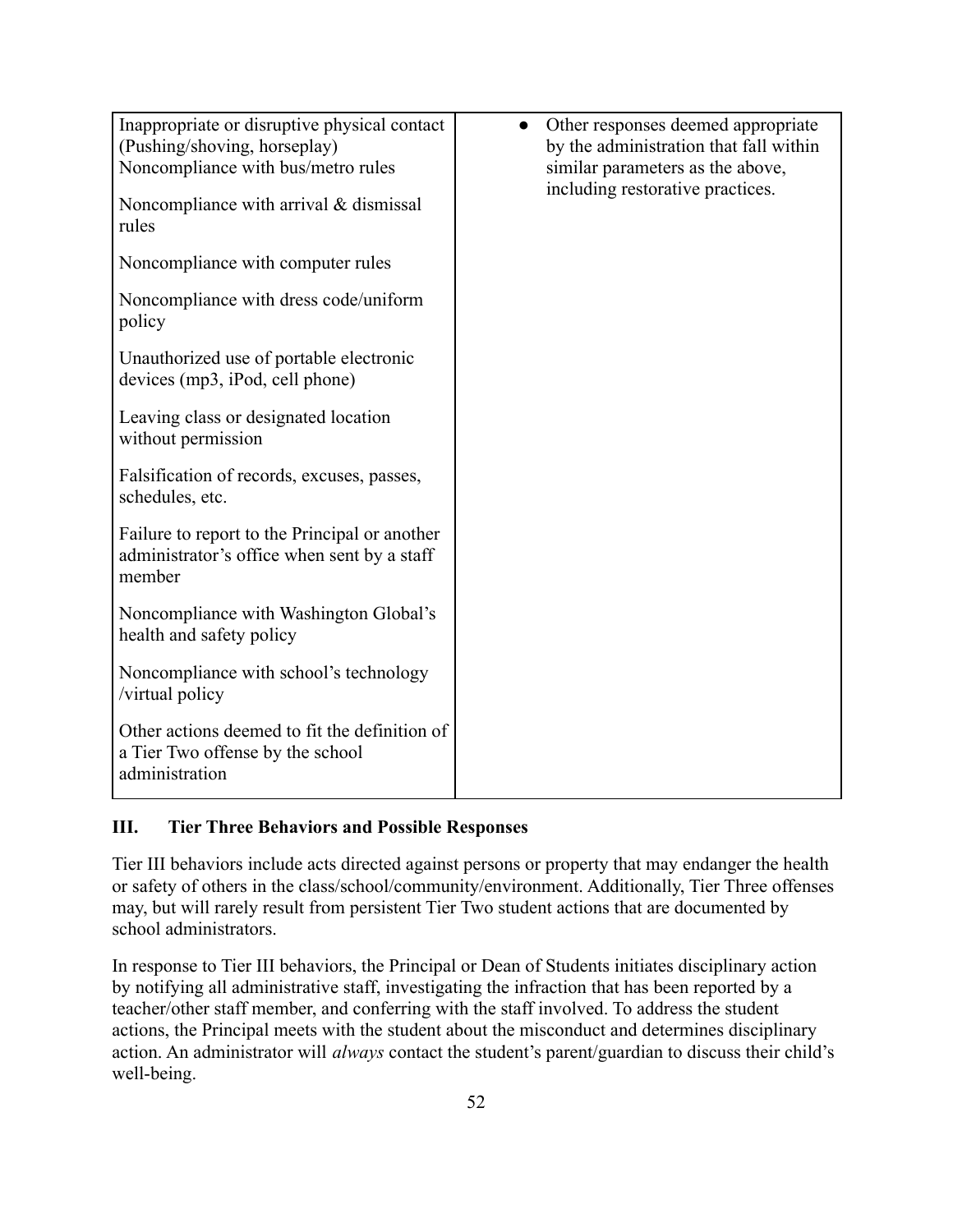| <b>Examples of Tier Three Behaviors</b>                                                                                                                                                                                                                                                                                                                                                                                                                                                                               | <b>Appropriate Responses</b>                                                                                                                                                                                                                                                                                                                                                                                                                                                                                                                                                                                                                                 |
|-----------------------------------------------------------------------------------------------------------------------------------------------------------------------------------------------------------------------------------------------------------------------------------------------------------------------------------------------------------------------------------------------------------------------------------------------------------------------------------------------------------------------|--------------------------------------------------------------------------------------------------------------------------------------------------------------------------------------------------------------------------------------------------------------------------------------------------------------------------------------------------------------------------------------------------------------------------------------------------------------------------------------------------------------------------------------------------------------------------------------------------------------------------------------------------------------|
| Destruction of private and/or school<br>property: (Infraction depends on degree of<br>damage incurred with parent/guardian<br>responsible for payment).<br>Damage or Theft of school property<br>$($100.00 - $300.00)$<br>Vandalism (above minor defacing of<br>property)<br>Encouraging or engaging in a<br>demonstration disrupting the normal<br>learning process<br>Bullying/Cyberbullying<br>Severe noncompliance with school's<br>technology/virtual policy<br>Provoking a fight verbally and verbal<br>threats | The School will engage in one or more of the<br>following actions:<br>Tier Two responses listed above<br>Saturday School (in-person or virtual)<br><b>On-site Administrative Reflection</b><br>$\bullet$<br>(AR) and/or In School Suspension<br>(ISS)<br>Out of School Suspension (as<br>appropriate and in accordance with<br>local and federal law as outlined<br>below)<br>Notification and/or requested<br>$\bullet$<br>intervention of law enforcement<br>agencies (if required and/or warranted)<br>Complete Work in an Alternative<br>$\bullet$<br><b>Virtual Classroom Setting</b><br>Other appropriate response by<br>administrator for misbehavior |
| Indecent exposure                                                                                                                                                                                                                                                                                                                                                                                                                                                                                                     |                                                                                                                                                                                                                                                                                                                                                                                                                                                                                                                                                                                                                                                              |
| Major insubordination (that severely<br>disrupts classroom environment)<br>Possession or distribution of obscene<br>materials                                                                                                                                                                                                                                                                                                                                                                                         |                                                                                                                                                                                                                                                                                                                                                                                                                                                                                                                                                                                                                                                              |
| Physical abuse: against any student, staff<br>and/or other person not employed by the<br>school Leaving school without permission                                                                                                                                                                                                                                                                                                                                                                                     |                                                                                                                                                                                                                                                                                                                                                                                                                                                                                                                                                                                                                                                              |
| Harassment (verbal, sexual, other)                                                                                                                                                                                                                                                                                                                                                                                                                                                                                    |                                                                                                                                                                                                                                                                                                                                                                                                                                                                                                                                                                                                                                                              |
| Possession and/or transmission of objects<br>considered potentially dangerous to the<br>health, safety, and welfare of students<br>and/or school personnel                                                                                                                                                                                                                                                                                                                                                            |                                                                                                                                                                                                                                                                                                                                                                                                                                                                                                                                                                                                                                                              |
| Throwing of potentially dangerous objects                                                                                                                                                                                                                                                                                                                                                                                                                                                                             |                                                                                                                                                                                                                                                                                                                                                                                                                                                                                                                                                                                                                                                              |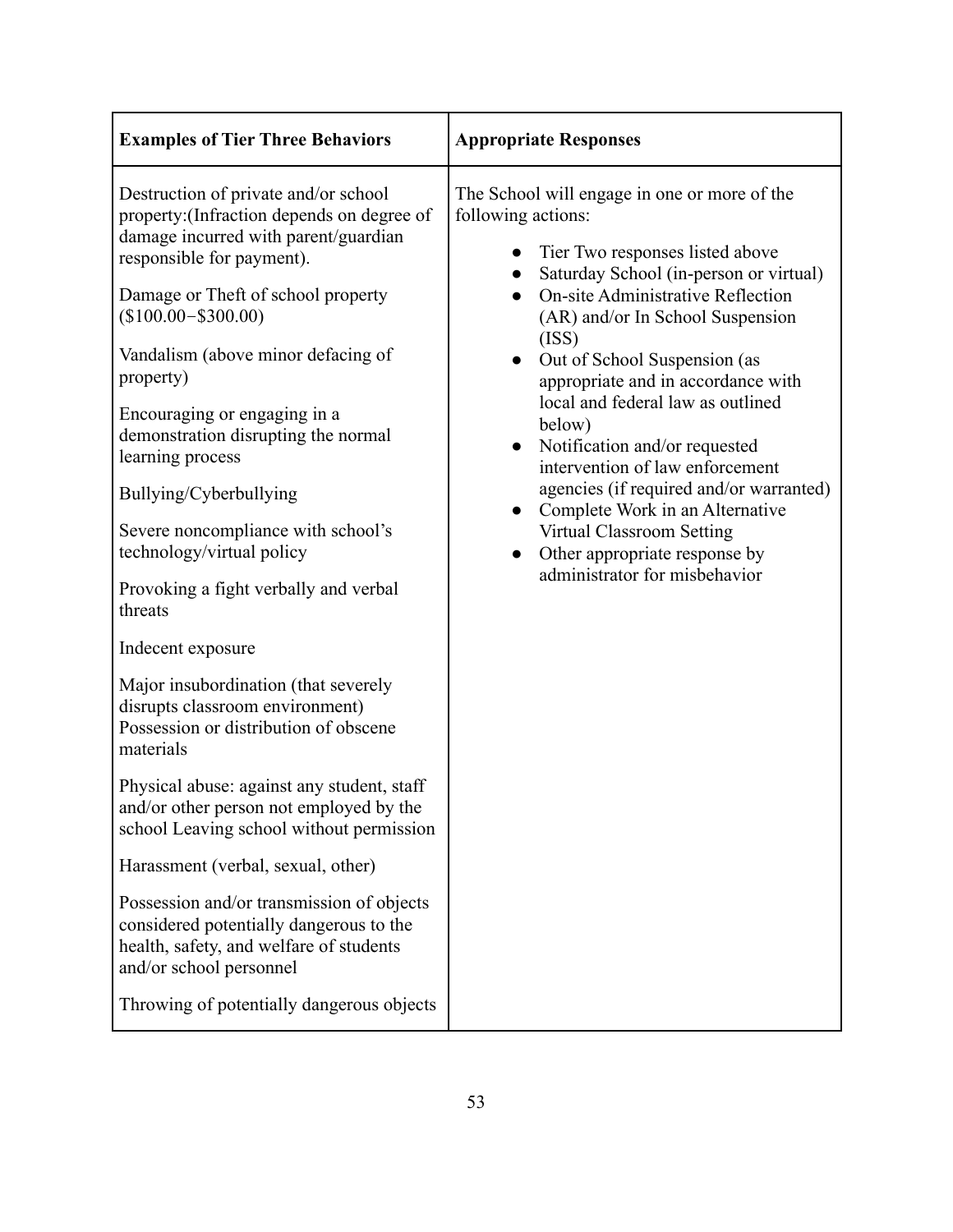| Smoking, any use or possession of tobacco<br>products on school property or during<br>school-sponsored events and activities                                                                                                                                                        |  |
|-------------------------------------------------------------------------------------------------------------------------------------------------------------------------------------------------------------------------------------------------------------------------------------|--|
| Possession of marijuana or any related<br>illegal or unauthorized drug                                                                                                                                                                                                              |  |
| Unsupervised lighting of matches, lighters,<br>or any device with an open flame                                                                                                                                                                                                     |  |
| Tampering with fire extinguishers or fire.<br>alarms                                                                                                                                                                                                                                |  |
| Engaging in sexual acts on school<br>premises or at school related functions                                                                                                                                                                                                        |  |
| Forgery                                                                                                                                                                                                                                                                             |  |
| Gambling                                                                                                                                                                                                                                                                            |  |
| Possession of combustibles                                                                                                                                                                                                                                                          |  |
| Continued or severe non-compliance with<br>Washington Global's Health and Safety<br>Policy                                                                                                                                                                                          |  |
| Engaging in behavior that demonstrates<br>gang/neighborhood crew affiliation<br>(displaying clothing or gestures associated<br>with gangs)                                                                                                                                          |  |
| Posting or distributing material or<br>literature that is disrespectful, demeaning,<br>humiliating, or damaging to students<br>and/or staff. This includes posting material<br>on the internet or sending material<br>electronically (i.e., via email, cell phone,<br>social media) |  |
| Other student actions deemed to be the<br>equivalent of Tier Three offenses by<br>school administration                                                                                                                                                                             |  |

# **IV. Tier Four Behaviors and Possible Responses**

Tier Four acts result in violence to another person or property or which pose a direct threat to the safety of others in the school. These acts are clearly criminal and are so serious that they *always*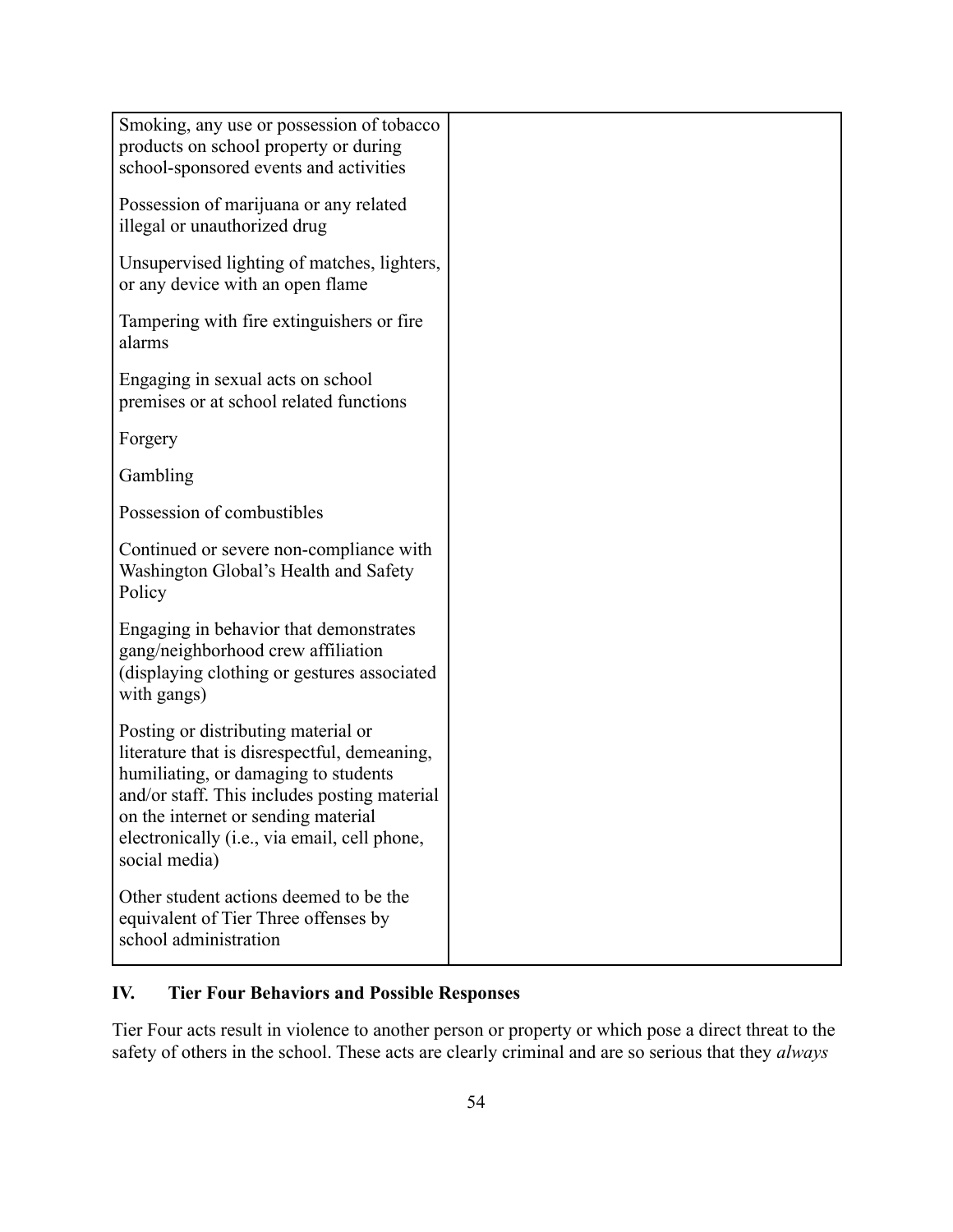require administrative actions and/or may require the removal of the student from the classroom or school (short or long term) and/or the intervention of law enforcement authorities.

To address these actions, the Principal confers with administrative staff, investigates to verify the offense, confers with the staff involved, and meets with the student. The school will always contact the student's parent/guardian.

| <b>Examples of Tier Four Behaviors</b>                                                                                 | <b>Appropriate Responses</b>                                                                                               |
|------------------------------------------------------------------------------------------------------------------------|----------------------------------------------------------------------------------------------------------------------------|
| Damage or Theft (felony>\$300.00)                                                                                      | Students who engage in Tier Four behaviors will                                                                            |
| Extortion                                                                                                              | immediately be removed from class/common areas<br>to maintain a safe environment. If in the virtual                        |
| Vandalism (causing damage to student or<br>school property)                                                            | environment, the student will be immediately<br>removed (ex. placed in a waiting room on Zoom).                            |
| Bomb threat                                                                                                            | The School will engage in one or more of the<br>following actions:                                                         |
| Incite to riot                                                                                                         | A response previously listed in the Tier                                                                                   |
| Possession/use/transfer of dangerous<br>weapons**                                                                      | II and Tier III response list, including<br>Administrative Reflection and/or In<br>School Suspension (Virtual detention or |
| Assault/battery                                                                                                        | Virtual Saturday school)                                                                                                   |
| Sexual violation/sexual misconduct                                                                                     | Out of School Suspension (as<br>appropriate and in accordance with                                                         |
| Sexual battery                                                                                                         | local and federal law as outlined below)                                                                                   |
| Serious acts of vandalism                                                                                              |                                                                                                                            |
| Serious lewd or lascivious acts                                                                                        |                                                                                                                            |
| Threatening a staff member                                                                                             |                                                                                                                            |
| Possession/use/transfer of weapons (gun,<br>knife, blade, mace)                                                        |                                                                                                                            |
| Selling and/or distribution of<br>drugs/alcohol or another drug/alcohol<br>violation deemed more severe than Tier<br>Ш |                                                                                                                            |
| Continued Severe non-compliance with<br>Washington Global's Student Health and<br><b>Safety Policy</b>                 |                                                                                                                            |
| Participation in boycotts, walkouts, sit-ins                                                                           |                                                                                                                            |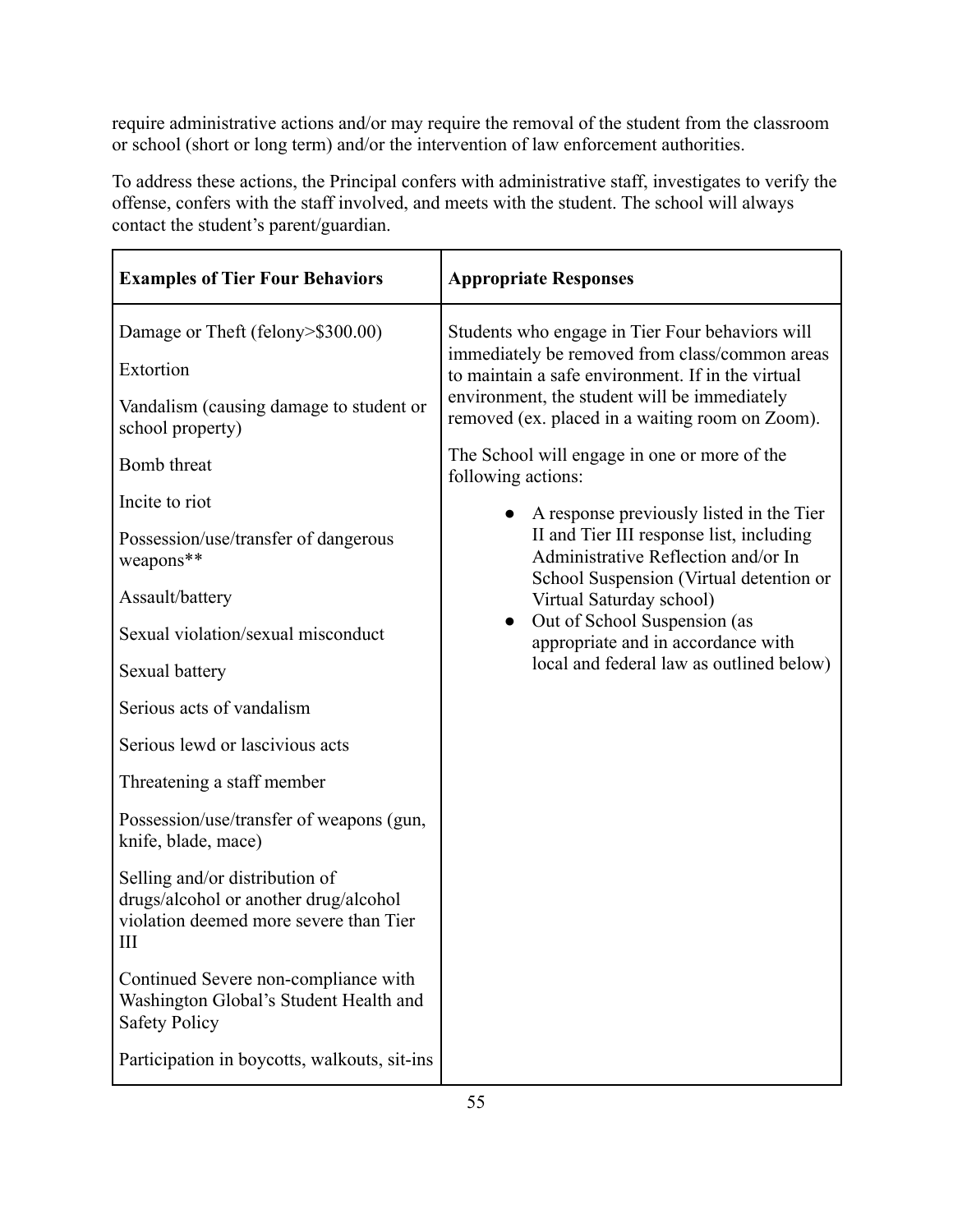| Commission of an off-campus felony that    |  |
|--------------------------------------------|--|
| has been deemed, by the administration,    |  |
| to be detrimental to the learning          |  |
| environment                                |  |
|                                            |  |
| Threatening death to staff, a student, or  |  |
| another member of the school community     |  |
|                                            |  |
| Possession of a weapon according to the    |  |
| requirements of the Gun-Free Schools       |  |
| Act or replica or imitation of a weapon    |  |
| (including water guns), or authentic       |  |
| weapons not included in the Gun-Free       |  |
| Schools Act deemed by administration to    |  |
| pose a danger to the school community**    |  |
|                                            |  |
| Possession and/or usage of marijuana       |  |
| and/or any other illegal paraphernalia or  |  |
| any attempt to distribute any of these     |  |
| items                                      |  |
| Fighting which creates substantial risk of |  |
| or results in major injury                 |  |
|                                            |  |
| Engaging in any other conduct contrary     |  |
| to the criminal code or ordinances of the  |  |
| District of Columbia and/or community      |  |
| on school premises or at a school function |  |
|                                            |  |

**Reporting**: If a student's behavior results in a tiered infraction, the teacher, Dean or other appropriate staff member will record the students' behavior using the school's referral tracking system (DeansList). The Student Support Team (SST) will intervene for those students who continue to exhibit inappropriate behaviors and who are unable to follow school wide expectations and rules. If applicable, a Functional Behavior Assessment (FBA) will be conducted and a Behavior Intervention Plan (BIP) will be prepared.

#### **Referral Process**

If a student has become disruptive/defiant to the point where their behavior is hindering the learning process for other students in the classroom, the teacher may begin the referral process. The referral process will begin after a teacher has tried several alternative methods to re-engage that student. These steps may include:

1. Verbal Warning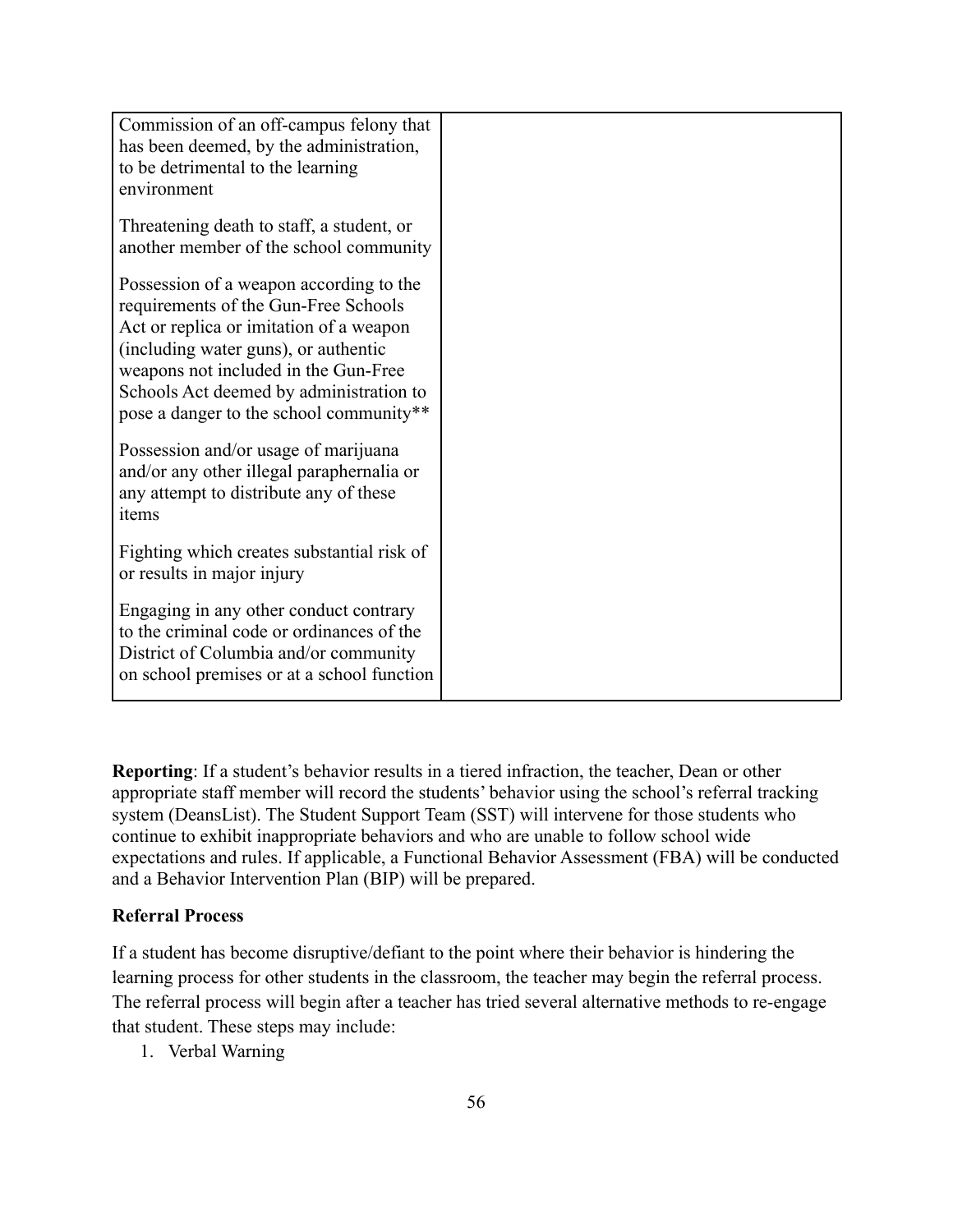- 2. Conversation with student during class addressing behavior
- 3. Relocation to reflection desk/area (if possible while social distancing and maintaining the student's cohort)
- 4. Referral to Dean or Culture Coordinator

Any student that receives a referral to meet with the Dean or Culture Coordinator will be subject to further disciplinary action. A phone call or email describing the situation will be made by the classroom teacher and/or Dean that same day.

**Out of School Suspensions**: Washington Global makes every effort to ensure that students remain in the learning environment. However, severe offenses that meet the requirements of school safety. All students in out of school suspension still have access to the school's virtual academic program.

When suspension is recommended, the school will adhere to the following steps to ensure due process:

- School Leaders will ensure that the suspension meets the requirements of DC Law 22-157. Student Fair Access to Amendment Act of 2018.
- According to the student discipline policy, the Principal/Dean of Students will determine whether a student receives an out of school suspension and the length of the suspension, but not to exceed ten days.
- In the virtual environment, students will not be removed from the learning environment, but may be reassigned to another instructor while on suspension.

Process for out of school suspensions one to five days in length:

- The Principal/Dean of Students meets with the student to take a statement and makes telephone contact with the parent/guardian of the student to explain the actions of the student and the disciplinary actions taken.
- The Principal/Dean of Students then prepares a formal letter outlining the students' actions and the response of the school. The letter is sent home to the parent via the student and/or email.
- Prior to or following the suspension, the Principal/Dean of Students will call for a meeting with the parent/ guardian to discuss the student's actions.
- At any time, a parent can request a meeting with the Principal to review the suspension determination and file a grievance with the School following the grievance protocol outlined in the handbook. Please note that meetings will be held virtually until further notice.

Due process for out of school suspensions six to ten days in length:

• The Dean or Principal will meet with the student, notify the student of the infraction, and give the student an opportunity to present his/her side of the story or explanation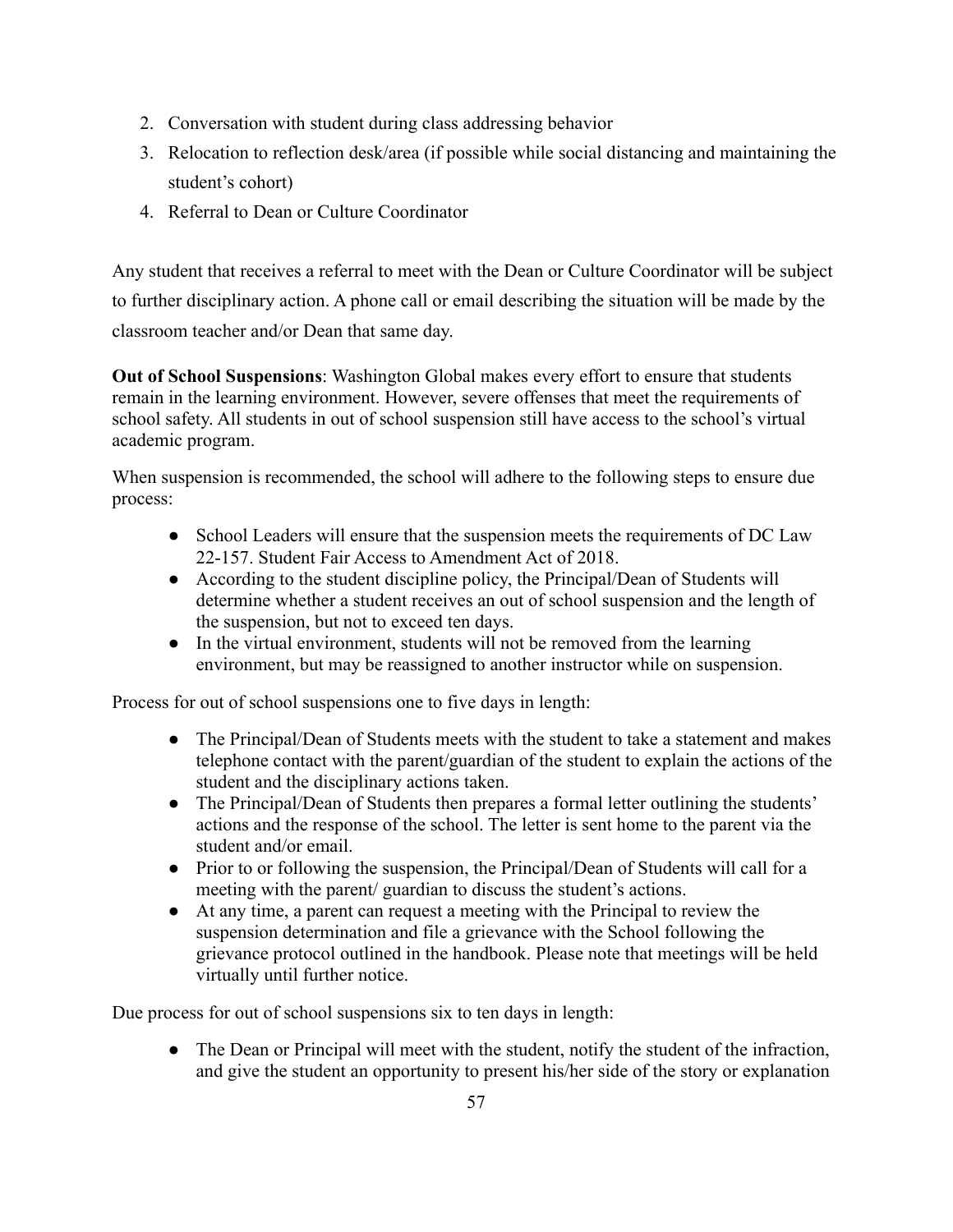for his/her behavior. If necessary, the Dean or Principal will conduct an investigation into the circumstances of the student's behavior and any explanation provided by the student. At the Principal's discretion, the student may be suspended pending the results of this investigation and recommendation for further disciplinary action from the Dean or Principal. This investigation will be completed within 3 business days and, if necessary, a Discipline Hearing/Discipline Review Meeting will be scheduled after the completion of the investigation.

- The Principal will provide written notice of intent to suspend the student to his or her parent/guardian. The Principal will inform the parent/guardian by telephone and send the notice to the student's parent/guardian (in the native language of the parent/guardian). The Principal will also hold a meeting with the child and parent (in the native language of the parent/guardian) and all other administrative staff to discuss the proposed long-term suspension.
- A Discipline Review meeting will take place. The meetings are closed to the public, but students may have family, mentors and advocates attend. Two to four staff members from the School will attend as the School's panel as an impartial decision making panel. The panel will use a "more likely than not" standard of proof when evaluating all of the information presented. The review meeting can be conducted virtually if warranted by health/safety factors.
- A statement of the School discipline violation and summary of the meeting procedure will be provided but the School.
- The School will provide an explanation and review of the evidence or facts for which potential long-term suspension is being considered. If video footage is available of the incident, the panel will view the footage.
- The student may have the opportunity to present any information that he/she wants to the School to consider. The School panel may ask questions regarding the matter to anyone present at the hearing. An advocate may speak on the student's behalf, and the student has the right not to speak on his/her own behalf. Neither the school's representative at the hearing nor the student nor his/her representative(s) will be given the opportunity for cross-examination during the hearing.
- One business day following the hearing, the School panel present will make a determination regarding the hearing's outcome. The decision will be effective immediately.
- $\bullet$  The student/family will be informed of the decision via phone within two (2) business days of the conclusion of the hearing and written notification will be mailed within three (3) school days of the decision. This notice will contain information regarding appeal procedures.
- If a parent/guardian does not request a hearing, or fails to attend the hearing at the scheduled date, time, and place, the right to a hearing may be waived. Therefore, the school will proceed with its determination regarding the proposed infraction and the ruling of the School panel. The findings from the hearing will be approved and take effect immediately.
- If a parent/guardian disagrees with the outcome of the meeting, he or she can file a grievance with Washington Global's Board of Trustees following the appropriate grievance policy steps outlined in the Student handbook.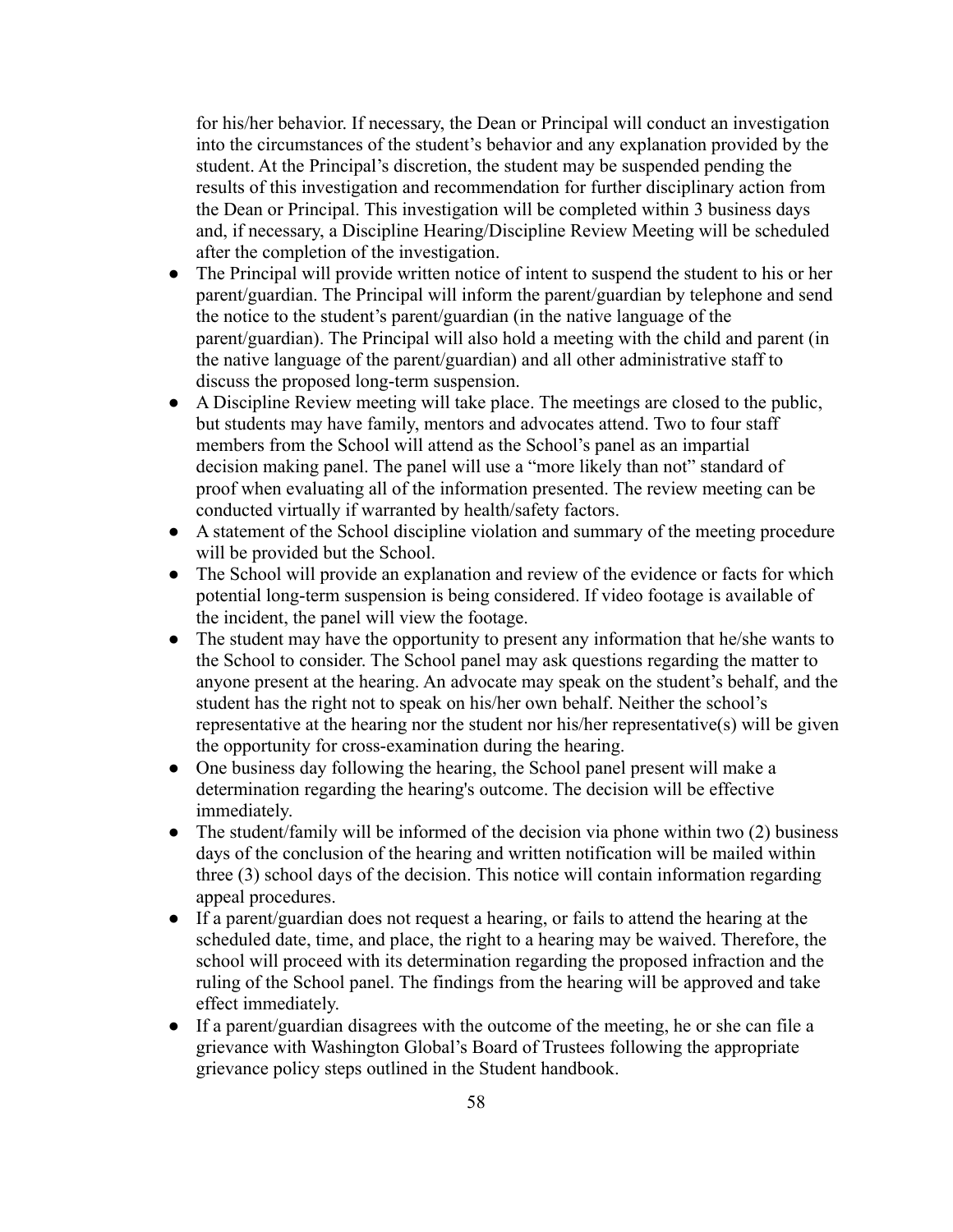In the rare instance that expulsion is recommended, the school will adhere to the following steps to ensure due process:

- The Principal will provide written notice of intent to expel the student to his or her parent/guardian. The Principal will inform the parent/guardian by telephone and send the notice to the student's parent/guardian (in the native language of the parent/guardian). The Principal will also hold a meeting with the child and parent (in the native language of the parent/guardian) and all other administrative staff to discuss the proposed expulsion. Parents/guardians will be required to sign a document indicating that they have received written notice of the recommended expulsion. The student will immediately be placed on a suspension.
- Within three (3) school days of notice of intent to expel the student, the Principal will hold a meeting with the school's administrative team to determine whether or not the school will move forward with a formal expulsion hearing. Following the meeting, the Principal and administrative team will provide the parent/guardian verbal and written documentation of the findings and recommendations from the meeting.
- If the recommendation for expulsion is upheld as a result of the meeting, the parent/guardian will be informed in writing of the student's right to a hearing. The hearing will include the Principal, CEO, another Global staff member, and a representative from the Board of Trustees. The Principal will notify the parent/guardian of the scheduled expulsion hearing date and time. The hearing must be held within five (5) school days of the parents' receipt of the notice of the administrative decision to recommend expulsion. If the decision is overturned, the Principal will notify the parent/guardian that the student may return to school after the completion of disciplinary action deemed appropriate from Washington Global's discipline policy.
- The expulsion hearing will include an independent hearing officer (not affiliated with Washington Global) who will consider all evidence, including possible mitigating factors.
- If a parent/guardian and/or scholar does not attend the expulsion hearing, he/she automatically waives the right to a hearing and the expulsion recommendation is upheld.
- The hearing can be conducted virtually if warranted by health requirements and policies.
- The school will provide written notice of their final determination to the parent/guardian within three (3) business days of the hearing. The student will be placed on suspension and can continue to receive schoolwork until a determination has been made regarding the recommended expulsion.
- If the hearing officer determines that an expulsion is not warranted, then the student can return to school immediately.
- A student who is expelled may not apply for readmission into Washington Global.
- The parent/guardian can also file a grievance with Washington Global's Board of Trustees following the appropriate grievance policy steps outlined in this handbook.

*Students awaiting their hearing determination will continue to work on the distance learning platform asynchronously and in alternative synchronous environments.*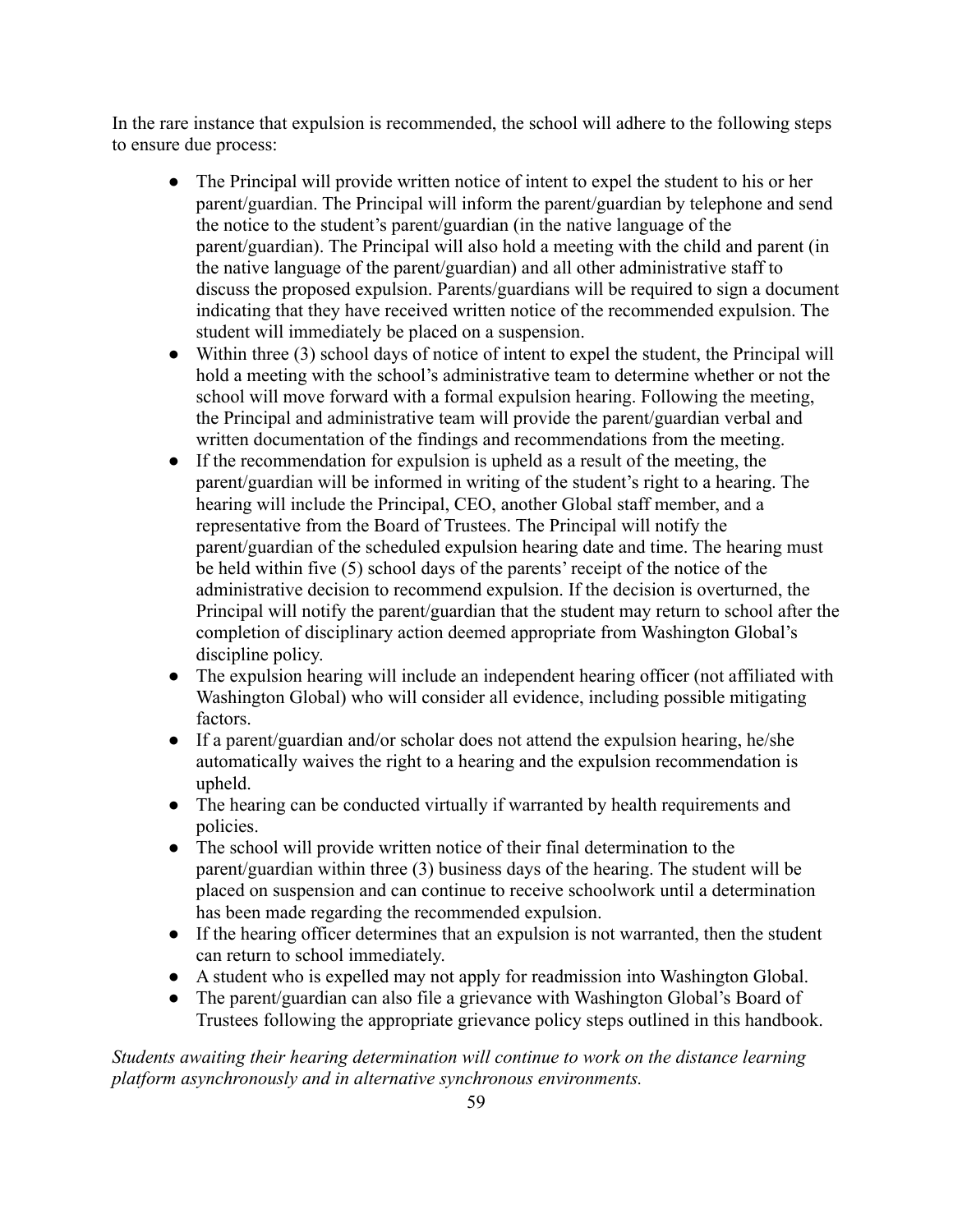*NOTE: Students sent to the Principal's/Dean of Students' Office via a referral (Tier Two or above) will remain in the Office and complete an administrative reflection for at least the remainder of that class period. Teachers will be asked to promptly send class work with the student or via another designated individual.*

*If a school administrator has recommended mediation, ONLY the parents or legal guardians of that student participating in the mediation will be permitted in the school or on school grounds at the time of the meeting.*

*Until further notice, all meetings will be held virtually.*

*Per IDEA 2004, students with disabilities with an IEP who have exhibited a repeated pattern of behavior, or have been suspended for 10 consecutive or nonconsecutive days, will attend a manifestation determination meeting. In a manifestation determination meeting, the student's IEP team will determine whether the behavior is a manifestation of the student's disability. If it is found as a manifestation of a student's disability, the student cannot be suspended. If the behavior is not found to be a manifestation of the student's disability, the student can be suspended.* In addition to following the steps for the short-term or long-term process set above, the School will:

- The same day as the proposed suspension, the Director of Special Education or his or her designee, will contact the student's parent or guardian via phone or by email to schedule a manifestation meeting.
- The required team members will be present at the meeting (LEA representative, general education teacher, special education teacher, related service providers (if warranted), and the parent/guardian unless he or she declines participation). Members of the team can appear in person or via phone.
- The student will remain at school until the meeting takes place (unless for a severe offense involving weapons per IDEA 2004).
- As stated above, the team members will review the student's behavior and will determine whether the behavior is a manifestation of his or her disability.
- If this behavior is a manifestation or his or her disability, he or she will not be suspended
- If the behavior is not a manifestation of his or her disability, he or she will be suspended.
- A grievance can be filed by using the process outlined in the Student Handbook.

## *If a school administrator has recommended mediation, ONLY the parents or legal guardians of that student participating in the mediation will be permitted in the school or on school grounds at the time of the meeting.*

Per IDEA 2004, students with disabilities with an IEP who have exhibited a repeated pattern of behavior, or have been suspended for 10 consecutive or nonconsecutive days, will attend a manifestation determination meeting. In a manifestation determination meeting, the student's IEP team will determine whether the behavior is a manifestation of the student's disability. If it is found as a manifestation of a student's disability, the student cannot be suspended. If the behavior is not found to be a manifestation of the student's disability, the student can be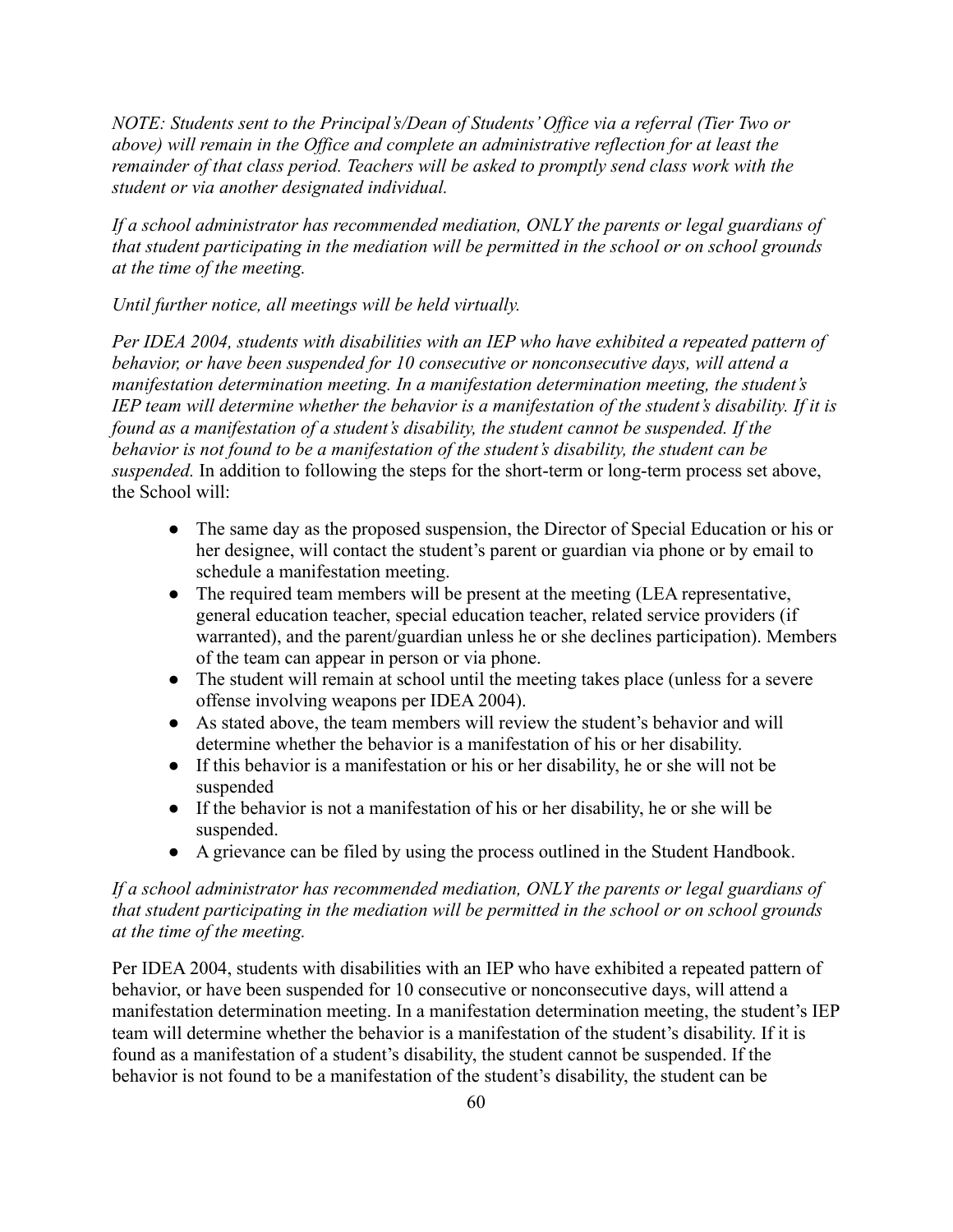suspended. In addition to following the steps for the short-term or long-term process set above, the School will:

- The same day as the proposed suspension, the Director of Special Education or his or her designee, will contact the student's parent or guardian via phone or by email to schedule a manifestation meeting.
- The required team members will be present at the meeting (LEA representative, general education teacher, special education teacher, related service providers (if warranted), and the parent/guardian unless he or she declines participation). Members of the team can appear in person or via phone.
- The student will remain at school until the meeting takes place (unless for a severe offense involving weapons per IDEA 2004).
- As stated above, the team members will review the student's behavior and will determine whether the behavior is a manifestation of his or her disability.
- If it is a manifestation or his or her disability, he or she will not be suspended
- If it is not a manifestation of his or her disability, he or she will be suspended.
- A grievance can be filed by using the process outlined in the Student Handbook.

## **Locker Search Guidelines**

Lockers will most likely not be used during the 2021-2022 school year. However, in the rare instance that a locker search must occur to protect the safety of the student body, Washington Global will abide by the following guidelines:

- The student's locker is the property of the school. The administrators will have a master key for each locker.
- Locker searches must take place in the presence of a school administrator and at least one other staff member.
- The parent(s) or guardian of a searched student will be notified as soon as possible to inform them that a search is about to or has just occurred.
- All items that are the object of a search and unlawful items found during the search will be seized by the school administrator.
- MPD will be contacted if warranted.

## **Bullying Policy**

Washington Global PCS has adopted the District of Columbia Office of Human Rights District Wide Bullying Prevention Policy. A copy of the policy can be obtained from the office or found online at [http://ohr.dc.gov/bullyingprevention/policy.](http://ohr.dc.gov/bullyingprevention/policy)

## **Behavioral Consequences**

WGPCS encourages all students to make good choices academically and behaviorally; however, when a student has unfortunately made a poor choice, we must follow our academic and behavior policies. Our system has four Tiers, with Tier IV containing the most serious infractions. An example of our Tier system includes, but is not limited to:

• Verbal warnings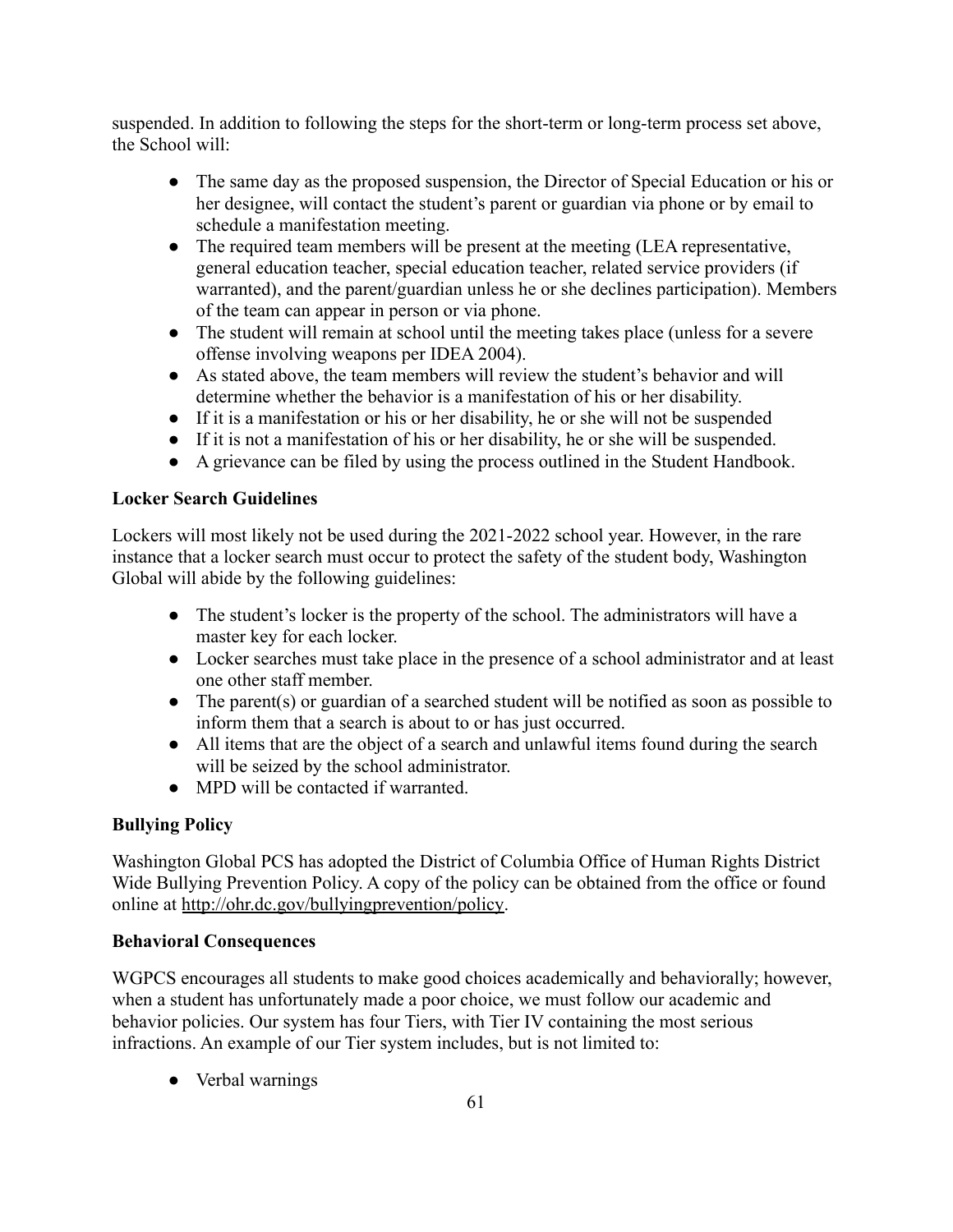- In School Reflection
- Alternative virtual classroom with Dean
- Teacher conference (with student and/or parent)
- Dean and Behavior Team conference
- Parent meeting
- Seat or room relocation
- Detention (before school, lunch and after-school)
- Saturday School (Virtual and in-person)
- Suspension (In-School and Out-of-School)
- Expulsion

#### **Behavioral Incentives**

Throughout the year, the school will sponsor various events to encourage our students to continue to make positive choices at school. WGPCS will also host weekly events such as Fun Fridays and shopping at the school store. Virtual celebrations have also been instituted and may include the following:

- Zoom music socials
- Zoom ice cream socials
- Assignment passes (homework, classwork, etc.)
- Virtual Game Party (Different virtual rooms open for students to transition through for fun and also win prizes...i.e., gift cards, WGPCS gear)
- Virtual Spirit Week
- Virtual meet and greet

In the event of an off-campus celebration, parents will be notified via permission slip, email, newsletter, or a phone call.

#### **Parental Grievance Policy**

Washington Global is committed to creating the strong family-school relationships essential to the success of each student and to our school as a whole. On the occasion that parents wish to make a complaint, we have established the following grievance protocol to solve disputes or complaints in a fair and prompt manner. Notably, the formal procedures described below may be implemented only *after* the parties have engaged in an earnest attempt to resolve the matter(s) informally.

#### **Parent Complaints**

Parent complaints are taken seriously by Washington Global and should proceed as follows:

1. Parents should first schedule a conference with the immediately involved teacher, coach, or administrator to discuss the issue. An administrator will join this meeting.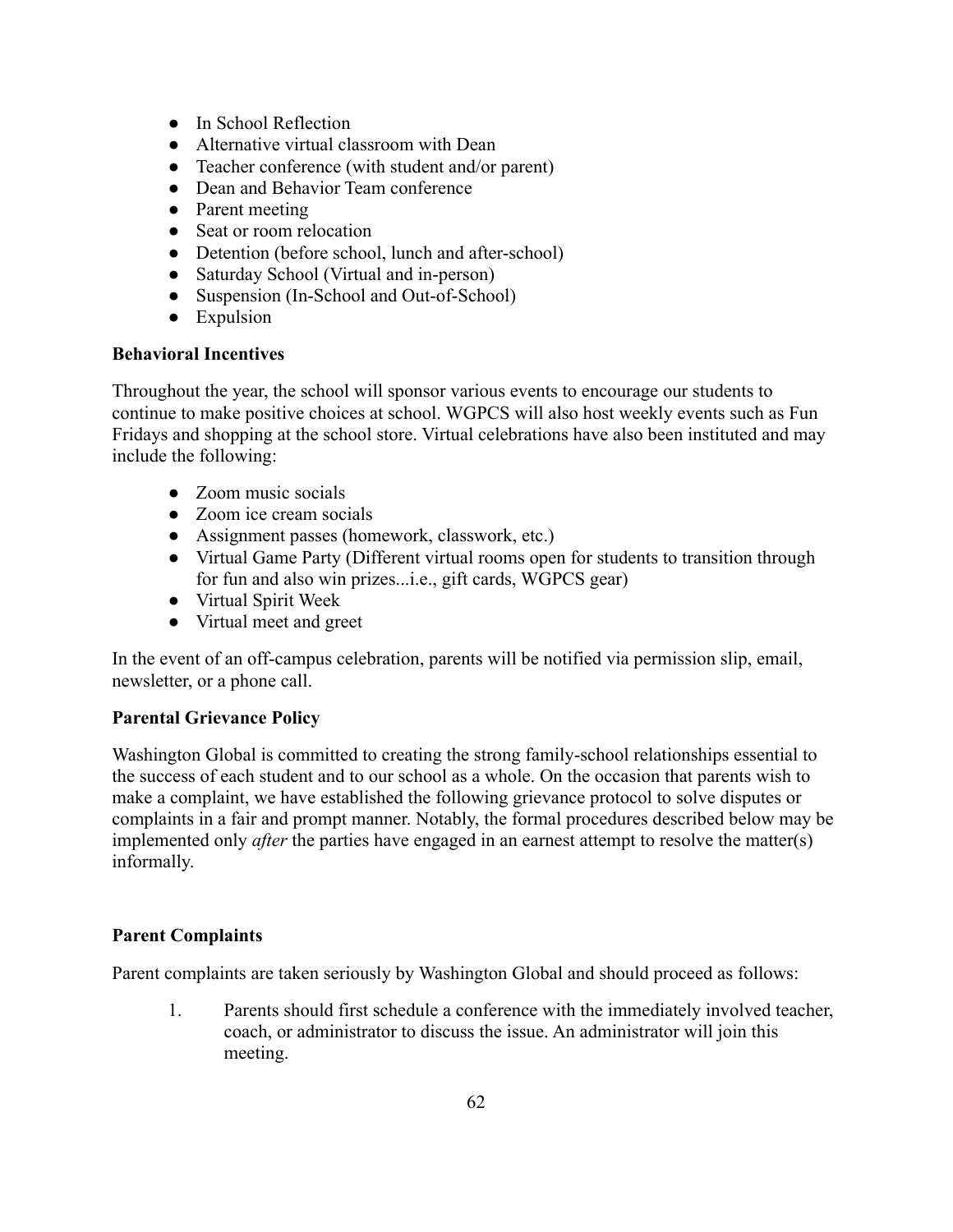- 2. If parent(s) conclude that the initial response/course of action was insufficient, a meeting may then be scheduled with the Principal or another applicable administrator. Prior to the scheduling of any such meeting, parent(s) must first provide the administrator with a Grievance Letter that identifies: (a) the issue/concern/complaint; (b) what steps have been taken to resolve the situation; and (c) proposed solutions. The administrator will attempt to respond to all Grievance Letters within 10 days of their receipt.
- 3. If parent(s) conclude that the initial response/course of action was insufficient, a meeting may then be scheduled with both the Principal and CEO, following the same steps outlined in Step 4.
- 4. If a resolution cannot be reached through a discussion with the Principal and CEO, parent(s) may submit a formal Parental Grievance Packet to the Washington Global Board. This packet must include the information and materials discussed below.

## **Process for Board Review of Parental Grievances**

The Chair, Vice-Chair and CEO shall address any grievances not remedied in the steps described above. The CEO may not participate in any grievance proceeding in which s/he is the subject of an original grievance. A Parental Grievance Packet should be submitted in writing to the Chair of the Board of Trustees within 30 days of the conduct that triggered the grievance and must specify:

- The nature and date of the grievance and any related or supporting documents;
- The results of previous discussions to resolve the conflict, including any correspondence;
- The reason for the parent(s)' dissatisfaction with the decisions previously rendered; and
- A description of the relief sought.

Within 30 days of the submission of a complete Parental Grievance Packet, the Chair, Vice-Chair, and CEO shall:

- Research the nature of the complaint;
- Interview the concerned parties; and
- Recommend a course of action to the full Board of Trustees through communications.

The Board shall render a final ruling on the grievance at its next regularly scheduled meeting, or a special meeting to address the issue. The Board can be contacted by emailing [board@washingtonglobal.org](mailto:board@washingtonglobal.org).

#### **Parent Involvement**

Washington Global is a community school working to provide a high-quality experience for all of its members. As the adult members of our community, parents and guardians have the responsibility of protecting and nurturing the children. To this end, there are four ways by which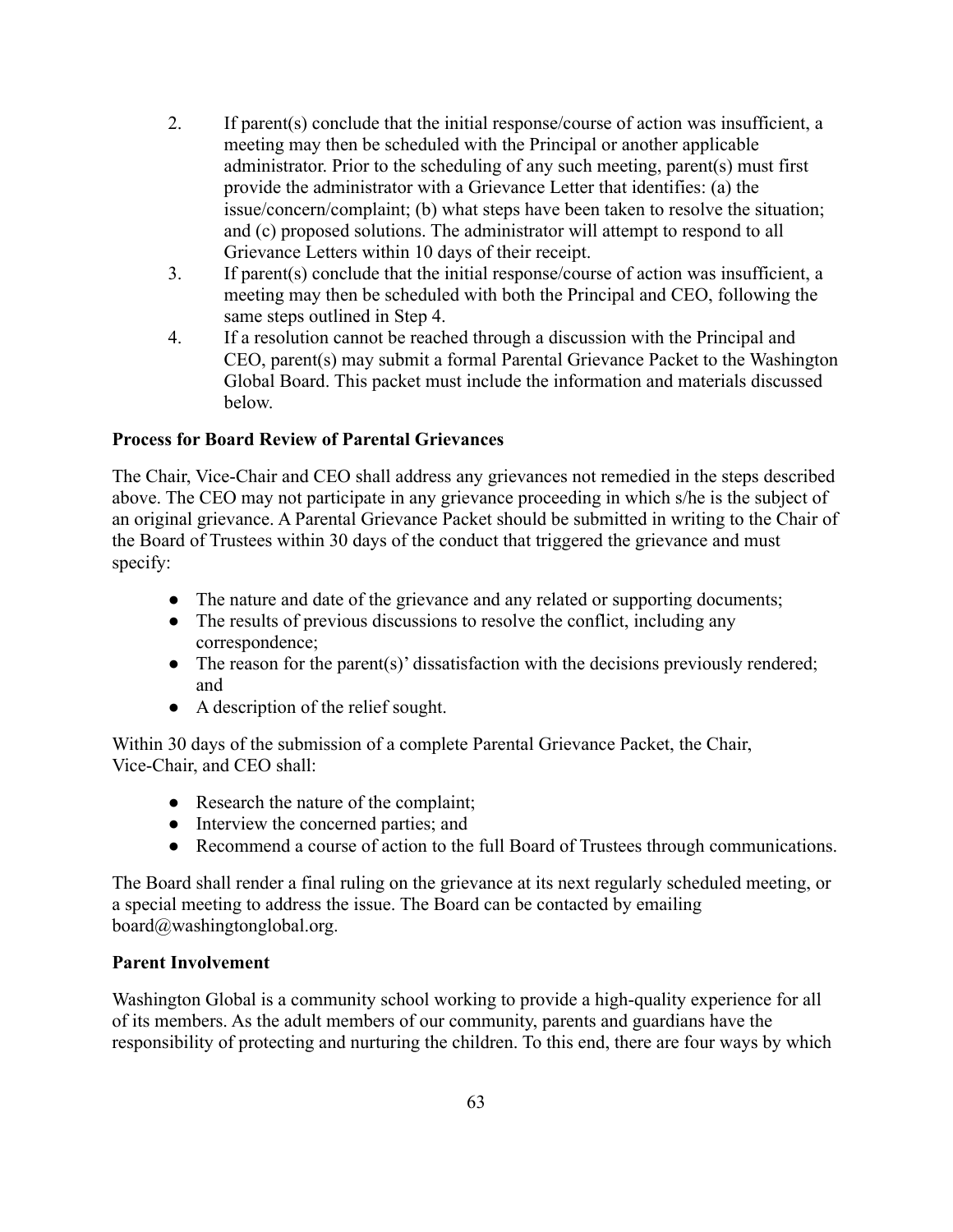parents and guardians are asked to participate in their child's education at Washington Global and we expect families to participate in all four activities.

- Participation in the Washington Global Parent Teacher Organization (WGPTO)
- Family education nights and informational meetings (including parent teacher conferences), which will be attended virtually until further notice.
- Volunteer service to the school
- School community events

If at any point, a parent or guardian would like to schedule a meeting with a member of the administrative team, appointments can be made by contacting Ms. Gray or Ms. Diana in the front office. Until further notice, all meetings will be held telephonically or virtually for health and safety due to COVID-19 precautions and DC Health regulations.

## **Family Teacher Association**

The Washington Global Parent Teacher Organization (WGPTO) serves as a critical link between families and the school. The FTA will also sponsor school-wide activities, create opportunities for family members to volunteer at the school, and help to access community resources for the school.

The objective of the WGPTO is to foster a constructive relationship between parents and the school, to create a partnership which helps the school to listen to and deal with parents' concerns, and for parents to learn more about what they can do to help the school and improve their children's education. While it is important to remember that the WGPTO does not necessarily represent the views of all parents, it shall be a forum for communication and a basis for partnership between parents and the school. In order to achieve this, aim the WGPTO shall:

- 1. Promote good relations between and integration among its members;
- 2. Develop debate on educational matters among its members;
- 3. Communicate parents' views to the school in general matters relating to children's education and well-being; and
- 4. Participate, sponsor, and/or promote cultural, social, sports, leisure and other activities in order to improve relations between its members and to raise funds for charitable endeavors and school projects.

# **Family Education**

The teachers and staff will hold family education nights in the evenings (virtually until further notice) where teachers, staff, and family members will come together to discuss Washington Global's academic and extracurricular programs, the work your children are doing in the classroom, and strategies for continuing this work at home. These events will provide a great opportunity for parents to get to know one another and gain additional insight into Washington Global's teaching methods.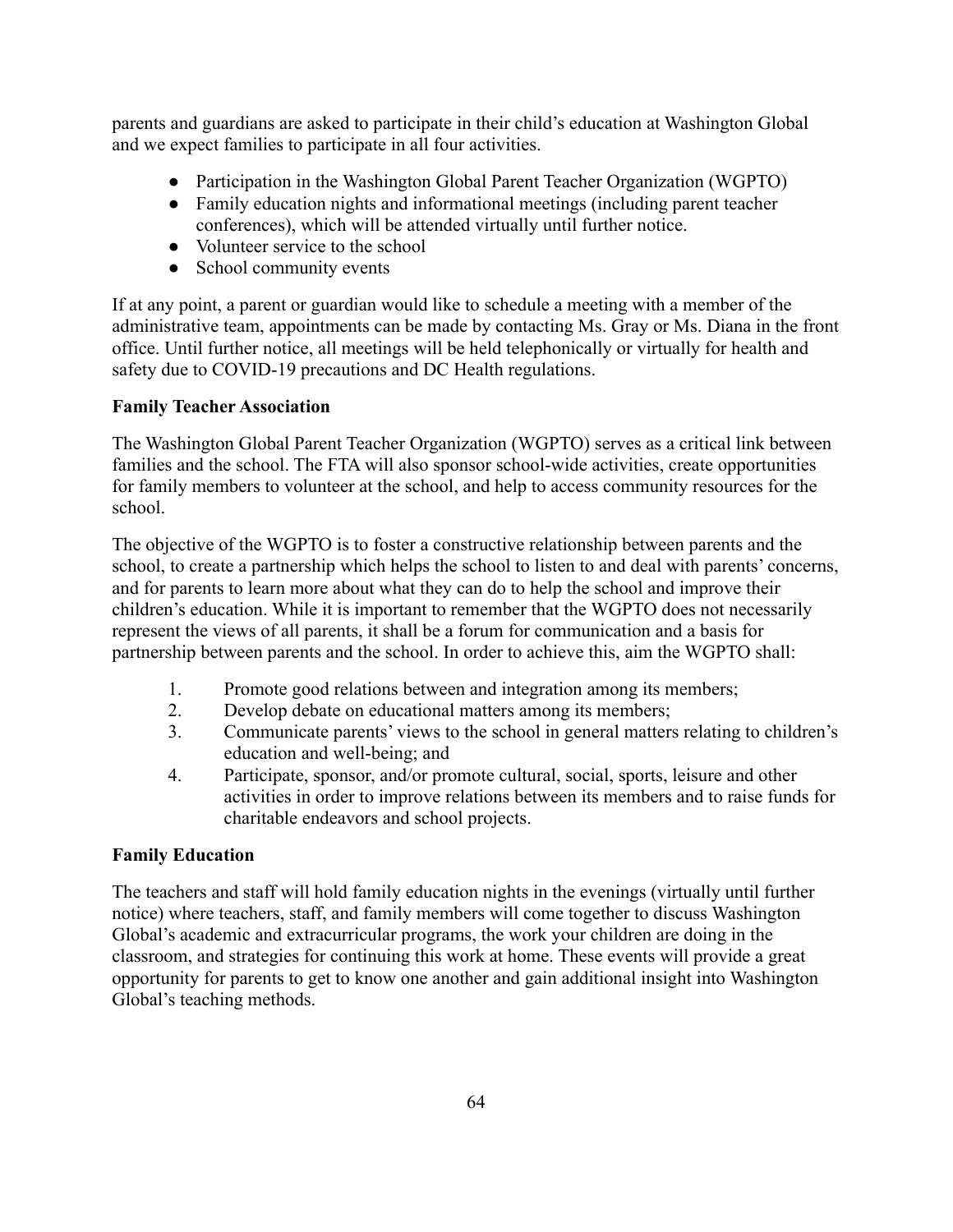#### **Service to the School**

Washington Global families are encouraged to support the school through service activities. Service activities could include: volunteering at the school, chaperoning field trips, or planning a student-focused fundraiser (e.g., bake sale).

#### **Notification of Rights Under FERPA**

The Family Educational Rights and Privacy Act (FERPA) affords parents and students over 18 years of age ("eligible students") certain rights with respect to the student's education records. These rights are:

- 1. The right to inspect and review the student's education records within 45 days of the day the School received a request for access. Parents of eligible students should submit to the School principal (or appropriate school official) a written request that identifies the record(s) they wish to inspect. The School official will make arrangements for access and notify the parent or eligible student of the time and place where the records may be inspected.
- 2. The right to request the amendment of the student's education records that the parent of an eligible student believes are inaccurate. Parents or eligible students may ask the School to amend a record that they believe is inaccurate. They should write to the School principal (or appropriate school official), clearly identify the part of the record they want changed, and specify why it is inaccurate. If the School decides not to amend the record as requested by the parent or eligible student, the School will notify the parent or eligible student of the decision and advise them of their right to a hearing regarding the request for amendment. Additional information regarding the hearing procedures will be provided to the parent of eligible students when notified of the right to a hearing.
- 3. The right to consent to disclosures of personally identifiable information contained in the student's education records, except to the extent that FERPA authorizes disclosure without consent.

One exception, which permits disclosure without consent, is disclosure to school officials with legitimate educational interests. A school official is a person employed by the School as an administrator, supervisor, instructor, or support staff member (including health or medical staff and law enforcement unit personnel); a person serving on the School Board; a person or company with whom the School has contracted to perform a special task (such as an attorney, auditor, medical consultant, or therapist); or a parent or student serving on an official committee, such as a disciplinary or grievance committee, or assisting another school official in performing his or her tasks.

A school official has a legitimate educational interest if the official needs to review an education record in order to fulfill his or her professional responsibility.

The right to file a complaint with the U.S. Department of Education concerning alleged failures by the School District to comply with the requirements of FERPA. The name and address of the Office that administers FERPA are: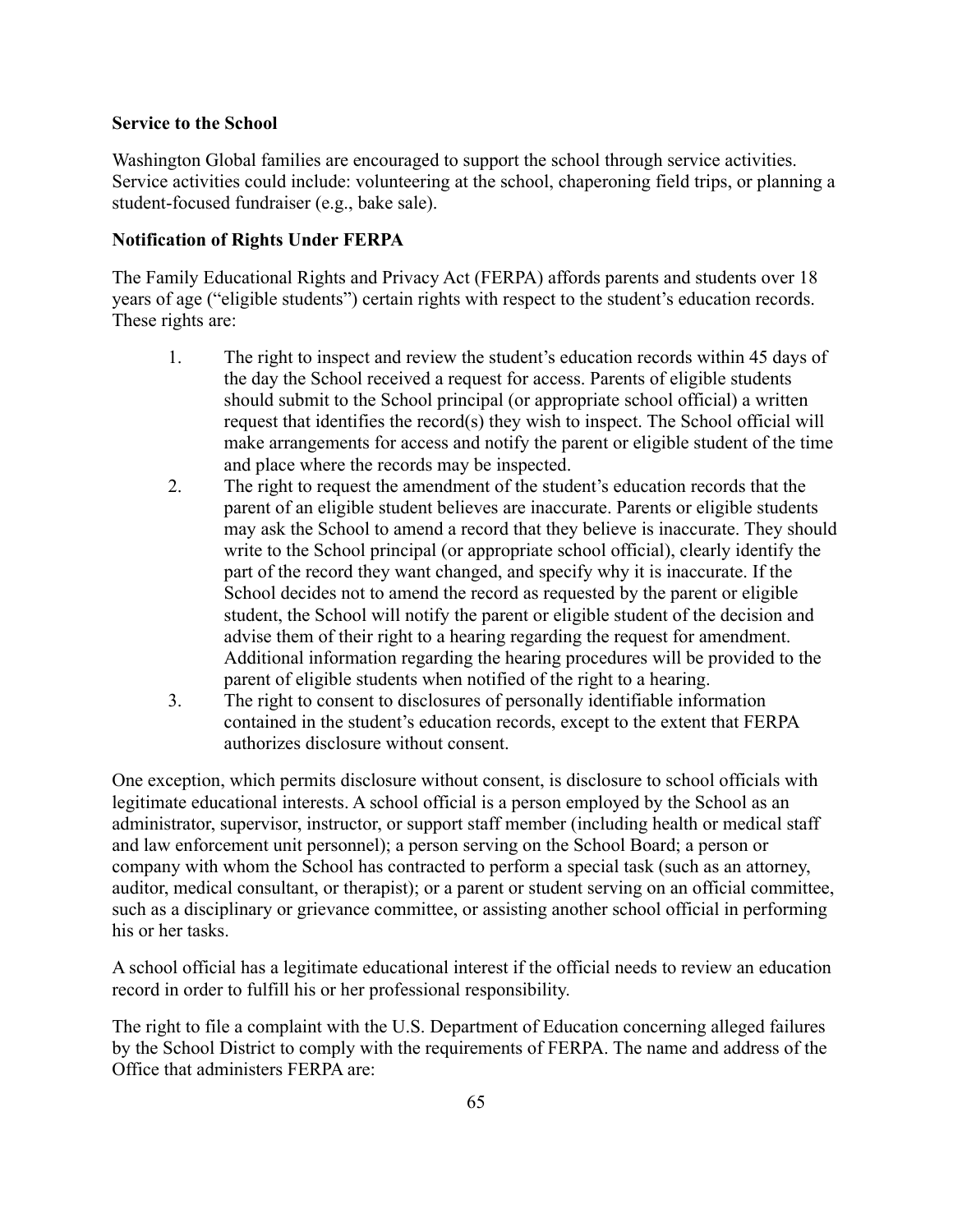Family Policy Compliance Office U.S. Department of Education 4000 Maryland Avenue, SW Washington, DC 20202-5901

## **Notification of Rights Under PPRA**

The Protection of Pupil Rights Amendment (PPRA) affords parents certain rights regarding our conduct of surveys, collection and use of information for marketing purposes, and certain physical exams. These include the right to:

*Consent* before students are required to submit to a survey that concerns one or more of the following protected areas ("protected information survey") if the survey is funded in whole, or in part, by a program of the U.S. Department of Education (ED).

- 1. Political affiliations or beliefs of the student or student's parent;
- 2. Mental or psychological problems of the student or student's family;
- 3. Sex behavior or attitudes;
- 4. Illegal, anti-social, self-incriminating, or demeaning behavior;
- 5. Critical appraisals of others with whom respondents have close family relationships;
- 6. Legally recognized privileged relationships, such as with lawyers, doctors, or ministers;
- 7. Religious practices, affiliations, or beliefs of the student or parents; or
- 8. Income, other than as required by law to determine program eligibility.

#### **Receive notice and an opportunity to opt a student out of**:

- 1. Any other protected information survey, regardless of funding;
- 2. Any non-emergency invasive physical exam or screening required as a condition of attendance, administered by the school or its agent, and not necessary to protect the immediate health and safety of a student, except for hearing, vision, or scoliosis screenings, or any physical exam or screening permitted or required under State law; and
- 3. Activities involving collection, disclosure, or use of personal information obtained from students for marketing or to sell or otherwise distribute the information to others.

**Inspect**, upon request and before administration or use:

- 1. Protected information surveys of students;
- 2. Instruments used to collect personal information from students for any of the above marketing, sales or other distribution purposes; and
- 3. Instructional material used as part of the educational curriculum.